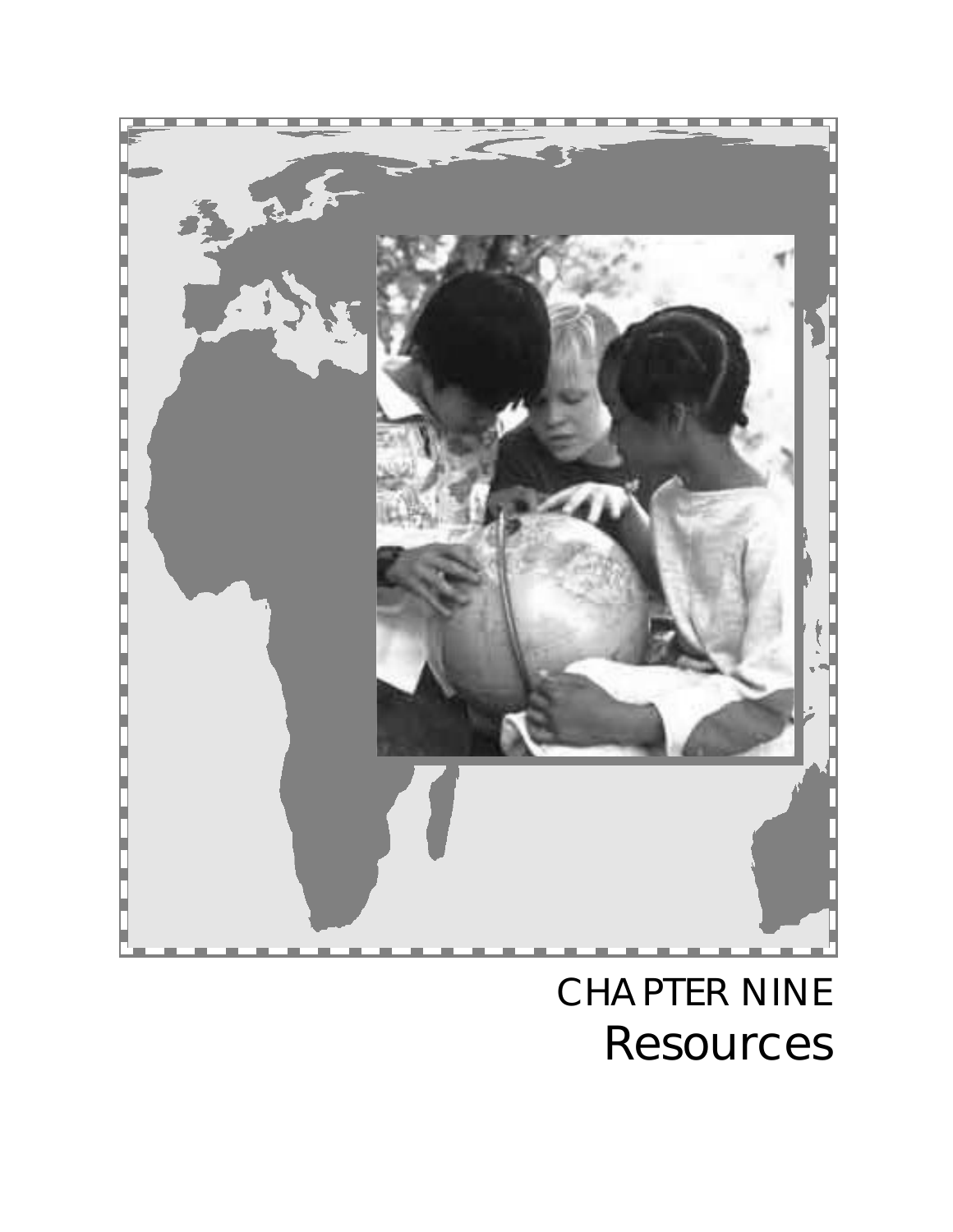# Resources

# Songs with a Global Conscience: Using Songs to Build International Understanding and Solidarity

BY BOB PETERSON

Songs, like poetry, are powerful tools to build<br>consciousness and solidarity on global issues. We begin everyday in my classroom with our "song of the week." Students receive the song lyrics and keep them in their three-ring binders. The songs generally relate to topics of study. I allow students to bring in songs as well, although they must know the lyrics and have a reason for sharing the song with classmates. By the end of the week, students may not have memorized the words to the "song of the week," but they are familiar enough with the lyrics and music so that the song becomes "theirs." Even with some of the songs that I would imagine the children think poorly of — say, some of the slower folk songs — by the end of the week the children demand to hear them a second or third time each morning.

When I introduce a song, I go over the geographical connections using a classroom map. I also explain any vocabulary words that might be difficult. Finally, and most importantly, I give the social context. Depending on whether I use the song at the beginning of a unit of study, or in the middle, the amount of "context setting" varies greatly. For example, I use Nancy Schimmel's "1492" as a way to introduce the Columbus controversy. We ultimately locate the geographical origin and learn something about the Native nations she mentions. The following is a listing of songs that teachers and activists might find useful as they teach for justice in an unjust world. This list is in no way comprehensive, and I would appreciate receiving any additional suggestions. (Visit [www.rethinkingschools.org/rg](http://www.rethinkingschools.org/rg) for an updated list.)

*Page 351 image: Skjold Photographs*

## THE COLONIAL PAST

#### Ballad of the Soldier's Wife

*lyrics by Bertolt Brecht, music by Kurt Weill, sung P.J. Harvey. (September Songs: The Music of Kurt Weill CD, Sony Music, 1997.)* A telling tale of the human toll of foreign wars.

#### Bury My Heart at Wounded Knee

*written by Buffy Sainte-Marie, sung by the Indigo Girls. (1200 Curfews CD, Epic Records Group, 1995.)*  A folk/rock song that critiques U.S. policy towards Native Americans.

#### Colonial Man

*Hugh Masekela. (Colonial Man* and *Boy's Doin' It CDs, Verve, 1998.)*

A lively anti-colonial song that includes the understatement "Vasco Da Gama, he was no friend of mine."

#### Famine

*Sinead O'Connor (Universal Mother CD, Chrysalis Records, 1994.)*

An angry song that describes how the Irish potato famine was actually a result of British colonialism.

## 1492

*Nancy Schimmel. (Rainbow Sign CD, Rounder, 1992.)* A lively, pro-Native American song that asks the question, "Could anyone discover the place when someone was already here?" (Classroom use is described in *Rethinking Columbus*, 1998.)

## The Great Nations of Europe

*Randy Newman. (Badlove CD, Dream Works SKG, 1999.)*  A satirical look at the devastating impact of colonialism on the rest of the world.

## My Country, 'Tis of Thy People You're Dying

*Buffy Sainte-Marie.* 

*(The Best of Buffy Sainte-Marie CD, Vanguard, 1987.)*  An angry, powerful song which describes the colonization of Native Americans and the hypocrisy of the U.S. commitment to freedom.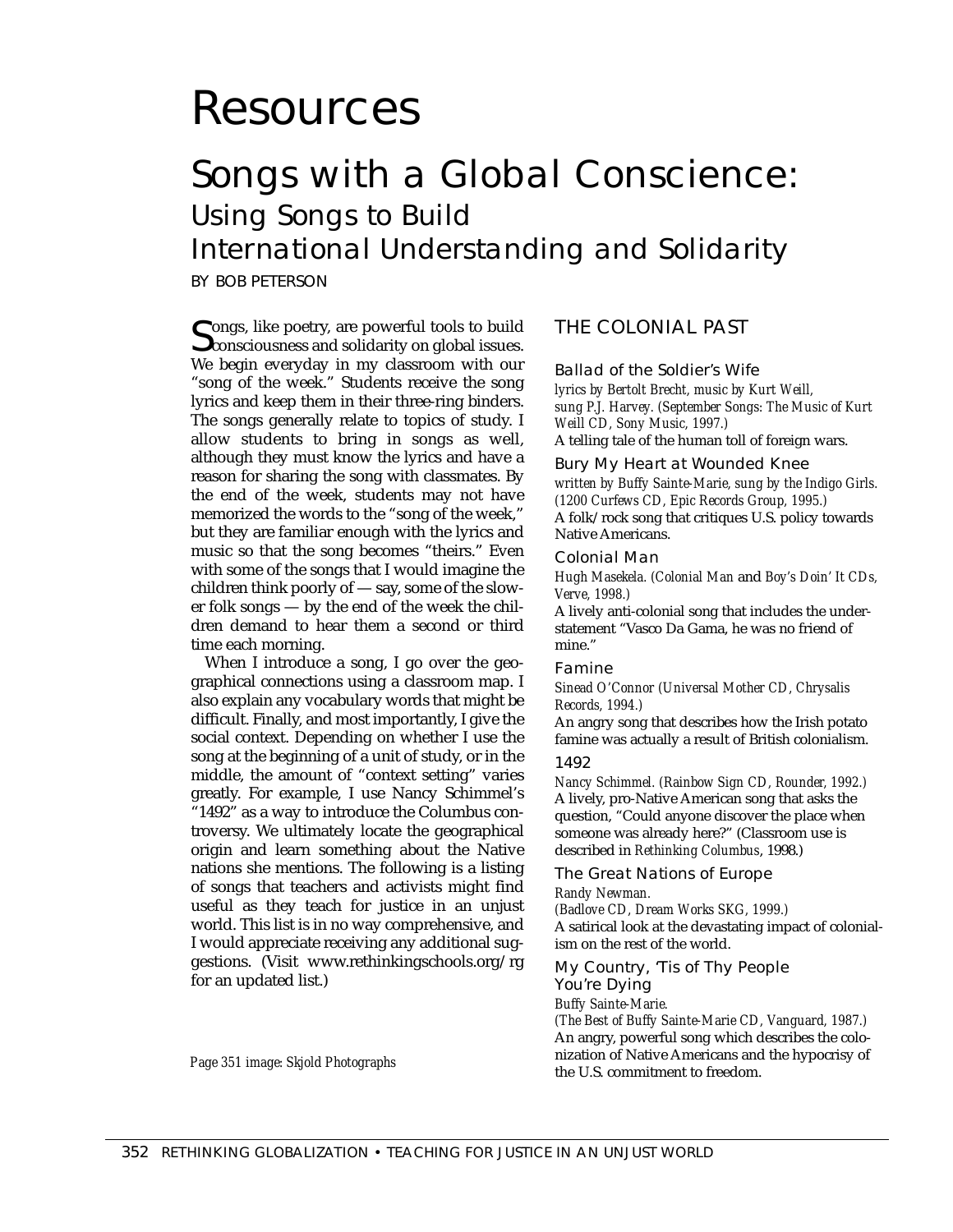# CURRENT NORTH/SOUTH GLOBAL REALITIES

## Beds are Burning

*Midnight Oil.* (D*iesel and Dust CD, Columbia, 1988.)*  A powerful rocker, from the savvy political Australian band led by Peter Garret, about the theft of land from the aborigines.

## Biko

#### *Peter Gabriel. (Shaking the Tree: Sixteen Golden Greats CD, Geffen Records, 1990.)*

A stunning, mournful tribute to Steve Biko, leader of the Black Consciousness movement in South Africa, and to the power of struggle against police brutality. "You can blow out a candle/But you can't blow out a fire. Once the flames begin to catch/The wind will blow it higher."

## Bombs Over Baghdad

*John Trudell. (AKA Graffiti Man CD, Rykodisc, 1992.)* An angry anti-war poem/song, from a long-time Native American activist.

## Bullet the Blue Sky

*U2. (The Joshua Tree CD, Islands Records, Ltd., 1987.)*  A poetic indictment of bombing "mud huts as the children sleep," written during the U.S.-supported war against the people of El Salvador.

## Call it Democracy

## *Bruce Cockburn.*

*(World of Wonders CD, Columbia, 1986.)* A powerful song that targets the International Monetary Fund, which Cockburn accuses of fostering "insupportable debts." He sings of "hungry military profiteers" who turn "countries into labor camps." Teachers should be aware that there is one swear word in the song.

## Equal Rights

*Peter Tosh. (Equal Rights; and Scrolls of the Prophet: The Best of Peter Tosh CD, Sterling Sound, 1999.)* A reggae song that says "everybody wants peace, but nobody wants justice."

## If I Had a Rocket Launcher

*Bruce Cockburn. (Stealing Fire CD, Columbia, 1984.)*  A personalized critique of Central American secret wars of the 1980s in which U.S. -made helicopters were used to massacre villagers in Guatemala. Includes some strong language.

## Johannesburg

## *Gil Scott-Heron.*

*(The Best of Gil Scott-Heron CD, Arista Records, 1991).* A lively song that describes the struggle against apartheid in South Africa.

## Masters of War

*Bob Dylan. (Freewheelin' Bob Dylan CD, Columbia, 1963.)* 

This song was written at the beginning of U.S. involvement in Vietnam but speaks to the broad issue of investment in instruments of death and destruction versus human needs.

## Mothers of the Disappeared

*U2. (The Joshua Tree CD, Islands Records, Ltd., 1987.)*  A sorrowful ballad about the sons and daughters "taken from us...." "In the wind we hear their laughter, in the rain we see their tears."

## Redemption Song

*Bob Marley. (Uprising CD, Tuff Gong, 1980.)* An upbeat reggae song that references trans-Atlantic slavery and calls on listeners to "emancipate yourselves from mental slavery."

## Santo Domingo

*Phil Ochs. (There But For Fortune CD, Elektra Asylum Records, 1989.)* A song protesting the 1965 U.S. military intervention of 23,000 Marines against a popular revolt which sought to restore democratically elected Juan Bosch to power after a U.S.-supported military coup a year and half earlier.

## They Dance Alone (*Cueca Solo*)

*Sting. (Fields of Gold: Best of Sting CD, Gateway Mastering Studios, 1994.)* A moving song about the Mothers of the Disappeared in Argentina. Available in Spanish (Sting and Ruben Blades) on *Nada Como el Sol* CD, Gateway, 1988.)

## 200 Years

*G. Love and Special Sauce. (Yeah, It's That Easy CD, Sony Music, 1997.)*  A jazzy rap song that suggests "look how you're living First World, look what you did to Third World."

## Universal Soldier

## *Buffy Sainte-Marie.*

*(The Best of Buffy Sainte-Marie CD, Vanguard, 1987.)* A classic anti-war song that raises the question of individual responsibility in times of war and social crisis.

## War/No More Trouble

*Bob Marley and the Wailers. (Rebel Music CD, Tuff Gong, 1986.)*  An anti-racist anthem that calls for a guarantee of human rights without regard to race.

## We're the Cops of the World

*Phil Ochs. (There But For Fortune CD, Elektra Asylum Records, 1989.)* A Vietnam-war era song that criticizes how the U.S. military has secured the world for U.S. business — "the name for our profits is democracy."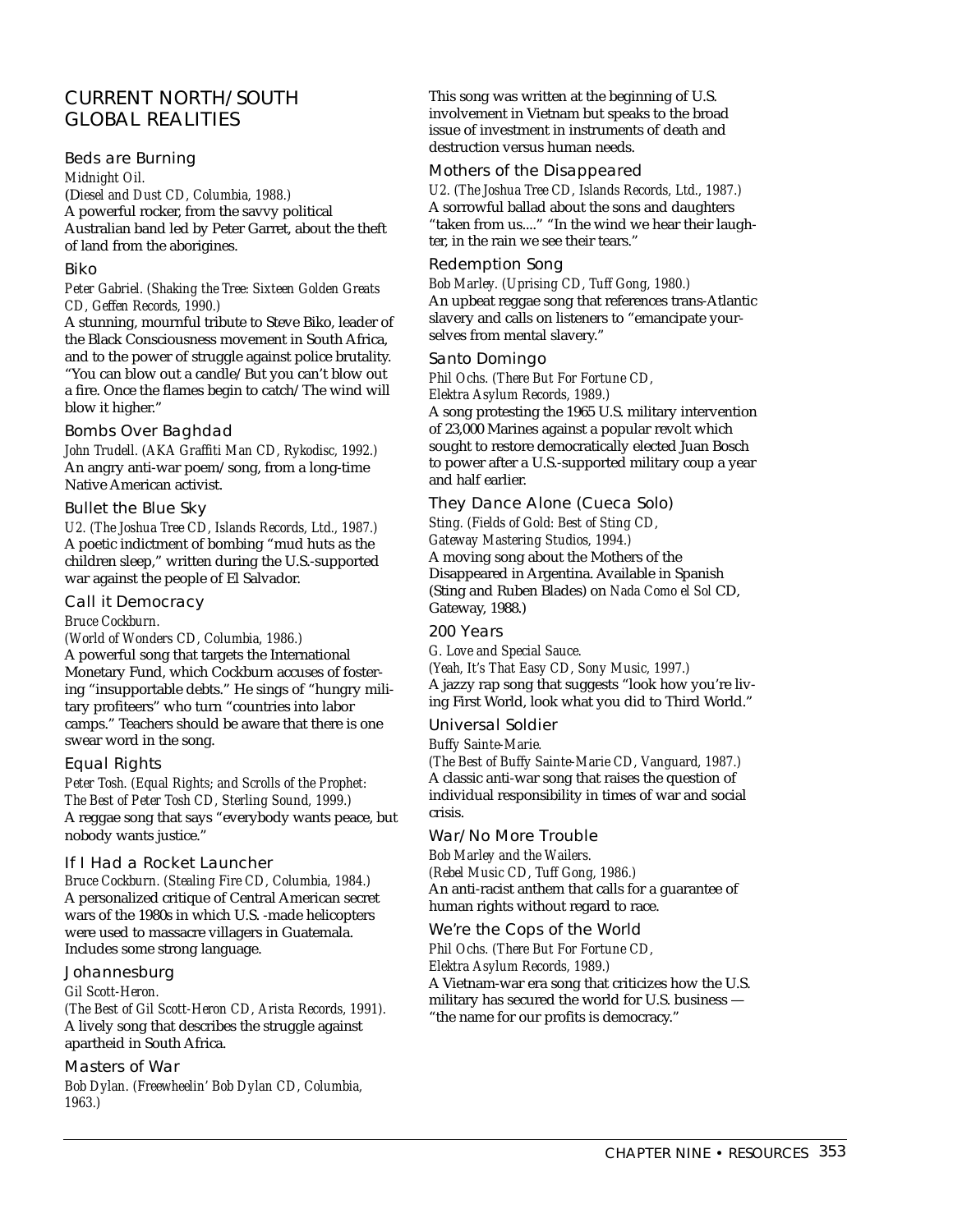## GLOBAL SWEATSHOPS

#### Bread and Roses

*written by James Oppenheim, sung by Judy Collins. (Forever: The Judy Collins Anthology CD, Elektra Entertainment, 1997.)*

Inspired by the 1912 strike of mostly women textile mill workers in Lawrence, Massachusetts. It links issues of economic security and quality of life, and addresses the role of women in the struggle for justice.

#### Ode to the International Debt

*Sweet Honey in the Rock. (Live at Carnegie Hall with Sweet Honey in the Rock CD, Flying Fish, 1987.)*  A short, pithy song that suggests much of the money going overseas from the United States was used to buy guns and death, and should not have to be repaid by the people of the world.

## Why?

*Tracy Chapman. (Tracy Chapman CD, Elektra Entertainment, 1988.)*

I use this song to begin the school year. It helps set a problem-posing atmosphere in my classroom for the entire school year. It raises issues of poverty and military spending, and alludes to the doublespeak of powerful groups who use words like peace and justice when the opposite is true.

## FOOD AND AGRICULTURE

#### Deportee (Plane Wreck at Los Gatos)

*written by Woody Guthrie, sung by Judy Collins. (Tribute to Woody Guthrie CD, Warner Brother Records, 1968.)* A moving song about the treatment of "illegal" workers in the fields of California.

#### Something in the Rain

*Tish Hinojosa.* 

*(Culture Swing CD, Rounder Records, 1992.)* A moving song about a boy's little sister, poisoned by the pesticides that farm workers are exposed to in the United States.

# GLOBALIZATION ON THE HOMEFRONT

#### Alien (Hold on to Your Dreams)

*Gil Scott-Heron. (1980 CD, Arista, 1980.)* A plaintive song about crossing the border, facing danger, and retaining hope. "Midnight near the border trying to cross the Rio Grande/Running with coyotes where the streets are paved with

gold/You're diving underwater when you hear the helicopter/Knowing it's all been less than worthless if you run into patrols."

#### Career Opportunities

*The Clash. (Sandinista CD, Epic, 1980.)* A sharp, funny song about finding a job/career.

#### The Ghost of Tom Joad

#### *Bruce Springsteen.*

*(The Ghost of Tom Joad CD, Columbia, 1995.)* A mournful ballad: "Welcome to the new world order/ Families sleepin' in their cars in the Southwest/No home no job no peace no rest."

#### Help Save the Youth of America

*Billy Bragg. (Talking to the Taxman about Poetry CD, Elektra Entertainment, 1986.)* A catchy plea to open the eyes of American youth to the problems of the world: "You can fight for democracy at home/And not in some foreign land."

## Lives In The Balance

*Jackson Browne. (Lives in the Balance CD, Asylum, 1986.)*

A powerful ballad about poverty in a Los Angeles barrio and sending young men to Vietnam.

### My Hometown

*Bruce Springsteen. (Born in the USA CD, Columbia, 1984.)* A working-class ballad about the effects of globalization on an American city.

#### Mr. Wendell

*Arrested Development. (Eyes As Hard as a Million Tombstones CD, Chrysalis Records, 1993.)* A moving rap song that describes the life of a homeless person.

#### Wasteland of the Free

*Iris DeMent. (The Way I Should CD, Warner Brothers Records, 1996.)*

A country and western song that cuts to the heart of the economic troubles facing North Americans: "We've got CEOs makin' 200 times the workers' pay/ But they'll fight like hell against raisin' the minimum wage/ And if you don't like it mister/ They'll ship your job to some Third World country 'cross the sea."

## CULTURE, POWER AND ENVIRONMENT

#### Garbage!

#### *written by Bill Steele, sung by Pete Seeger. (Pete CD, Living Music, 1996.)*

A wonderfully spirited song that looks at all aspects of the environmental crisis from an anti-corporate perspective. He sings about how the sea, the air and our minds are being filled with garbage. Kids love it.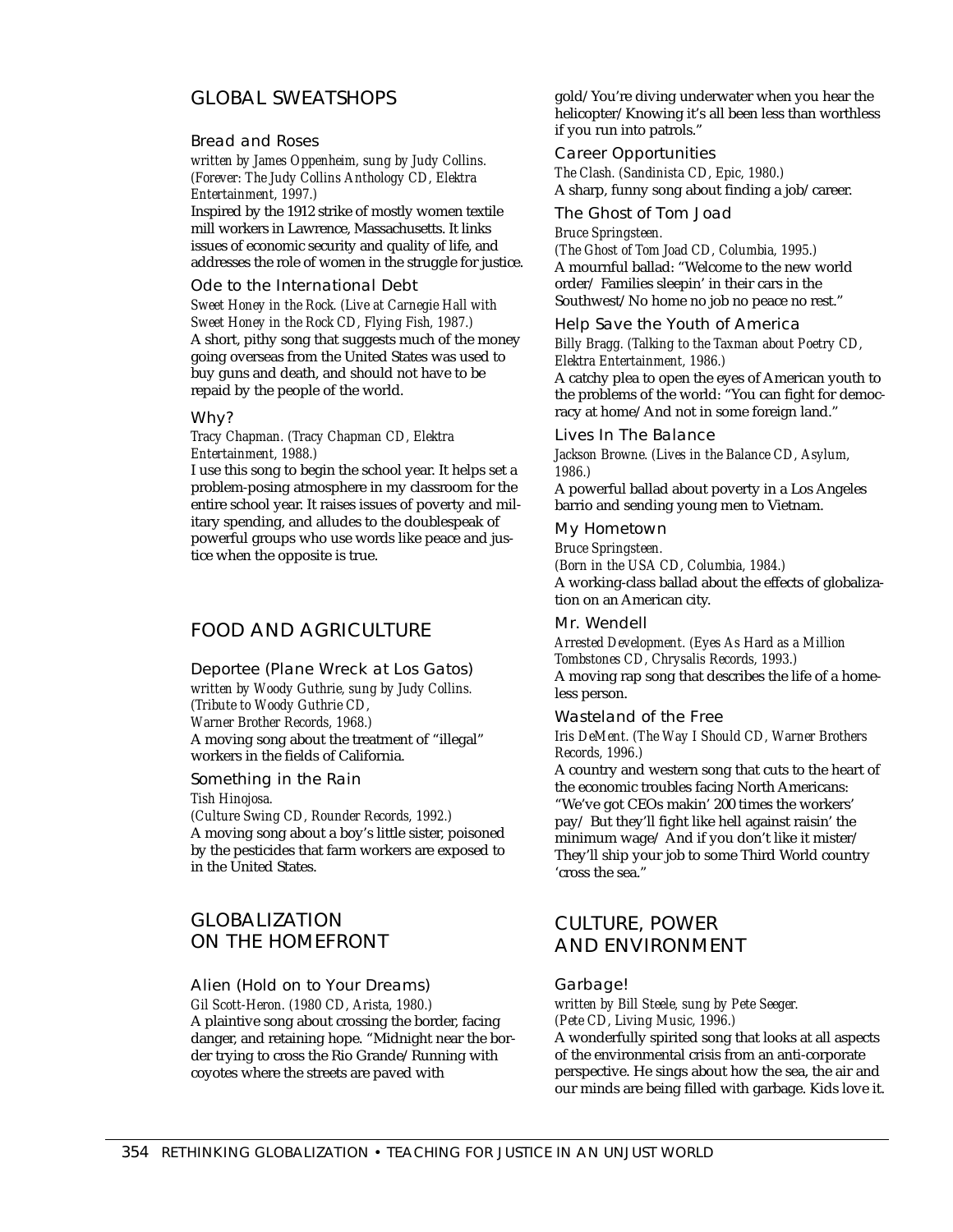## It is One

*Jackson Browne. (Looking East, Elektra Entertainment, 1996.)*

From space, the earth has no borders. It is one and should be protected by all.

## Will the Wolf Survive?

#### *Los Lobos.*

*(Just Another Band from East LA CD, Slash, 1993.)* An environmental statement about wolves and the earth.

## The World Turned Upside Down

*Leon Rosselson, sung by Billy Bragg. (Back to the Basics CD, Elektra, 1987.)* The story of the 1649 revolt of the dispossessed in England who fought against the vested interest of the propertied. A vision of society that is cooperative and in harmony with the earth.

### Lost in the Supermarket

*The Clash. (The Story of the Clash CD, Epic, 1988.)* A bouncy punk song takes on the false promises of consumer culture ("I'm all lost in the supermarket/I can no longer shop happily/I came in here for that special offer/A guaranteed personality").

## Mountains o' Things

*Tracy Chapman.* 

*(Tracy Chapman CD, Elektra Entertainment, 1988.)* The song questions our need to consume so many things, and to find meaning in consumption.

# TEACHING AND ORGANIZING FOR JUSTICE

## If I Had a Hammer

*words by Lee Hays, music by Pete Seeger, sung by Peter, Paul, and Mary. (Peter, Paul, and Mary, Too CD, Warner Reprise Video, 1993.)* Written in 1949 and recorded originally by the Weavers, this song responded to the Cold War and the McCarthyism that swept the United States during this time. It is hopeful and calls on people to spread justice throughout the world.

## Imagine

*John Lennon. (Shaved Fish CD, Parlophone, 1975.)* A beautiful song that pushes the envelope: "Imagine there's no countries." "Imagine no possessions." "Imagine no need for greed or hunger."

#### The Internationale

*Billy Bragg. (The Internationale CD, Elektra, no date.)* A good update of the classic workers' anthem. All Bragg lyrics are at [http://www.billybragg.co.uk/songs.html.](http://www.billybragg.co.uk/songs.html)

## It Could Have Been Me

*Holly Near. (Journey CD, Redwood, 1983.)* This inspirational song suggests that people must continue the struggle for social justice, referring to the student anti-war protesters who were killed at Kent State University by the Ohio National Guard in May of 1970, and also to the murder of Victor Jara during the 1973 CIA-supported coup in Chile.

### Paz y Libertad

*José-Luis Orozco. (Rainbow Sign CD, Rounder, 1992.)* An easy bilingual ballad that calls for peace and freedom in the world. Great for young children as well as upper elementary.

## Unite Children

*The Children of Selma. (Rainbow Sign CD, Rounder, 1992.)*  A spirited song that calls on children to unite against poverty, racism, sexism, and violence. Each year it is the favorite song of my fifth grade class.

## United Minds

*Arrested Development.*

*(Zingalamaduni CD, Chrysalis, 1994.)* An upbeat, hip-hop anthem about people coming together for justice. The playful, catchy lyrics touch on everything from drug dealing to foreign policy to diet.

### Ella's Story

*Bernice Reagon. (Breaths CD, Flying Fish, 1983.)* Written by Reagon as a tribute to civil rights leader Ella Baker, this inspiring gospel song says that "We Who Believe in Freedom Cannot Rest."

## You've Got the Power

*Third World* 

*(You've Got the Power CD, Columbia, 1982.)* A pretty, hopeful song with the lyric "people everywhere just want to be free."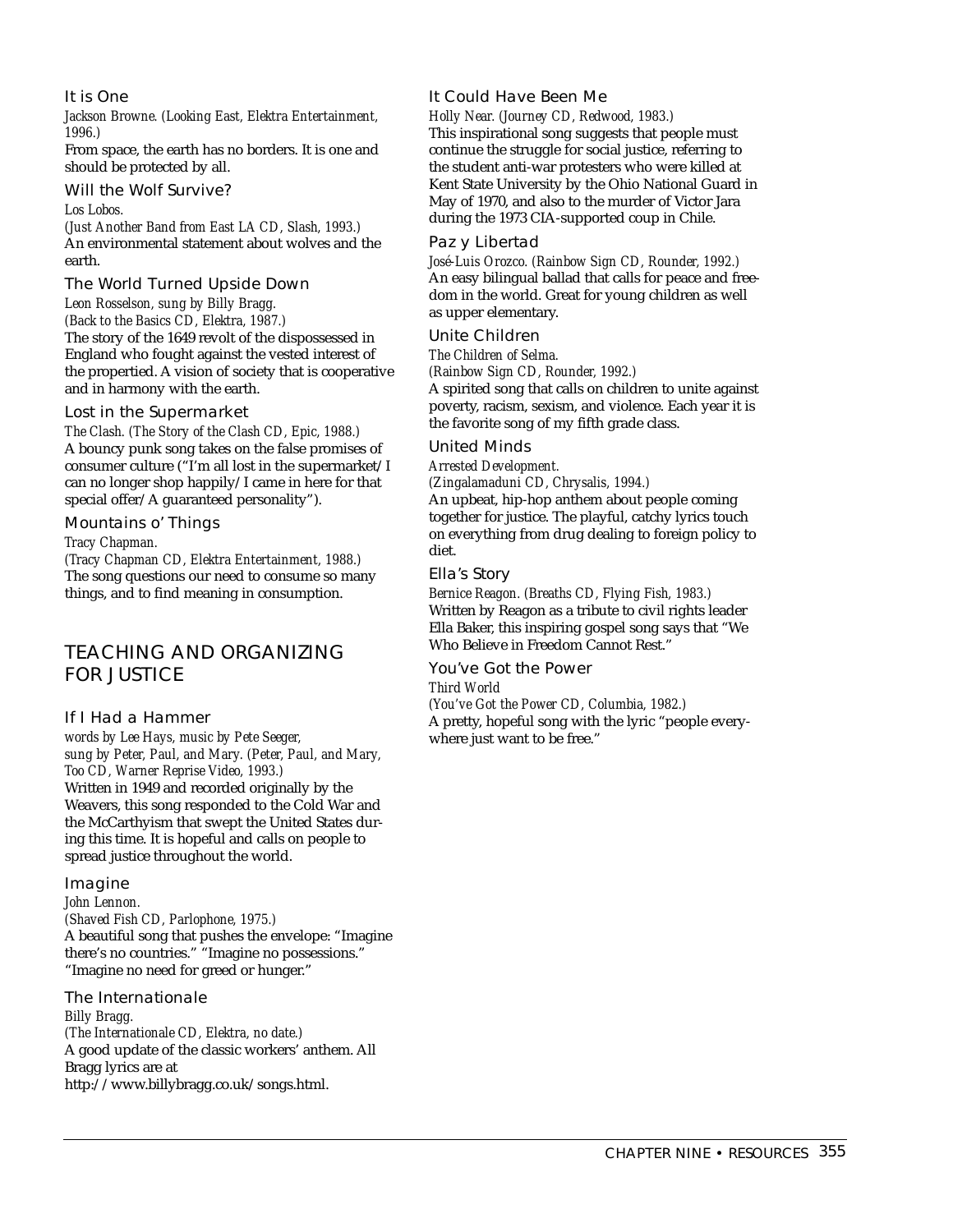# Videos With a Global Conscience

BY BILL BIGELOW

Videos can help "story" the world visually for students. They can bring global realities into a classroom in a way that the printed word cannot. Through follow-up discussion, role play, improvisation, interior monologue, and poetry, students can drive deeper into the realities of a particular society, social issue, or into their relationships with distant — and sometimes not so distant — others. But like any "text," video needs to be read critically. Educators need to encourage students not to be mere spectators, but to raise critical questions about how a video frames social reality: Whose story is featured, who speaks and who does not, what factors are highlighted to explain a given problem, what alternatives are explored or ignored?

The videos listed below are ones that can help students rethink globalization. There are many more that are not included here. One criterion for selection was that the resources be relatively easily accessed by U.S. teachers. However, teachers should be aware that this requirement biases these "Videos With a Global Conscience" in favor of filmmakers and videographers from so-called developed countries, who have more access to distribution channels here. I'm sure that I've missed countless other worthy videos, and I hope that readers bring these to my attention. All starred videos are available from the important catalog distributed by the Network of Educators on the Americas, Teaching for Change, [www.teachingforchange.org;](http://www.teachingforchange.org) 800-763- 9131.

## LEGACY OF INEQUALITY: COLONIAL ROOTS

#### This Magnificent African Cake (Part 6 of "Africa")

*Basil Davidson. 1984. 57 min. Available from multiple sources, including Blockbuster.com.*

The title of Basil Davidson's sixth episode from his "Africa" series comes from Belgium's King Leopold, speaking at the 1884 Berlin conference to carve up Africa: "I am determined to get my share of this magnificent African Cake." Tragically, as this video later reveals, Leopold did get a share, which he exploited with unimaginable brutality.

Davidson's video is a good overview of the origins of European colonialism in Africa and some of its effects. He surveys various colonial modes from British settlers in Kenya, to "indirect rule" in Nigeria, to the French attempts at assimilation, to Leopold's "reign of terror" in the Congo, to the forced labor in the mines of Southern Rhodesia which, Davidson tells us, killed an astonishing 20 people a week for 30 years. But the video's breadth is also its weakness, as we don't really get to know one situation well enough to understand its nuances, or to truly appreciate the effects of colonialism on people's lives.

The material here is presented conventionally as a kind of illustrated lecture that does not engage most students. Still, there are surprisingly few videos that deal with European colonialism, and the information that the eminent historian Davidson presents is solid and can be effectively shown and discussed with students in short segments.

#### Taxi to Timbuktu

*Christopher Walker. First Run/Icarus. 1994. 50 min.* Taxi to Timbuktu *was produced by Christopher Walker, who also made the excellent* Trinkets and Beads.

This is a somewhat slow-moving film about Alpha, who emigrates from Mali in Africa to New York, Paris, and Tokyo. It offers an intimate portrait of his life at home and abroad, and the communities he is a part of. Unlike many films professing sympathy for the wretched of the earth, *Taxi to Timbuktu* offers a glimpse of African poverty that emphasizes people's enormous resourcefulness and creativity. Although some students may find the video hard to follow or even tedious, its slow pace is also its strength, as the complexity of people's lives comes into focus.

There is no narration to the film, so little context is offered to explain the roots of poverty in Mali, but in his commentary, Alpha suggests some of the colonial roots to the desertification of his country. The video would be a valuable follow-up to *This Magnificent African Cake*, about the consequences of European colonialism. Or it could be an excellent addition to a unit on immigration.

Other films that teachers have used in examining the consequences of colonialism include *Gandhi* — which deals with anti-colonial struggles in South Africa and in India — and *Earth*, about the partition of India and Pakistan.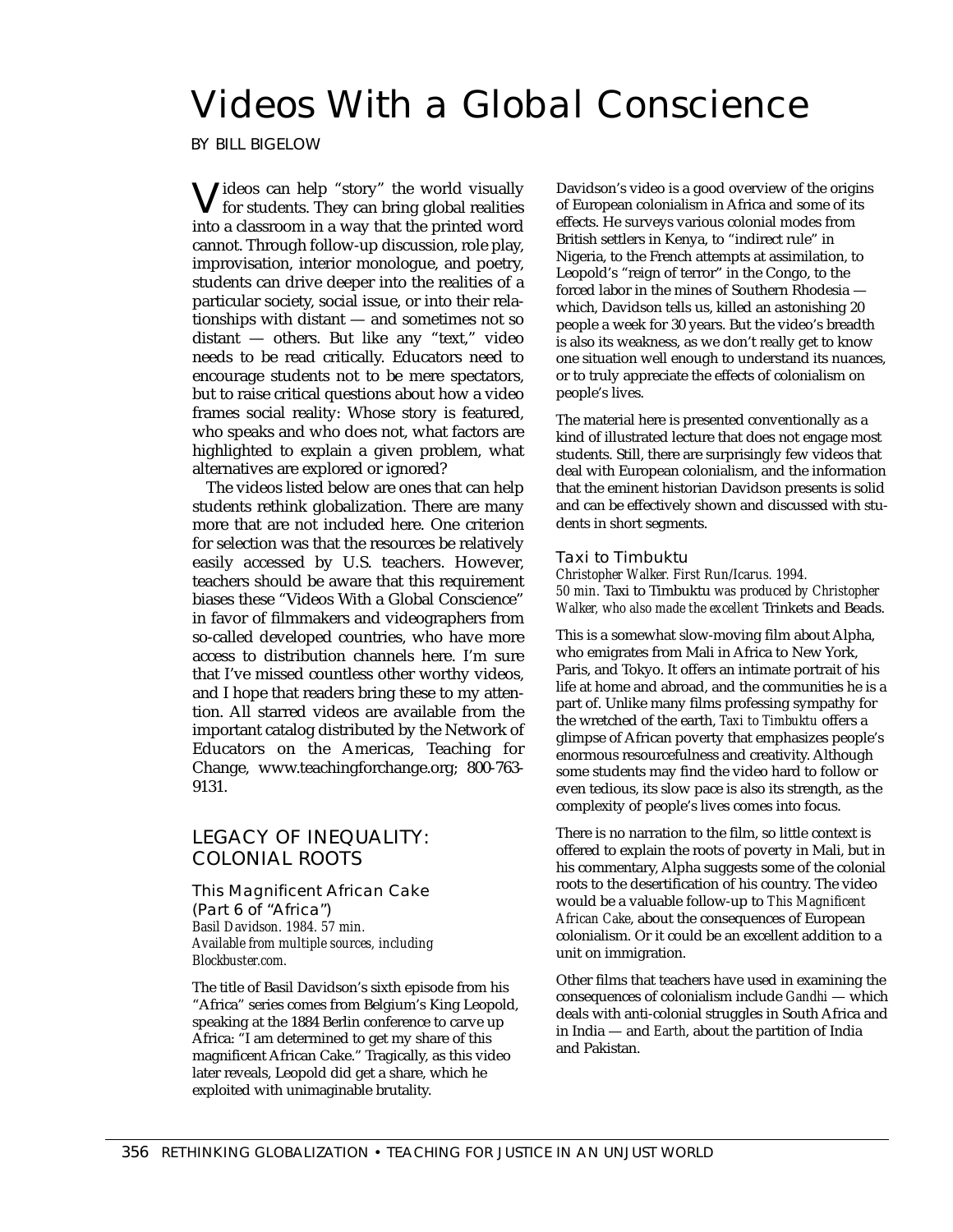# THE GLOBAL ECONOMY: COLONIALISM WITHOUT COLONIES

## Life and Debt

*Stephanie Black.*

*New Yorker Films. 2001. Approx. 90 min.* 

This may be the best video overview of the effects of globalization on one society — in this instance, Jamaica. *Life and Debt* focuses on the role of the International Monetary Fund (IMF) in Jamaica, but it's much more than that. It weaves together interviews with the IMF deputy director, farmers, workers, scholars, a former Prime Minister (Michael Manley); a narration based on Jamaica Kincaid's *A Small Place* (see p. 54); Jamaican music; life in a tourist hotel; and a kind of Greek chorus of Rastafarian men who comment on Jamaica's neocolonial plight. The conclusion: Jamaican society has been devastated by high interest payments on its external debt (52% of the entire national budget), cheap imports (potatoes, peanuts, carrots, milk powder, chicken), the WTO ruling forcing Jamaica's bananas into direct competition with much cheaper bananas from Central and South America, and exploitative practices in Jamaica's World Bankpushed "free zone." (Of course, there are some economic winners: Because of high crime, one security firm featured has gone from 120 guards employed to between 1800 and 1900 guards and over 300 dogs.) It's this relatively comprehensive video walk through Jamaica's economy that can help students see the relationship between farm conditions and sweatshops, and provides a partial answer to the sweatshop defense: "Well, no one is forcing people to go to work in these places."

The video returns periodically to the tourist delights of Montego Bay, with Kincaid's incisive and sardonic narrative:

Every native of every place is a potential tourist. And every tourist is a native of somewhere. Every native would like to find a way out. Every native would like a rest. Every native would like a tour. But some natives most natives in the world  $-$  cannot go anywhere. They're too poor to escape the realities of their lives. And they're too poor to live properly in the place where they live. Which is the very place that you the tourist want to go. So when the natives see you, the tourist, they envy you. They envy your own ability to leave your own banality and boredom. They envy your ability to turn their banality and boredom into a source of pleasure for yourself.

*Life and Debt* is so issue-rich that it could be the centerpiece of a unit that looked at the transition from colonialism to "freedom," and the character of that freedom.

As with many examinations of globalization, *Life and Debt* is stronger on critique than it is on alternatives. Former Prime Minister Michael Manley describes Jamaica's helplessness in the face of the IMF/World Bank juggernaut, but was the Jamaican state entirely without recourse? The video explores no possibilities. And is Jamaica without recourse now? Toward the video's conclusion, one member of the Rastafarian chorus proclaims that "Our salvation rests in the hands of the Almighty." Unspecified is the nature of that salvation and what responsibilities rest in the hands of Jamaicans, other Third World people, and we in the "developed" countries. This speaks to an important weakness of the video: We don't hear from Jamaicans who are organizing for change. What strategies are being pursued, and who is pursuing them? Indeed, the many interviews with small producers who lament their decline lend the video a nostalgia that may be unwarranted.

Nonetheless, this is a clever, patient examination of what the global economy has visited on one corner of the world.

Two videos that look specifically at resistance to the World Trade Organization, highlighting the dramatic 1999 demonstrations in Seattle, are *Showdown in Seattle* [\(www.indymedia.org\), a](http://www.indymedia.org)nd *This is What Democracy Looks Like* [\(www.thisisdemocracy.org.\)](http://www.thisisdemocracy.org)

#### \*Global Village or Global Pillage *Jeremy Brecher. 1999. 28 min.*

*Global Village or Global Pillage* makes two arguments: People around the world are being pitted against each other in a "race to the bottom," where "all are being driven down to the level of the poorest and most desperate;" and this process can only be reversed through global solidarity.

The video opens with Westinghouse worker, Janet Pratt, who lost her job when the company decided to move production from the United States to Juarez, Mexico. To add insult to injury, Westinghouse invited Pratt to travel south to train the workers who would now being doing her job. Despite misgivings, she accepted and found Juarez workers living in miserable conditions and earning 85¢ an hour for what she had been making \$13.65 an hour to do. It's the video's initial illustration of a process that is going on throughout the world as capital rushes to find the cheapest labor it can, as well as the least restrictive environmental regulations.

Part two of *Global Village or Global Pillage* argues for what the producers call the "Lilliput Strategy" named for the Lilliputians tying up of Gulliver with hundreds of pieces of thread. Students might be encouraged to think about the strengths and weaknesses of this metaphor in considering the potential nature of movements for global justice. Examples in the video of this strategy include a consumer campaign to support GAP workers in El Salvador, a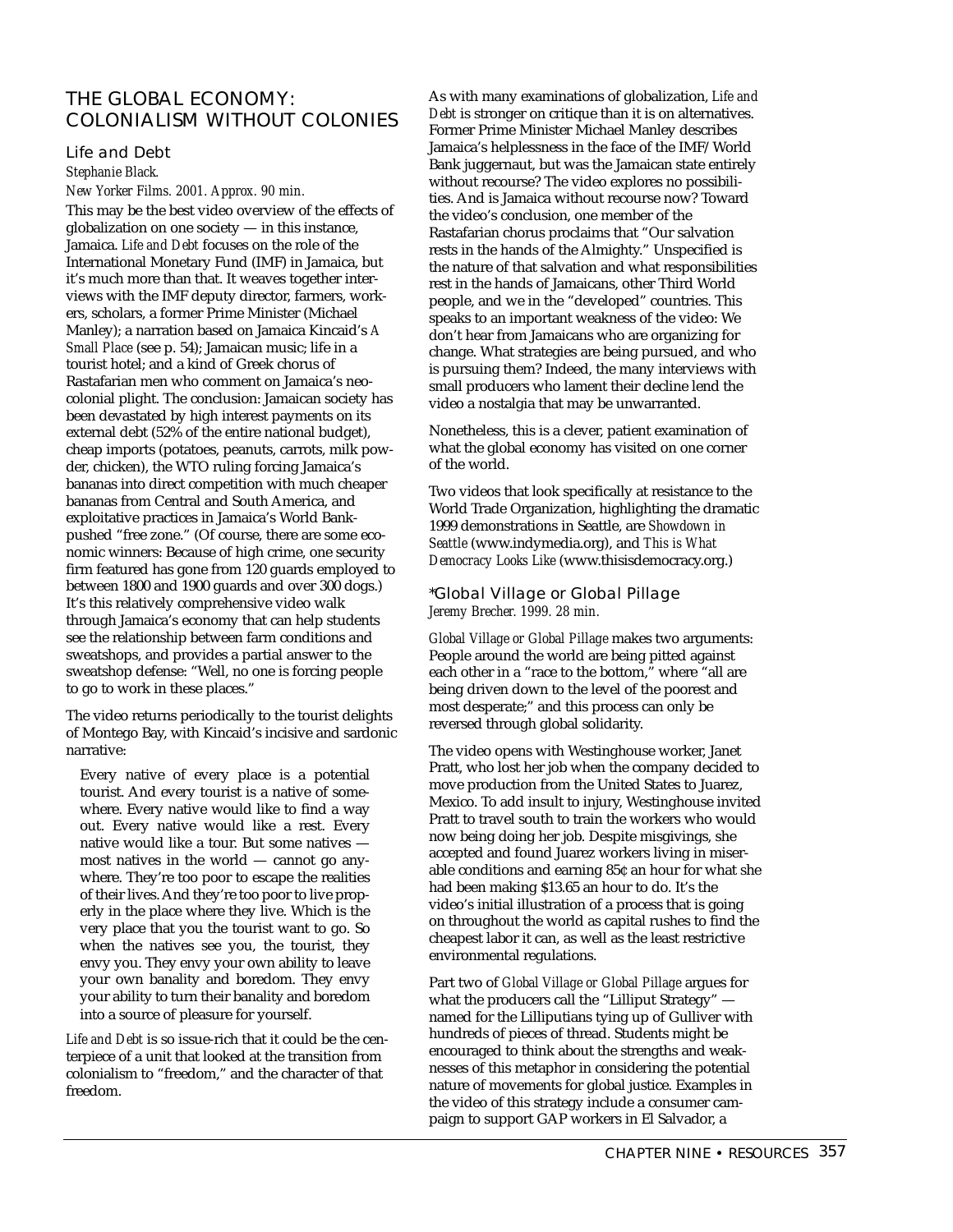global campaign to aid Indian villagers combating a World Bank-supported dam, and worker solidarity struggles to force Bridgestone-Firestone to rehire U.S. workers it had fired and replaced with 2300 strikebreakers. In this campaign, Brazilian workers held one-hour stoppages and then "worked like turtles," the Brazilian expression for a slowdown.

These are inspiring examples that point toward a world where people support each other not simply for moral or humane reasons, but also out of selfinterest, to create decent living and working conditions in their own societies. In a 28-minute video, the producers can be forgiven for sidestepping more detailed questions of strategy. Does the Lilliput strategy imagine a world of regulated global capitalism, with a social and environmental "floor," or are humane and environmental objectives fundamentally incompatible with a system based on private profit, and thus require a non-capitalist global order? They don't say.

This is a worthwhile overview to many of the issues covered in *Rethinking Globalization*.

#### \*Banking on Life and Debt

*Robert Richter. Maryknoll. 1995. 30 min.*

"It's easier to get a camel through the eye of a needle than for a banker to feel sorry for a child who is starving, dying of starvation," claims the Brazilian radical politician "Lula" in *Banking on Life and Debt.* The video is an overview of World Bank and International Monetary Fund policies that promote poverty, starvation, and ecological ruin. Measured by its ability to engage most high school students, *Banking on Life and Debt* is spread too thin, covers too much history and too much political economy, and is narrated by too many talking heads. Nonetheless, through examining World Bank and IMF policies in Ghana, Brazil, and the Philippines, the video offers a convincing portrait of an international economic order that drains resources from poor countries in the name of development. And if used with other readings and activities that explore the global debt crisis, this can be an important resource.

The snapshot of Brazil helps clarify the relationship between debt crisis and environmental crisis. Brazil has been ordered to turn more of its land to production for export. Increasing amounts of land are planted in soybeans. As Brazil's Cardinal Arns points out, "The food that we were supposed to eat [is] being sent to cows and pigs in other countries." Other poor countries receive the same prescription, and flooded commodity markets pull down prices of Third World raw materials. Meanwhile, poor Brazilian farmers lose their land to huge corporations and become squatters, every year hacking down more and more Amazon rainforest.

The video doesn't bubble over with hope, but we do meet activists in every country visited who describe efforts to organize for alternatives to debt slavery.

#### The Debt Crisis: An Unnatural Disaster

*Social Action Centre, Jamaica/Friendship Press, (includes a short teaching guide). 1990. 28 min.*

Using delightful skits, songs, and expert testimony, this video is a primer on the history and social consequences of the Third World debt crisis and structural adjustment programs, especially focusing on the Caribbean. It has something of a homemade feel to it and lacks the polish that students are used to, but it is a clear and hard-hitting overview of the severe difficulties the debt crisis creates in poor countries. One of the video's strengths is that it is entirely narrated, and the skits acted, by Caribbean people themselves. *The Debt Crisis* covers much the same ground as *Banking on Life and Debt*, although its Caribbean focus is narrower. However, the playfulness (some might argue, silliness) of its skits and its concentration on a smaller geographic area probably make this more accessible for many students.

## Deadly Embrace: Nicaragua, the World Bank, and the International Monetary Fund

*Elizabeth Conner and Ashley Eames. Global Exchange. 1996. 30 min.* 

A poor Nicaraguan woman points out that, "Before, during the Sandinista times, there was war but there was never hunger. Now there is no war but there is hunger." The "deadly embrace" of the video's title refers to the post-Sandinista government's acceptance of the structural adjustment policies of the World Bank and IMF, which have devastated Nicaragua's economy — at least from the standpoint of the vast majority of the people. According to the video, unemployment has rocketed to 60%, credit to small farmers has been slashed, public school teachers work in deteriorating conditions for \$60 to \$70 a month, and public programs of all kinds have been eliminated. Meanwhile, free trade zones welcome transnational corporations who pay pennies an hour to desperate workers.

In its ability to hold most students' attention, the video is somewhat less effective than *Banking on Life and Debt* or *The Debt Crisis*, but its strength is its focus on one country. This could be a helpful resource in an area study of Central America or in a broader look at the forces that compel people to seek work in global sweatshops.

#### Cancel the Debt, Now!

*The Jubilee 2000 Campaign. 2000. Approx. 20 min.* 

*Cancel the Debt, Now!* outlines the immorality of the global debt crisis. Activists from numerous countries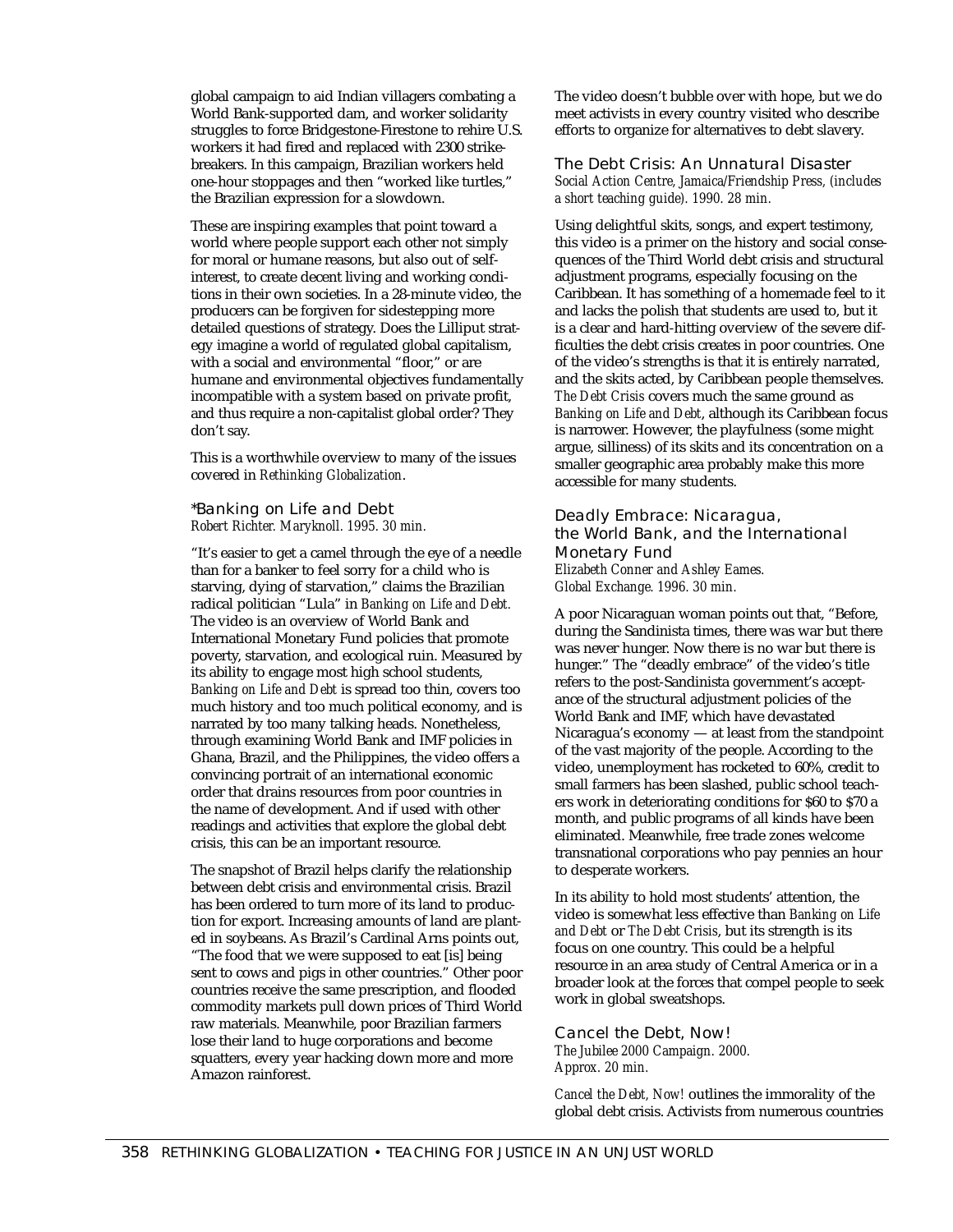tell about the impact of debt on the poorest people in their societies, as well as the effects on the environment. The video emphasizes the global Jubilee 2000 Campaign to cancel the debt for the poorest countries and explains why this is not "charity." Although the campaign is Biblically-grounded (in the Book of Leviticus) — and thus the video has religious overtones — this should not prevent its use in public schools. Its strength is in its advocacy for activism in solidarity with the world's poor, and in its scope. However, other than their dire poverty, we learn little about the lives of people affected by the debt crisis.

### \*Where Are the Beans?

*Mennonite Central Committee. 1994. 13 min.*

*Where Are the Beans?* is a kind of detective story and an excellent classroom resource. Linda Shelly, of the Mennonite Central Committee, lived in La Esperanza, Honduras for several years. While there, she loved to eat red beans, a staple of the Honduran diet. But when she returned in 1993, she found that no one ate beans any longer. Where are the beans? is the question that Shelly pursues as she visits old friends to learn about how their lives have changed.

Shelly discovers the answer in the structural adjustment policies that the International Monetary Fund pressed the Honduran government to adopt: fewer subsidies to the poor, currency devaluation, no more government loans to small farmers, and increased exports of ... you guessed it: red beans. "The small Honduran farmers have been pulled into the global economy — pulled in at the bottom," says Shelly. "Their new position in this system demands more and more from them and offers them less and less." The video closes with Shelly's thoughts on how people in this country can respond to the increased inequities between rich and poor countries, although she overstates the extent to which all Americans benefit from this system.

*Where Are the Beans?* makes a nice complement to *Sweating for a T-Shirt,* reviewed below, because it helps explain the forces pushing people off the land and into sweatshops. A 19-page study guide supplements the video and includes a classroom-friendly bean bag simulation.

#### Universal Declaration of Human Rights *Stephen R. Johnson/Reebok Foundation. 1988. 22 min.*

One could say that this is the music video for the U.N. Declaration of Human Rights. Short psychedelic cartoons illustrate each of the Declaration's 30 articles. They are mostly clever and amusing. For example, the segment for Article 12, which includes guarantees against arbitrary interference with correspondence, features a letter ripped out of an envelope and attacked by an army of needles poking and shredding. The entire series of short cartoons — almost all

of which are 30 seconds or less — would make an excellent prompt for students to complete their own illustrations of these and any other rights they believe should be universal. Students could also be divided into small groups to perform improvisations based on the Universal Declaration or to create pantomimes and perform them as in a game of charades, with other students guessing which article is being acted out.

## Roger and Me

#### *Michael Moore*.

*Widely available at video stores. 1989. 91 min. (Awarded an absurd 'R' rating, apparently for a bit of foul language and the on-camera butchering of a rabbit.)* 

"First, close eleven plants in the U.S., then open eleven in Mexico where you pay the workers 70¢ an hour. Then use the money you've saved building cars in Mexico to take over other companies preferably high tech firms and weapons manufacturers. Next, tell the union you're broke and they happily agree to give back a couple billion dollars in wage cuts. You then take that money from the workers and eliminate their jobs by building more foreign factories. Roger Smith was a true genius." This is filmmaker Michael Moore describing the business strategy of General Motors' then-chairman, Roger Smith.

*Roger and Me* chronicles Michael Moore's long quest to confront Smith with the human consequences of his business decisions on Moore's hometown of Flint, Michigan, where GM eliminated 30,000 jobs. You can find the film in the comedy section at your local video store. And it is a comedy, with a Detective Columbo-like Moore relentlessly pursuing Smith and encountering one ludicrous GM evasion after another. But the film's laughs are squeezed from the sorrow and outrage we also experience as Moore juxtaposes the deterioration of workers' lives with the empty-headed patter of Flint's elite, and the Pat Boones, Anita Bryants, and assorted hucksters who troop through town. Moore interviews a GM spokesman who is indignant that Moore would dare suggest that GM owes anything to the workers who built the company. General Motors is in business solely to make a profit, he insists, plain and simple. Capitalism 101. (In the credits we learn that the PR man also loses his job.)

The film ends with Moore cutting back and forth between Roger Smith offering pious-sounding platitudes at a GM Christmas party and the wrenching eviction of a Flint family on Christmas eve.

To the extent that a key goal of teaching about globalization is to lay bare its human dimensions, this is a valuable classroom resource. However, an equally important goal is to encourage students to reflect on alternatives. The film's nostalgia for an American society based on the mass production of automobiles reveals a key limitation of *Roger and Me*.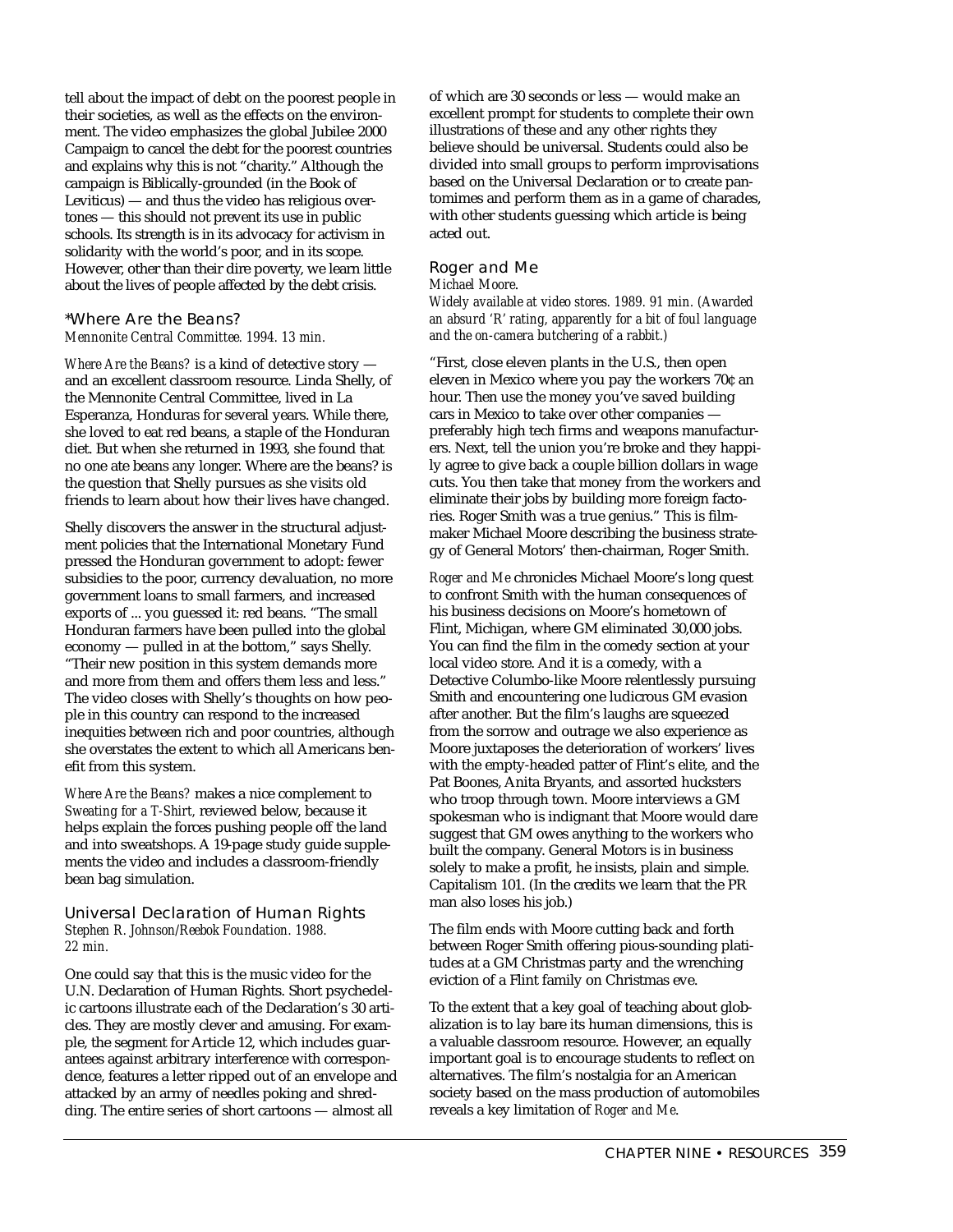A British film that complements *Roger and Me* is *Brassed Off*, starring the brilliant Pete Postlethwaite. It may be a bit too slow or simply odd for most high school students, but at least rent it sometime for yourself. Like *Roger and Me* it's a humorous, if heartbreaking, look at the consequences of "downsizing" — in this case, Margaret Thatcher's Tory government closing profitable, and heavily unionized, coal pits in Yorkshire. The film explores the miners' travails through the fortunes of the town's brass band.

#### The Ties That Bind *Maryknoll, 1996. 56 min.*

Divided into three sections, the first of these is too narrator- and interview-dense for most students. But part two, "Just Between Us," and part three, "The Common Bond" are more accessible. Through the story of two women who emigrated from Mexico to the United States, "Just Between Us" humanizes the issue of "illegal" immigration. It points out the contradiction between the rhetoric of openness and "free" trade on the one hand and the militarization of the border on the other. But it does this concretely, through story.

The final part, "The Common Bond," is largely the inspiring story of Carmen Anaya, a feisty former teacher from Monterrey, Mexico who immigrated to the United States and worked in the fields. Anaya became a community organizer and leader of Valley Interfaith, a multi-ethnic, church/community alliance that boasts membership of 60,000 families in the Rio Grande Valley. Through a translator, Anaya narrates a story that recalls the "conductors" on the Underground Railroad of an earlier era:

It was 2 in the morning. How can I forget it? The doorbell rang and I saw all these men. "What's the matter?" I asked. They were with Immigration. "Open the door," they said. "Are you Carmen Anaya?" "Sure. How can I help you?" I said. "We want you to go open the church." I asked them "Why? Do you want to pray?" They said, "We're not joking around. We've been told that you're hiding many undocumented persons in there." I said to them, "I will never open that door if you're going there with any other intention than to pray. So you do whatever you want with me. But I'm not opening that door." And I didn't. — We suffered a lot. Because not everyone agreed with us, but we knew that God agreed with us.

Although it includes the use of Mexican story-songs to effectively illustrate points, the video also features an unfortunate soundtrack with soap opera-like music that will annoy some viewers, matched by a narration that occasionally dips into the well of Godfamily-country boilerplate. *The Ties That Bind* is bighearted but lacks a sustained analysis about why

people are emigrating from Mexico and what economic and political changes would address the Mexican economic crisis — a crisis that the video largely takes for granted.

#### Fear and Learning at Hoover Elementary *Laura Angelica Simón.Transit Media, 1996. 53 min.*

On the day that California voters approved Proposition 187 — denying "illegal" immigrants public education and access to health care — one of Laura Angelica Simón's students asked her if she was now a "cop" and was going to kick them out of school. *Fear and Learning at Hoover Elementary* is Simón's intimate look at the emotional pain caused by Prop. 187 in one California school: hers. Hoover is the largest elementary school in Los Angeles, enrolling 2,700 kids, 90% of them from Mexico, Guatemala, and El Salvador. The video "stars" Mayra, a precocious Salvadoran fifth grader who takes us on a tour of the school and invites us into her home — a one-room apartment across from crime-plagued McArthur Park that she shares with her mother, uncle and sister. Mayra and other students we meet represent living criticisms of the dehumanizing term "illegal alien," and their humor and intelligence offer viewers an opportunity to rethink lingering stereotypes. But the video is not content to confront anti-immigrant attitudes simply by introducing us to sweet kids. We also meet Dianne Lee, a seven-year teaching veteran whose grandparents immigrated from Russia; Carmen Arcote, a conservative Mexican-American parent who voted for 187; and Mr. Peakmeyer, the Anglo librarian who engages Hoover students in an impromptu debate about the causes of the neighborhood's decline, and with help from these astute youngsters trips over his own contradictions.

My students enjoyed this personal video essay about immigration issues, and found lots to talk and write about. However, the video can't stand on its own. Although early on, Simón, the narrator, labels the students "economic and political refugees," that's the only hint of the forces that propel so many Latin Americans to move north. It was beyond the video's scope, but unless students explore the broader economic factors hurting poor countries — in large measure Made in the USA and other industrialized nations — they won't be able to think deeply about the wrongheadedness of anti-immigrant crusades. Without this broader context, students may be left sympathetic to immigrants' plights but unaware of how economic and political choices made here create social dislocations throughout Latin America. Limitations notwithstanding, the video is provocative and useful.

To engage students in the ordeal of immigrating to the United States from Central America or Mexico, many teachers use *El Norte* (available at many video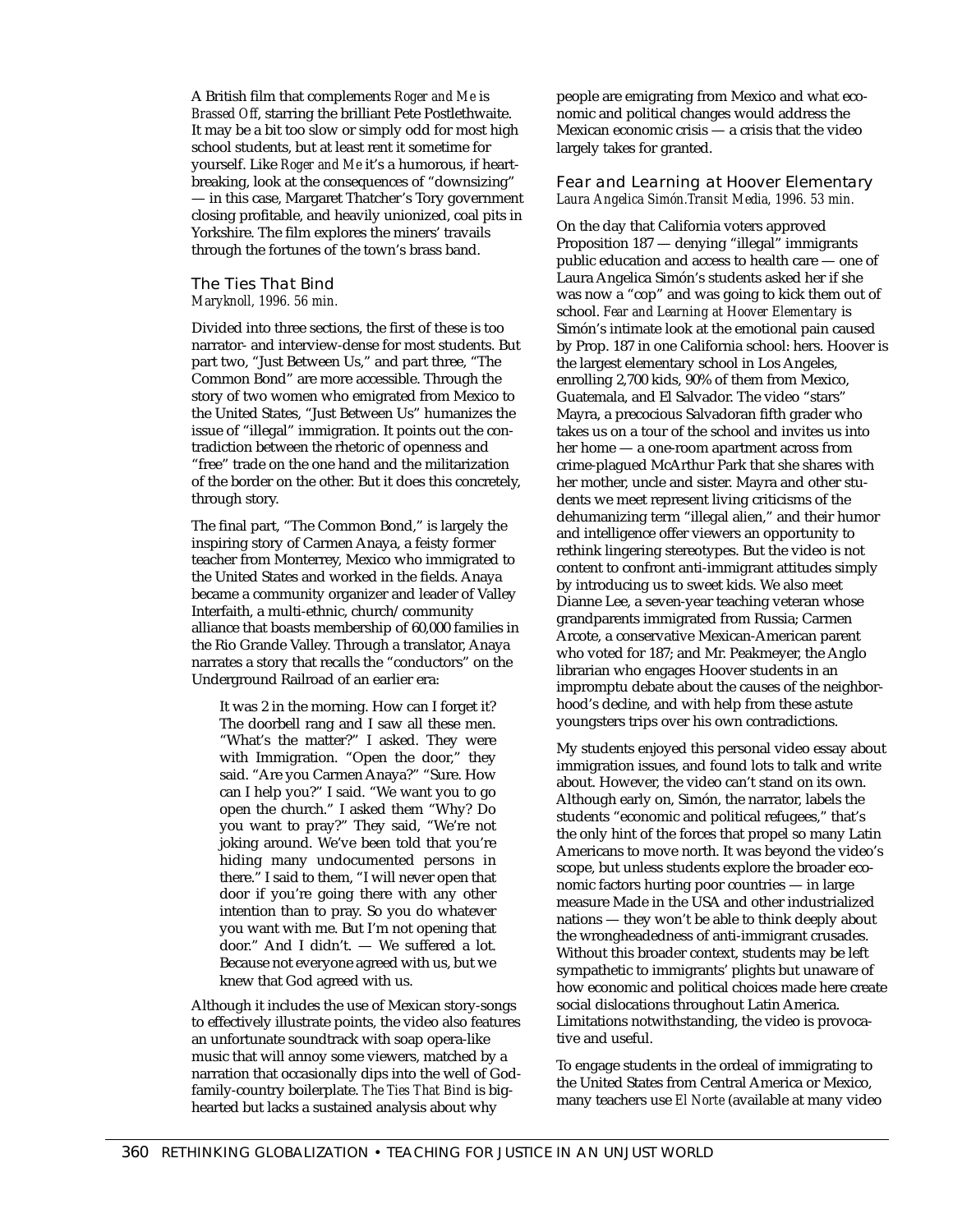rental outlets). Although it focuses on immigrants fleeing military repression in 1980s Guatemala, aspects of this film are timely, and it's been a favorite with students.

### \*Bus Riders Union

*Haskell Wexler/The Strategy Center. 2000. 86 min.* 

In this extraordinary video, Academy Award-winning cinematographer Haskell Wexler records the several-year-long struggle of the Los Angeles Bus Riders Union (BRU) to win better service and to challenge the race and class bias in city spending priorities. Sure, at 86 minutes, it's long for classroom use and drags in a few places for many high school students, but what a rich documentary this is. At the outset, Kikanza Ramsey, a young BRU organizer, explains that the union is "a political, social experiment to see if we can build a multiracial, bilingual, gender-balanced mass movement of working class people that is willing to fight for a set of demands that challenges corporate capital." And this is not mere rhetoric. The remainder of the video brings her words to life, revealing the twists and turns, highs and lows of this struggle, as seen through the eyes of participants. We desperately need more classroom resources like this one. First, because in many respects the union is victorious; in the end they win lots more buses — and less polluting ones, at that to ease overcrowding for their mostly immigrant, poor, people of color, working class constituency. And students need to learn that struggle matters. But it's how the BRU organizes — especially across lines of race, nationality, and language; with humor; with song; with determination; with an eye on the bigger systemic picture — that will leave a lasting impression. Hope is scarce in many of these "videos with a global conscience;" in *Bus Riders Union* it plays a starring role.

#### \*Arms for the Poor *Maryknoll. 1998. 25 min.*

*Arms for the Poor* almost suffocates students with statistics, but it offers a convincing portrait of the U.S. government in cahoots with arms exporters spreading destruction and wasting the precious resources of poor countries: Since the end of the Cold War, the U.S. has doubled its arms sales; the U.S. sells more weaponry abroad than all other 52 arms exporters combined; 80% of U.S. arms sales go to repressive, non-democratic governments; land mines — 95% of which are U.S. made — kill or injure 500 people per week. Activists and experts interviewed consistently link U.S. arms sales to the maintenance of global inequality; although this is asserted more than demonstrated in the video.

Well, at least "we" benefit from this arrangement, right? Not according to a *Boston Globe* investigation described in the video that found that over a fouryear period, six of the largest U.S. arms exporters

laid off 178,000 workers but at the same time tripled executives' salaries. This was a point that stuck with my predominantly white, working class students, some of whom occasionally express a tolerance for global inequities because this arrangement benefits "us."

As with other Maryknoll videos like *The Business of Hunger* and *Banking on Life and Debt, Arms for the Poor* hops around the globe, featuring example after example, offering one eloquent testimony after another. It's a technique that is information-rich, and effectively presents broad global patterns, but also holds students at a distance from the victims of U.S. economic and military policies; we never linger in a place long enough to really get to know anyone. Nonetheless, it's an important resource, one that generated a good discussion when I used it with my students.

# GLOBAL SWEATSHOPS

#### \*Sweating for a T-Shirt

*Medea Benjamin, Global Exchange. 1999. 24 min.* 

Narrated by first year college student Arlen Benjamin-Gomez, *Sweating for a T-Shirt* is a fine video introduction to the issue of global sweatshops. It opens with Benjamin-Gomez buying her sister a UCLA T-shirt made in Honduras, and then wandering the campus asking students where their clothes were made. It's an engaging lead-in to her visit to Honduras with mother, Medea Benjamin, a long-time social justice activist and co-founder of Global Exchange.

In Honduras, the video contrasts comments by industry PR representatives with interviews of sweatshop workers and union organizers, and visits to workers' homes. No problems here, say the industry folks. "I hate that word, 'sweatshops,'" complains an Apparel Manufacturers spokesman.

But the video demonstrates convincingly that there are problems here, and that the word "sweatshop" is well-deserved when applied to Honduran *maquiladoras* — labor-intensive factories owned or contracted with by transnational corporations — producing for global giants like Fruit of the Loom, Dockers, and Nike: Workers make around \$3 a day, but the cost of living is \$8; hours are long; air in the factories is poor, and health problems like severe bronchitis and skin allergies are common; no talking is allowed and bathroom breaks are few; workers are fired for illness and especially for organizing unions; pregnant workers are fired and denied maternity benefits; youngsters regularly begin factory work around the age of 12, and are unable to pursue further schooling.

Meanwhile, the Honduras-U.S. Chamber of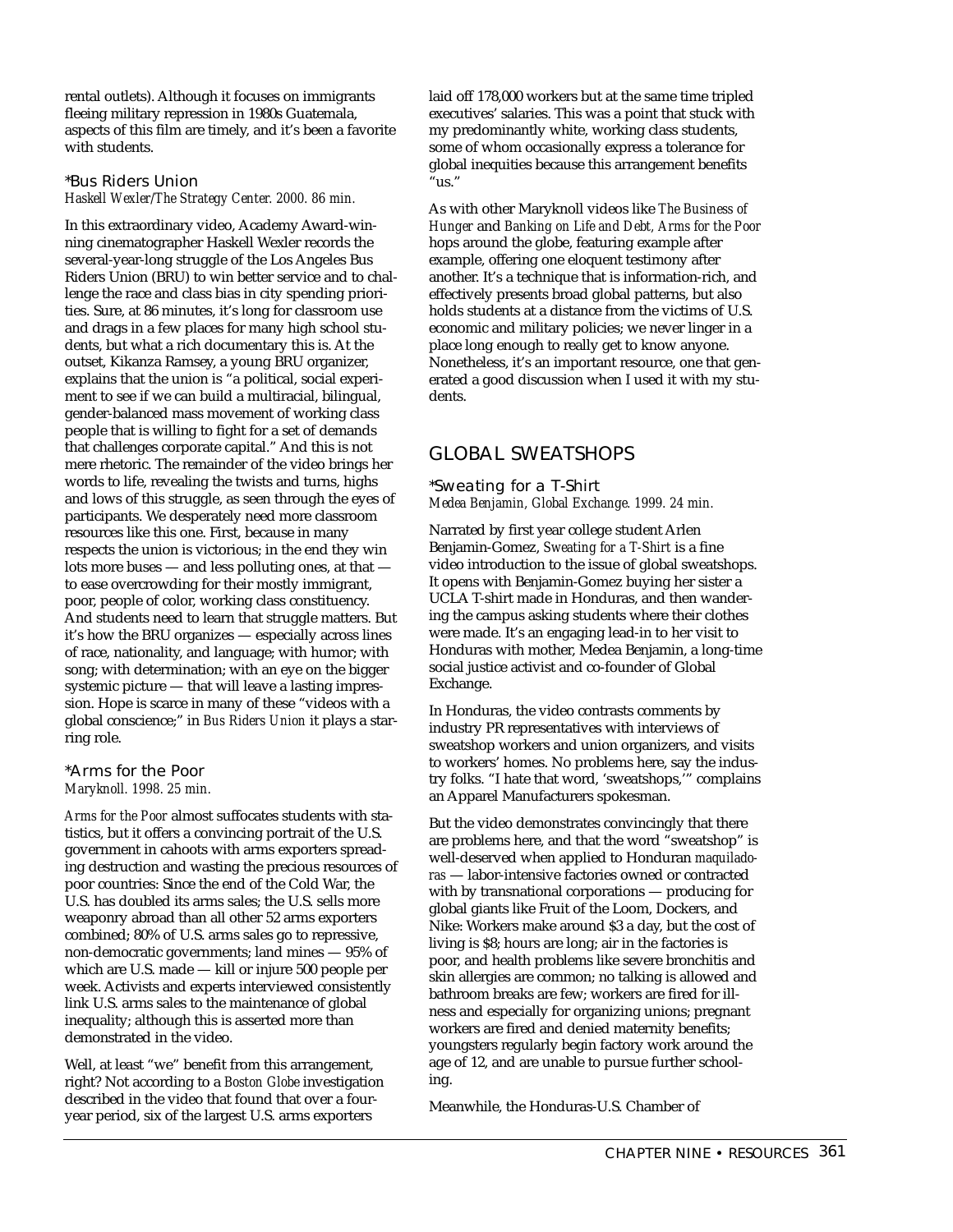Commerce representative tells Benjamin: "I don't think they even have the need to have a union, because they are considered to be privileged workers. They work in a very nice environment."

Significantly, the video doesn't encourage us to pity the workers as powerless victims. It emphasizes people's own efforts to organize to fight for better conditions. As the narration and Hondurans themselves stress, they need our solidarity, not charity.

At the beginning of Benjamin's time in Honduras, the Apparel Manufacturers spokesman promises to get them in to see first-hand the excellent working conditions. He smiles and tells them, "I'll arrange that you leave impressed." But in the end, despite repeated telephone calls, the factories refuse to allow Benjamin and her daughter in the door. As Benjamin says, putting down the phone for the last time, "Well, I guess they've got something to hide."

### *Maquila*: A Tale of Two Mexicos

*Saul Landau and Sonia Angulo. Cinema Guild. 2000. 55 min.* 

The "two Mexicos" referred to in the title of this video are the countryside and the industrial border zones, home to numerous *maquiladoras*. Although the video's portrait of *maquiladora*-centered urban life is much fuller than its depiction of rural life, this is an important resource.

As one observer points out, the *maquila* boom may represent economic growth, but it is certainly not genuine development. Using Ciudad Juarez — just across the Rio Grande from El Paso, Texas — as a case study, the video demonstrates how *maquilas* cheat workers out of wages, undermine unions, pollute surrounding neighborhoods, offer miserable health and safety conditions, and abuse the largely female labor force. Interviews with workers offer glimpses into the intimate humiliations they confront. One woman *maquila* worker says that factory managers will fire any worker who becomes pregnant; they require women to take pregnancy tests and go so far as to demand to see their sanitary napkins to make sure they are menstruating.

Another startling feature of the video is its investigation into the huge number of disappearances and murders of poor women in Juarez. A crime wave that might be portrayed as horrifying but inexplicable by the mainstream media is here given economic and social context. Be aware that there is an especially gruesome scene of a murdered young woman that could upset some students. But this segment is not unrelievedly grim. The video features a large and inspiring demonstration of hundreds of women waving white handkerchiefs, chanting *"Ni una mas!"* (Not one more!)

Although we don't learn about conditions in the countryside in as much depth as we learn about

urban life, there are effective scenes of peasants in Chiapas resisting the militarization of their lands, and interview segments with the Zapatista leader Subcomandante Marcos.

*Maquiladoras* depend on a ready supply of desperate people willing to trade their freedom and sometimes their health for a regular, if inadequate, wage. This video begins to ask, "Why?" and to locate sweatshops in a broader process of globalization.

### Something to Hide

*The National Labor Committee. 1999. 25 min.*

"If you think of the worst nightmare of the major corporations, it's that young people will start to ask serious questions about where their stuff is produced," says the National Labor Committee's Charles Kernaghan at the close of *Something to Hide.* This video demonstrates that some students are most definitely posing those questions and seeking answers. *Something to Hide* follows Kernaghan and a delegation of U.S. college students to El Salvador to learn about *maquiladora* conditions. As Medea Benjamin and her daughter Arlen discover in *Sweating for a T-Shirt*, about their similar quest in Honduras, factories are closed to observers. Not only are they closed, they are often barricaded behind enormous concrete walls or fences topped by razor wire. In interviews with workers outside the factories we hear a litany of abuses, which include the harassment of women who "get pregnant too often," low pay, long hours, attacks on union organizers, and humiliation by the Korean managers — whose motives and positions are, regrettably, not scrutinized, as is true in the NLC's earlier video, *Zoned for Slavery* (see below). The U.S. students also meet a worker who was fired for daring to speak with a solidarity delegation from the United States.

*Something to Hide* serves as a worthwhile introduction to the issue of global sweatshops, and also as an invitation to join with other students to "put a human face on the global economy."

#### "Free Trade in Mexico"

*segment from TV Nation, Vol. One, Michael Moore. (Available in some video stores and fro[m amazon.com.\)](http://www.amazon.com) 1994. Approx. 15 min.*

Michael Moore spoofs the era of free trade in this amusing segment of his now-defunct NBC show *TV Nation.* He travels to Reynoso, Mexico to pretend to explore the economic benefits of relocating TV production there. In Reynoso, he visits a Whirlpool factory that produces washing machine parts formerly made in Indiana, Arkansas, and Tennessee. The workers there make 75 ¢ an hour, and don't have Whirlpool machines of their own, because, as the manager tells Moore, "One of the problems is that a lot of the folks don't have plumbed-in water." Moore's Reynoso tour guide shows off life across the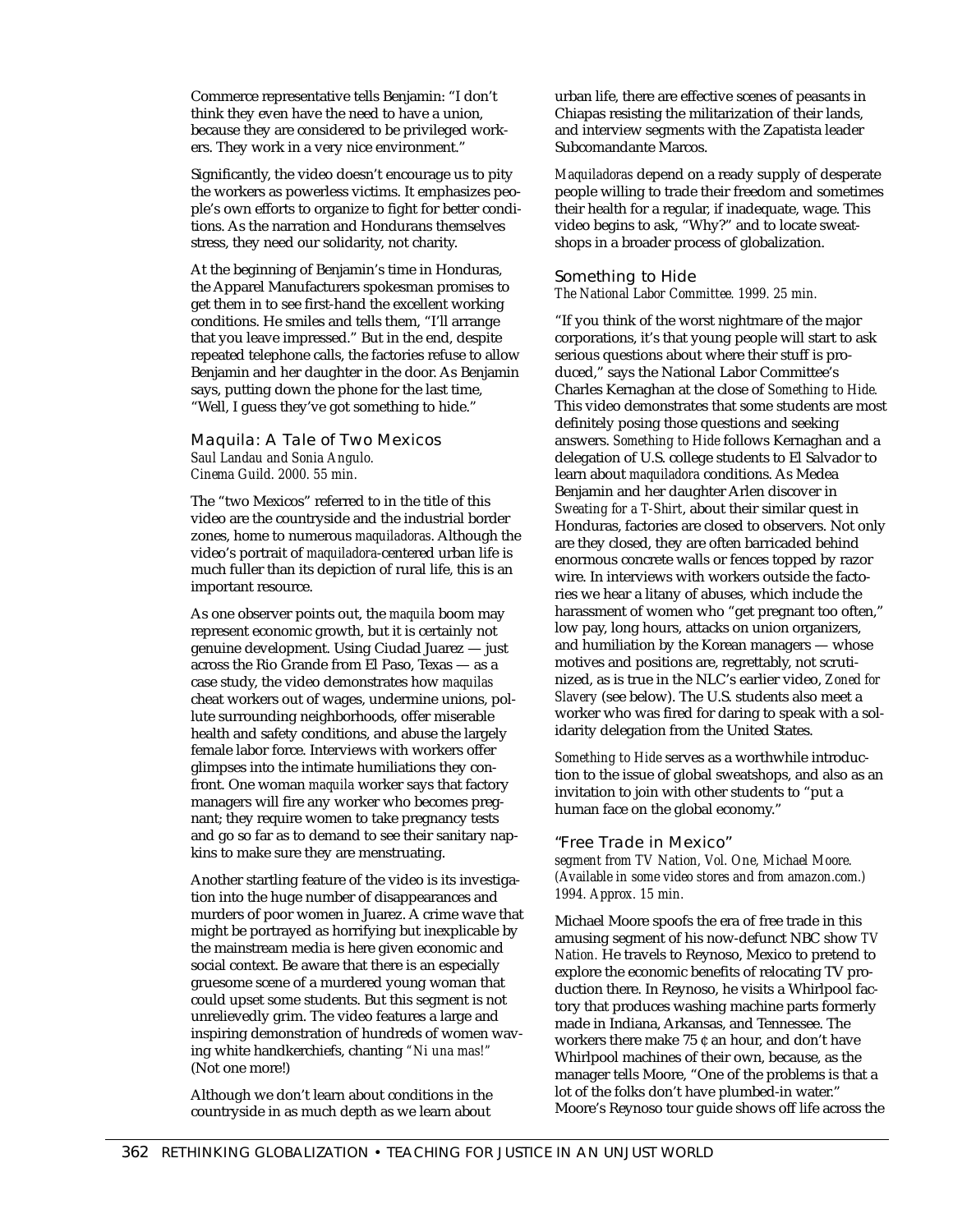border in McAllen, Texas — home to mansions and 20 golf courses — where U.S. managers of Mexican factories can enjoy the quality of life they are accustomed to. The episode is a lighthearted vehicle for Moore to drive home his point that in practice, free trade means freedom for corporations to export jobs to low-wage havens with lax enforcement of environmental protections.

#### \*Zoned for Slavery: The Child Behind the Label *National Labor Committee. 1995. 23 min.*

United States corporations operating in Central American free trade zones "pay no corporate taxes, no income taxes, no social security or health benefits, and they treat their workers like slaves. There are no inspections, no regulations, and when workers try to organize, they are fired." As *Zoned for Slavery* emphasizes, these miserable conditions are subsidized by U.S. taxpayers, with over \$1 billion funneled to free trade zones by the U.S. Agency for International Development. Most of the workers are young women — teenagers — who work for wages that are 5 to 10% of the wages earned by U.S. apparel workers. Children are the losers, forced to choose between work and school, as employers insist on mandatory overtime. In his commentary in the video, the National Labor Committee's Charles Kernaghan insists that with their forced overtime policies, companies "are telling these young women: 'It's school or it's work — you decide. If you're going to go to school tonight, don't bother coming back tomorrow, 'cause you're fired.'"

Kernaghan's indignation at the youngsters' exploitation courses through the video. A Gap shirt made in El Salvador sells in the United States for \$20, but the workers receive just 12 ¢. Who gets the other \$19.88? he demands. The video is relentlessly polemical, but why shouldn't it be? Kernaghan's outrage is an appropriate response to the degradation he witnesses.

With Kernaghan, we sneak into a Honduran *maquiladora* and hear from the teenage workers about their conditions. In open garbage pits outside the factories we see discarded packets of the birth control pills that factory managers force on young women workers. Not explained, unfortunately, is the role of the Korean subcontractors who appear as the video's only on-camera bad guys.

As with the NLC video *Mickey Mouse Goes to Haiti* (reviewed here), *Zoned for Slavery* is marred by its failure to highlight the ongoing organizing efforts of Central Americans themselves. By almost entirely ignoring labor and human rights activities there, the producers implicitly suggest that people in the United States must shoulder sole responsibility to confront sweatshop abuse. Still, *Zoned for Slavery* is an excellent — some teachers think the best — introduction to issues of child labor and global sweatshops. It's an important resource, one I've found especially valuable as a follow-up to the Transnational Capital Auction (see p. 108).

## Mickey Mouse Goes to Haiti: Walt Disney and the Science of **Exploitation**

*Crowing Rooster Arts/National Labor Committee. 1996. 17 min.*

This is an angry video that returns again and again to the wretched wages and living conditions of Disney's Haitian workers. We travel to Haiti with Charles Kernaghan, the intense and indefatigable director of the National Labor Committee, as he interviews Haitians about their work lives and standards of living. The video is especially effective when Kernaghan holds up a Disney T-shirt and reveals to workers how much it sells for in the United States. Their collective gasps and shouts of disbelief offer indisputable testimony about Disney's exploitative practices.

Now that sweatshops have been in the news for awhile, many of my students have heard from parents or teachers that yes, wages are low in Third World countries, but living expenses are so low that it all equals out. To test such claims, *Mickey Mouse Goes to Haiti* shows viewers exactly what a worker can buy for her family's dinner with 20 gourdes — \$1.20 — if she were so lucky as to end her day with that much left over: a bit of spaghetti, an onion, a small amount of oil and tomato sauce, garlic, a bullion cube and two small pieces of salt fish. The harsh details of Disney workers' lives, such as these, make this an effective video to use with students. What it lacks in the polish of a network news magazine segment, it more than makes up for with its sense of justice and outrage.

One drawback of the video, and it's an important one, is its failure to portray Haitians — and by extension, people in poor countries in general — as agents of change. We never get any sense that Haitians themselves are resisting Disney's "science of exploitation." In an interview, one worker says, "We are like the living dead. The boss has benefits and we have nothing. The boss can say anything to us and we can say nothing." Surely there is truth to this, but the video's underlying message is that we in the United States need to act for Haitians, because they cannot act for themselves. It's a plea for charity rather than for solidarity.

### Guess Who Pockets the Difference? *UNITE! 1995. 8 min.*

Think that sweatshops are only in other countries? Think again, argues this short video about Guess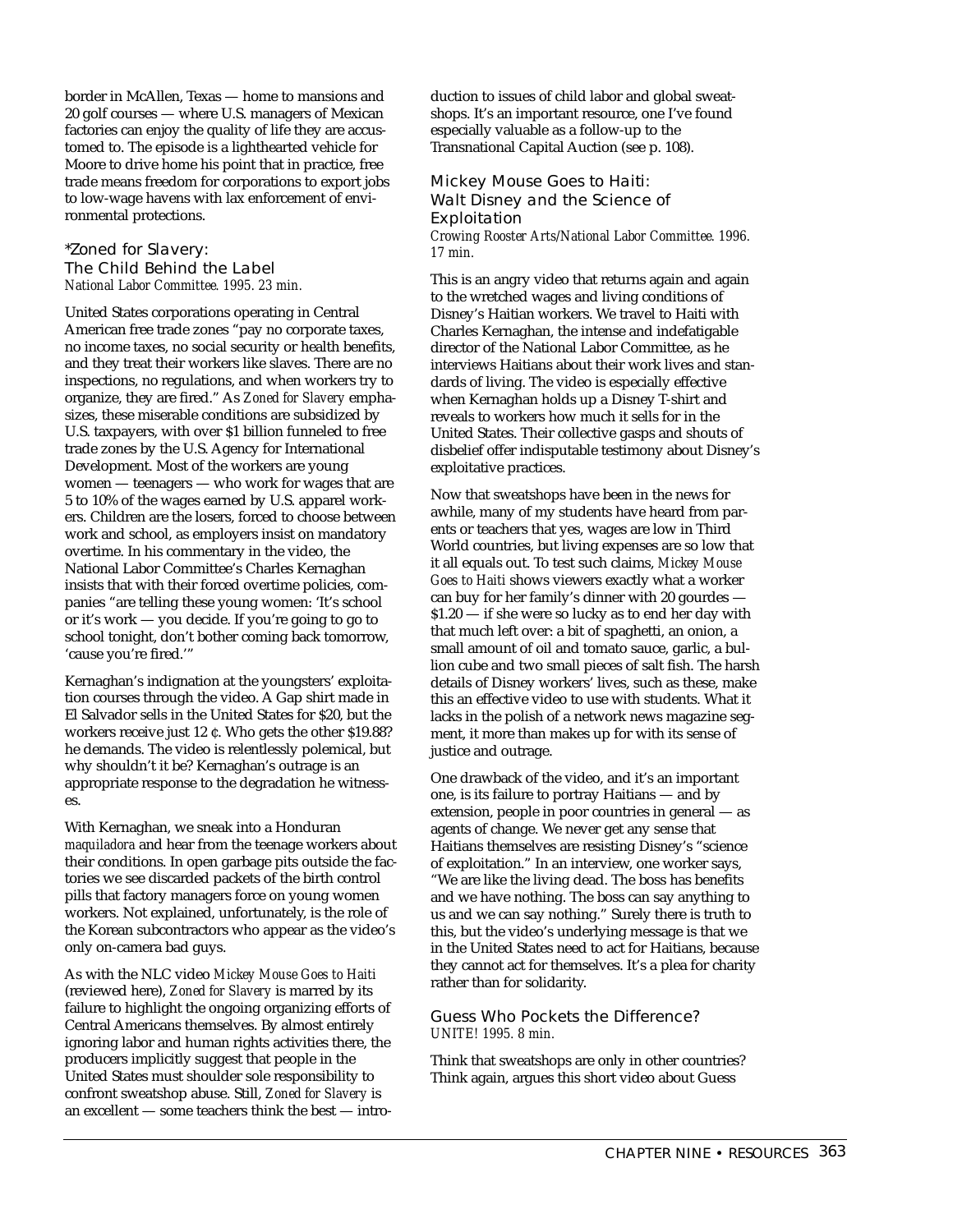workers' drive for a union contract. Brief interviews with Guess' mostly Latin American immigrant workers tell of forced overtime, low wages, and humiliating conditions of work. Through a translator, one woman explains the contract system: "We've tried to talk to our boss, but he tells us that Guess is pressuring them — that they lowered their prices. It isn't fair that they are the ones in competition for the prices and we are the ones who pay the consequences."

The video's brevity is an obvious limitation — we learn very little about workers' lives or their struggle to improve conditions — but it could be a useful resource, especially if students were researching the labor practices of particular corporations, or sweatshop practices in the United States.

#### \*Salt of the Earth

*Herbert Biberman. 1954. 94 min.* 

Set in "Zinctown, New Mexico," *Salt of the Earth* uses a combination of actors and non-professional community people to tell its story. And a great story it is. Sparked by a mine accident, the workers, mostly Mexican Americans, go on strike. Safety is the issue, but is inextricably linked with racial discrimination as Anglo miners work in pairs, while Mexican-Americans are forced to work alone. The film consistently highlights the racial dimension to the class struggle. As one of the white managers says about the workers: "They're like children in many ways. Sometimes you have to humor them. Sometimes you have to spank them. And sometimes you have to take their food away." And the film also addresses racism within the union. The white organizer from the international union is committed to the workers' cause and to union democracy, but his paternalism still creeps in. He is criticized by one of the workers, Ramón Quintero: "When you figure everything the rank and file's to do down to the last detail, you don't give us anything to think about. Are you afraid we're too lazy to take initiative?"

But this is especially a feminist story, as women insist that their issues for indoor plumbing and hot water in the company-owned housing also be included as a demand of the all-male union. This is the women's story at least as much as the men's, and they continue to push for equality the more they participate in strike activities. This struggle comes to a head as Esperanza confronts her husband, Ramon, about his determination to keep her in her place: "Have you learned nothing from this strike? Why are you afraid to have me at your side? Do you still think you can have dignity only if I have none?... Do you feel better having someone lower than you? Whose neck shall I stand on to make me feel superior?... I want to rise and push everything up as I go."

Comforting Esperanza a bit later, one of the women says, "Anything worth learning is a hurt. These changes come with pain." As effectively as any other film in my curriculum, *Salt of the Earth* celebrates the possibility of people being able to create a very different, very much better society through solidarity and collective action.

When I first showed *Salt of the Earth* a number of years ago, I worried that students would be put-off by a black and white film that had quite a bit of amateurish acting and melodramatic music. I was wrong. What the film lacks in polish it more than makes up for in substance. And most students recognize that.

#### Bread and Roses

*Ken Loach. [Available at video stores.] Lions Gate Films. 2001. 106 min. [Rated 'R' for some sexual references, and lots of harsh language.]*

This is the fictionalized account of episodes in the Justice for Janitors campaign in Los Angeles. The film opens with Maya's harrowing illegal entrance into the United States from Mexico and follows her travails as she secures a cleaning job in a large downtown office building. Perez, the on-site manager for the cleaning contractor, keeps workers in line through incessant badgering. Maya bristles at this treatment, and is receptive to overtures from the cocky white union organizer Sam, but her sister Rosa has learned hard lessons in self-preservation, and wants no part of a risky union struggle, especially one led by this guy. "'We, we,' when was the last time you got a cleaning job?" she demands of Sam early in the film.

The best scenes in *Bread and Roses* are the tense conversations between workers about whether or not organizing is worth the risk. Maya's would-be boyfriend, Ruben, has a law school scholarship waiting, if only he plays it safe and keeps his job. Why would Maya want to endanger her job, Ruben wants to know. She snaps back:

What was it that you said when they fired Teresa [an older woman who worked with them cleaning the office building]? "She looks like my mother." That's why I'm doing it. I'm doing it because my sister has been working 16 hours a day since she got here. Because her husband can't pay for the hospital bills. He doesn't have medical insurance.... I'm doing it because I have to give Perez two months of my salary and I have to beg him for a job. I'm doing it because we feed those bastards, we wipe their asses, we do everything for them. We raise their children, and they still look right through us.

*Bread and Roses* is engaging start to finish and can generate lots of excellent writing and discussion about treatment of immigrant workers, tensions between immigrant and non-immigrant workers, risks and benefits of organizing, and many others. But it's not without its flaws. This is supposed to be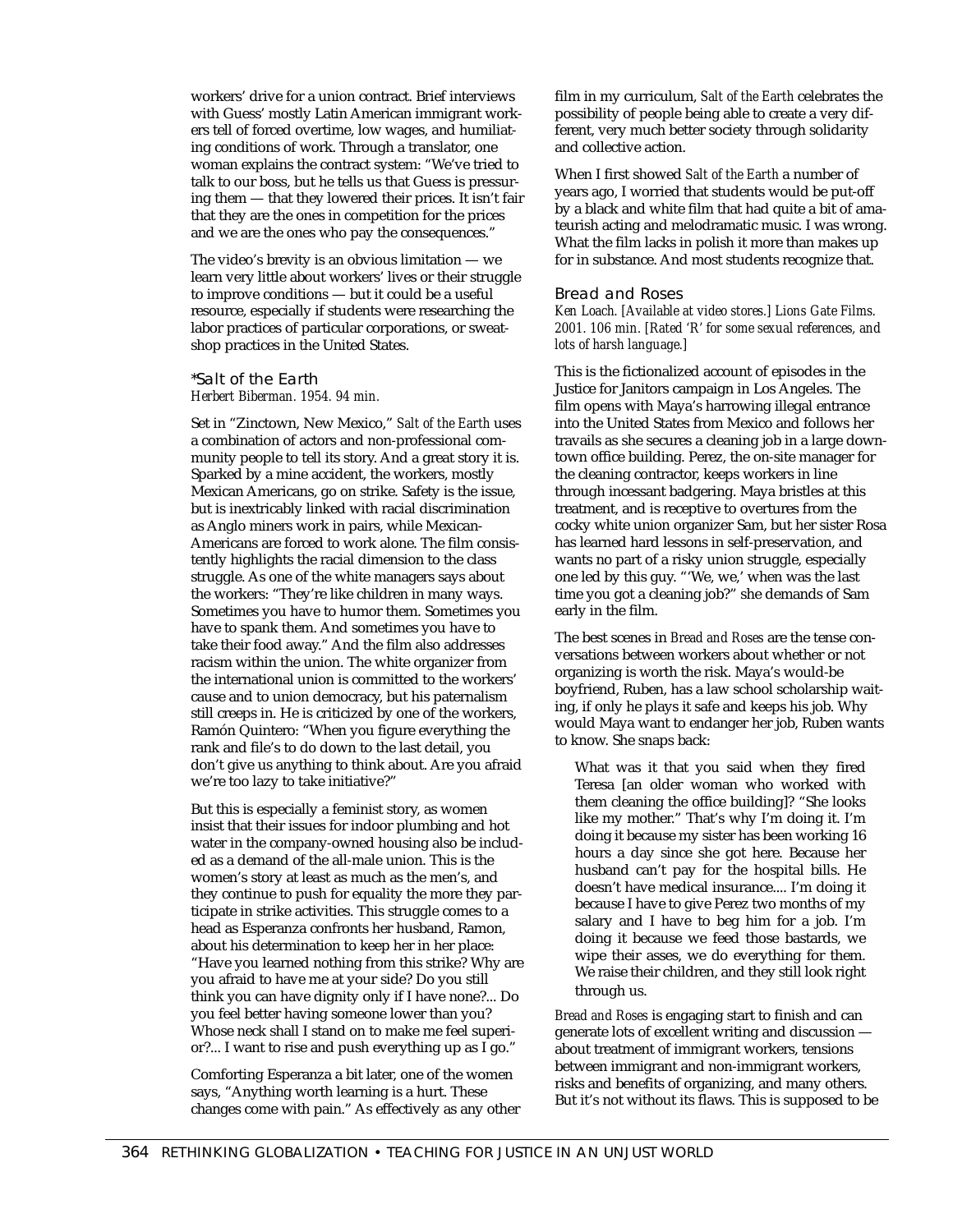a struggle to reclaim workers' lost dignity, but every union tactic is decided upon by the organizer, not by the workers. They may be in meetings together, but Sam does virtually all the talking — deciding every move, making pronouncements about how he is going to "personally embarrass" the new part-owners of the office building. (Someone in *Bread and Roses* should have criticized him the way the Ramón criticized the organizer in *Salt of the Earth* — above.) And the romance between Sam and Maya was a needless and inappropriate — if predictable — insertion by writer/director Ken Loach. But these are not fatal flaws, and this is a valuable film.

By the way, Loach is a prolific filmmaker, underappreciated in the United States. Two of his films that would make excellent additions to a global studies curriculum are *Hidden Agenda,* about British repression in Northern Ireland; and *Land and Freedom,* about the Spanish Civil War.

# CHILD LABOR

### When Children Do the Work

*The Working Group, 1996. 27 min.* 

*When Children Do the Work* borrows key segments from the National Labor Committee's video *Zoned for Slavery* (see review in this article) and an episode of the PBS series *Rights and Wrongs* to alert viewers to the use of child labor around the world. The narration opens with the claim that as a society "we" did away with child labor at the turn of the century, suggesting that child labor is a problem only in other countries, and closes glibly with a list of U.S. firms that have pledged not to use child labor — neglecting to mention that, to date, none of them has promised to pay a living wage to its workers. Nonetheless, the segments are short and hard-hitting, and offer a dramatic introduction to the global workplace exploitation of children.

The *Rights and Wrongs* segment features an interview with a Pakistani carpet factory manager who matterof-factly reports that he has 40 looms worked by 100 children. "We chain them three or four hours a day to teach it (sic) not to run away," and adds that the children also sleep chained to their looms. But scenes of abuse are also paired with stories of resistance, and the video highlights the story of Iqbal Masih, a former child worker who became an activist with the Bonded Labor Liberation Front.

A final segment features the work of the Women's Network of the United Food and Commercial Workers union which targets Wal-Mart's sale of products made by eight- to twelve-year-olds in Bangladesh.

Despite its overly rosy assessment of the progress that has been made in eliminating child labor, the video's broader message is clear: There are serious problems in the world, and we can work to make things better.

## \*Tomorrow We'll Finish

*UNICEF (distributed by Maryknoll). 1994. 26 min.* 

*Tomorrow We'll Finish* dramatizes the lives of three Nepalese girls in a rug factory in Katmandu. Although it may feel a bit melodramatic or contrived to some students, the video is an effective introduction to child labor in the rug industry. Its attention to details — the rigors of the girls' working conditions, their sexual harassment by their "middleman" overseer, the pressure to produce in order to pay back loans to their families — lends the video a feeling of authenticity and invites students to look at life from the girls' points of view. Especially touching is the tenderness in the three girls' relationships and how they look out for one another. I've used the video only once, but my students — mostly high school sophomores at the time — enjoyed it and found it more affecting than reporter-narrated TV newsmagazine segments.

Viewers get only a glimpse of how the girls' labor relates to the global economy when a Europeanlooking rug buyer enters the factory to bargain for the finished product. The failure to examine the broader global context of child labor could be considered a weakness of the video. On the other hand, it demonstrates effectively how both consumers and producers are often invisible to each other.

See also *Zoned for Slavery*.

## FOOD AND AGRICULTURE

#### *\*¡Aumento Ya!* (A Raise Now!)

*[In English, some subtitles.] Tom Chamberlin/PCUN (Pineros y Campesinos Unidos del Noroeste). 1996. 50 min.* 

"They look at us as if we're their tractor," says one farm worker organizer, describing the white growers' attitudes about their largely Mexican workforce. *¡Aumento Ya!* is the dramatic story of Oregon farm workers' confrontation with those discriminatory attitudes, and the miserable working and living conditions that accompany them.

The video, presented as the personal narrative of a woman who came to volunteer with the farm workers union, can be roughly divided into two parts: the first, a short overview of farm worker conditions in Oregon and the farm workers' union, Pineros y Campesinos Unidos del Noroeste (PCUN); the second, the story of the strikes held over the summer of 1995 by workers in the strawberry fields. This is not a highly polished video, but its story is compelling, and my students have found *¡Aumento Ya!* engaging and moving. It's one of those "small" videos, that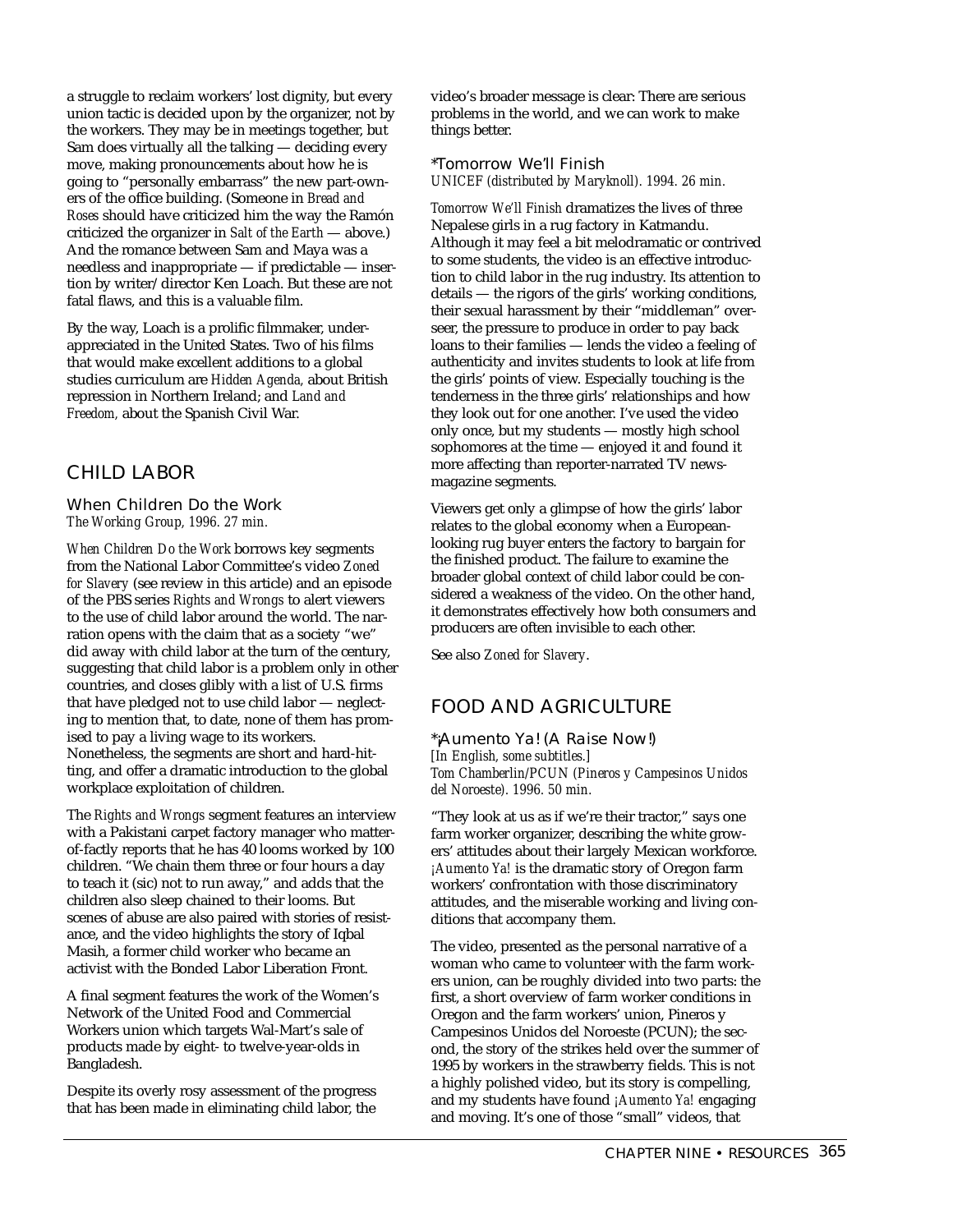allow students to encounter social forces as they manifest themselves in real people's lives.

Workers begin with the simple demand to be paid 17¢ a pound for strawberries rather than the 10 to 12¢ the growers are paying. Beginning with the first walkout from the fields, the video takes us day by day through the strike. A few days into the strike, as workers gain confidence, they add demands about their housing — shacks of blue plastic walls that sleep six or more. Workers call for separate showers for men and women, heat in the cabins, leaking roofs to be fixed, cleaning equipment made available, locks on doors, one telephone for the camp. For my students, the modesty of these demands underscored the wretchedness of farm workers' living conditions.

It's not easy to find teaching materials that show ordinary people taking action to better their lives. *¡Aumento Ya!* is inspiring without being romantic or overstating workers' accomplishments.

Bring some strawberries to class, ask students to write whatever comes to mind about the berries, and then show *¡Aumento Ya!* for a different point of view [see p. 128.]

## The Fight in the Fields: César Chávez and the Farm Worker Struggle

*Ray Telles and Rick Tejada-Flores/Paradigm Productions. 1997. 116 min.* 

This is an excellent film about the life of César Chávez and the history of Mexican-American farm workers — the best I've seen. *The Fight in the Fields* begins in the California fields in the 1860s and closes with the death of Chávez in 1993. In between is a solid history of the heroic farm worker movement, with a keen eye for the multiracial solidarity that weaves through the long struggle: Mexicans and Okies join forces in the 1930s, Filipinos and Mexicans later; an Arab-American striker was the first person killed in the grape strikes of the late 1960s.

Yes, it's largely a talking head documentary — at times, narrator-heavy. Yes, it's long. And, yes, some students may find it boring. But it's a wonderful film, rich in details, told mostly from the point of view of the organizers and farm workers who made the history.

Although later sections on the grape and lettuce boycotts could be excerpted for use in class, the film draws its power from the panoramic view it offers of the farm worker struggle.

\*The Global Banquet Two parts: "Who's Invited?" and "What's On the Menu?" *Maryknoll. 2001. 50 min.* 

*The Global Banquet* is a good introduction to the themes explored in our chapter "Just Food?" The video asks who benefits from the global market in agriculture and concludes: only large corporations. In the United States and Canada, small farmers can't compete with the corporate food behemoths, and often receive less for their food commodities than these take to produce. In the Third World, small farmers are crushed in the marketplace by subsidized food from the "developed" countries. Defeated by the global market, small farmers in poor countries migrate to the cities, to other countries, or become migrant workers: "The fresh fruit and vegetables that most of us eat are picked by the hands of farmers who have been displaced on their own land, and are now very low wage farm workers." As one Central American farmer, Jorge Mejia says in the video: "You feel very sad, like you've been abandoned."

The video argues that free trade in agricultural goods means that countries are "free" to have their food self-sufficiency destroyed. And for those who don't have the cash to participate in the global food market? They're free to starve. As critic David Korten points out in the video, the market responds only to those who have the cash to make it respond.

The video briefly covers other aspects of food-forprofit, including one section on genetically modified produce. And alternatives are also touched on, but without the kind of rich detail that would have been valuable. Still, mentions of CSAs (Community-Supported Agriculture), farmers' markets, and small diversified farms hint at viable alternatives to the corporate globalization of food.

See also *Where Are the Beans?* in "The Global Economy: Colonialism without Colonies". Another video that teachers might find useful is *The Greening of Cuba* (Jamie Kibben. Food First. 38 min. 1996) about the revolution in small-scale organic agriculture in Cuba.

## CULTURE, CONSUMPTION, AND THE ENVIRONMENT

#### \*Earth and the American Dream *Bill Couterie. Direct Cinema Ltd. 1993. 77 min.*

See "Capitalism and the Environment: The Thingamabob Game," p. 287, for a description of this fine and useful video.

#### \*Ancient Futures: Learning from Ladakh

*John Page/International Society for Ecology and Culture. 1993. 60 min.* 

See the article "Rethinking 'Primitive' Cultures: *Ancient Futures* and Learning from Ladakh," p. 308, on ways to work with this video. It's a must-use resource.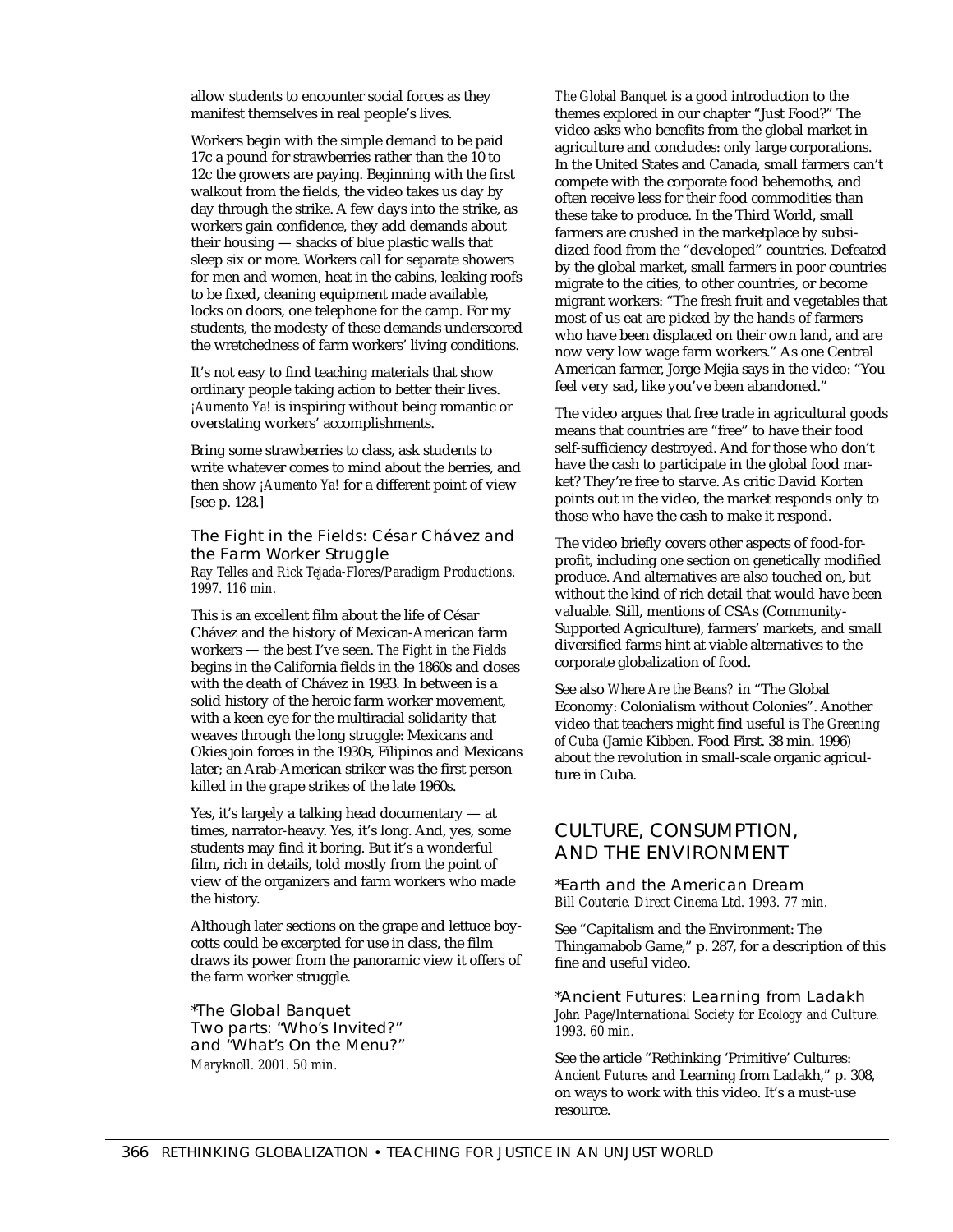## Local Futures

*International Society for Ecology and Culture. 1998.* 

See the article "Rethinking 'Primitive' Cultures: *Ancient Futures* and Learning from Ladakh," p. 308. Although not as strong as *Ancient Futures, Local Futures* concentrates on local alternatives to globalization, and features activities from a Ladakhi women's organization not included in *Ancient Futures.* 

## \*Trinkets and Beads

*Christopher Walker. 1996. 52 min.* 

*Trinkets and Beads* is a haunting video about international oil companies versus the indigenous people of the rainforests of eastern Ecuador (see "Oil, Rainforests, and Indigenous Cultures," p. 268). There's a billion and a half dollars worth of oil in Ecuador's Oriente, enough to power U.S. cars for 13 days, and in order to get it oil companies are willing to destroy indigenous cultures and the land they live on. One oil company consultant in the video expresses contempt for the very idea of a rainforest: "The jungle is the jungle is the jungle kind of thing." It's a small film about big issues, and my students were fascinated and outraged.

A major theme of *Trinkets and Beads* is the role of evangelical missionaries who, in the words of one of them, view the Bible as a tool to "cut though a culture where they never had it." In the video we see missionaries attempt to groom the indigenous Huaorani people for "civilization" and the arrival of oil companies.

But we also meet Moi, a Huaorani leader whose eloquence will stay with students long after the VCR is turned off: "We must all be concerned because this is the heart of the world and here we can breathe." *Trinkets and Beads* features Moi's stories of Huaorani resistance and includes scenes of indigenous people's raucous demonstrations in Quito. Its images of environmental violence are indelible, and will infuriate students, but images of defiance should also inspire them. My students watch the video early in the school year, but by the end of the year it is still vivid for them, and they use it as a conceptual touchstone in ongoing conversations about "development" and "progress."

# Amazonia: Voices from the Rainforest.

*Rosainés Aguirre and Glenn Switkes. The Video Project. 1991. 69 min.* 

This is an ambitious and somewhat meandering video about the wonders of the Brazilian Amazon rainforests and the struggle over their future. It lacks the focused storytelling approach of *Trinkets and Beads*, but its more comprehensive emphasis is also a strength. By the conclusion, we've met indigenous people, rubber tappers, and poor farmers who,

according to the video's narration, have begun to see the need to build alliances against the forces of "development," which include cattle ranchers, loggers, gold miners, power companies, and the Brazilian military. As the rubber workers union leader, Chico Mendes (since murdered) says: "Today we have become aware. It's been so important that Indians and rubber tappers have discovered they are not enemies. Our biggest enemies were those who caused this conflict between us. And our true enemies are those who are devouring us and devastating our forests and who want to do away with Amazonia." Despite the environmental and human ravages described in some detail, this is a hopeful video that emphasizes the enormous resourcefulness of Amazonia's people and their growing resistance.

## Stepan Chemical:

The Poisoning of a Mexican Community *Mark R. Day. Coalition for Justice in the Maquiladoras. 1992. 18 min.* 

The same economic priorities that produce global sweatshops also produce global cesspools. *Stepan Chemical* begins as the story of a U.S. chemical corporation taking advantage of lax environmental regulations and enforcement in Mexico to pollute the air, soil, and groundwater of a Matamoros, Mexico neighborhood — just across the border from Brownsville, Texas. We learn, for example, that xylene levels in water around the plant are 53,000 times greater than allowable levels in the United States and that babies in Matamoros have been born with severe birth defects, a possible result of xylene poisoning. Every time it rains, the water runs out of the factory into the yards of neighborhood homes where kids play.

Instead of being just another muckraking tale of corporate abuse, the video highlights the growing resistance in Matamoros in alliance with the Texas-based Coalition for Justice in the Maquiladoras. The short video ends with the defiant words of neighborhood resident, Ema Mendez: "We'd die first before leaving. They're not going to force us out. We were born here, we grew up here, and we're not leaving." But as she speaks these words, it appears that the struggle is heating up, so students will want to learn more about the current situation.

## \*The Ad and the Ego

*Harold Boihem. California Newsreel, 1996. 60 min.* 

See the article "Masks of Global Exploitation" (p. 300) for ways of working with this essential resource — the best video I've seen on the nature of advertising. Also included on our websit[e \(www.rethink](http://www.rethinkingschools.org/rg)[ingschools.org/rg\) a](http://www.rethinkingschools.org/rg)re quotes from the video that can be used with students.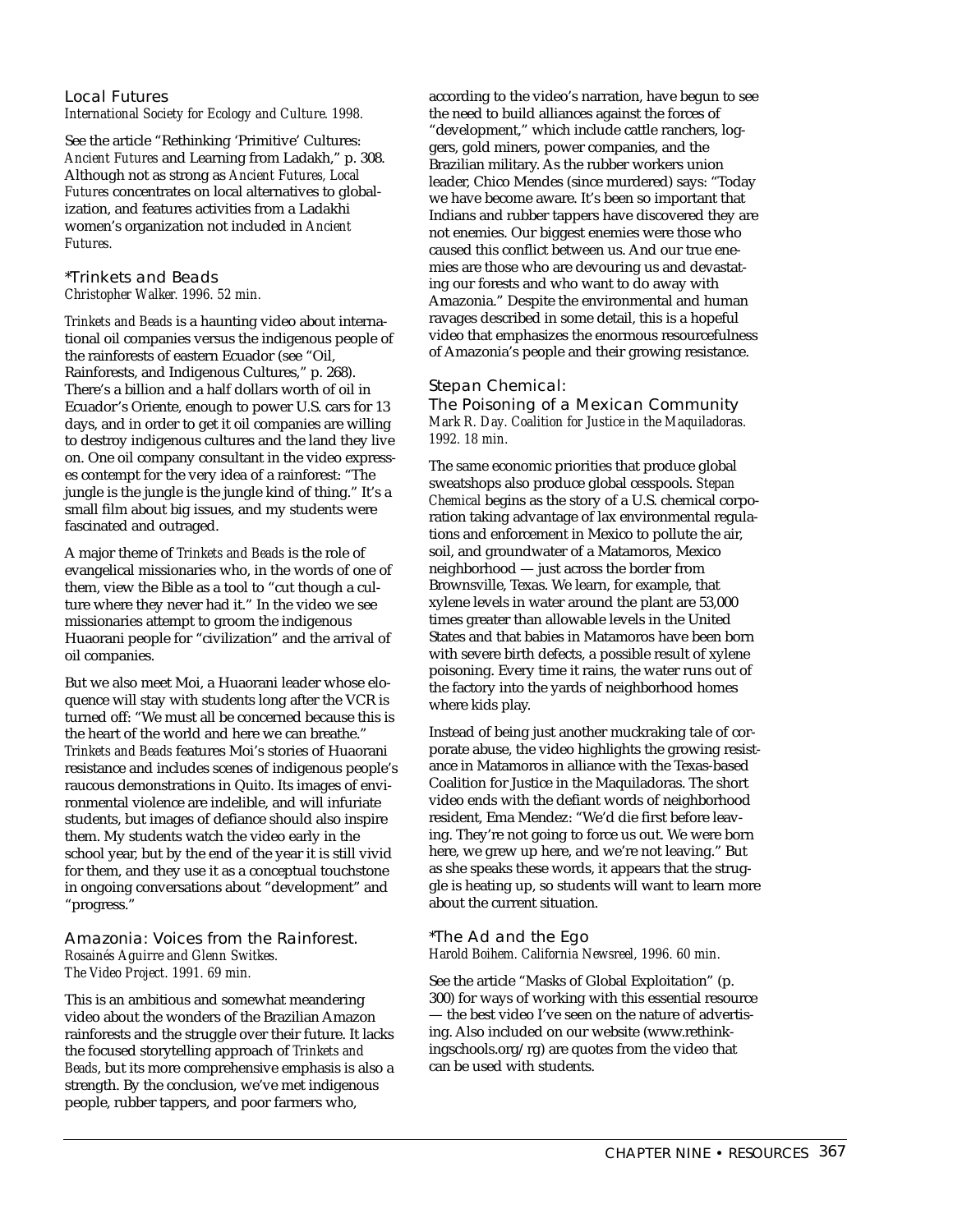## 6 TV Uncommercials and the Culture Jammer's Video

*Kalle Lasn. Adbusters Media Foundation. 15 min.* 

This valuable resource is a collection of alternative "uncommercials" that prompt us to reflect on fundamental aspects of North American life. They are pointed, playful, and profound. One uncommercial for "American Excess" features an oinking pig protruding from a map of North America: "A tiny 5% of the people in the world consume one-third of its resources, and produce almost one-half the nonorganic waste. Those people are us. Nothing is destroying this planet faster than the way we North Americans live."

Another uncommercial features a bull marauding through a china shop. The voice-over: "For years, people have defined the economic health of a country by its gross national product. The trouble is that every time a forest falls, the GNP goes up. With every oil spill the GNP goes up. Every time a new cancer patient is diagnosed, the GNP goes up. If we're to save ourselves, economists must learn to subtract." This segment carries the unfortunate title, "Voodoo Economics," borrowing George Bush's racist put-down of Ronald Reagan's economic policies in the 1980 Republican primary campaign. (Why is Voodoo the only belief system considered a synonym for "loony"?)

Thirty- and sixty-second uncommercials are bound to be limited, but these will encourage students to think critically about the typical TV fare and will suggest possible uncommercials they themselves might want to produce.

#### \*Advertising and the End of the World *Sut Jhally. The Media Education Foundation. 1998. 47 min.*

Sut Jhally is a brilliant analyst of advertising's deep cultural messages, and the dire ecological effects of a society whose raison d'être is the production of commodities for profit. *Advertising & the End of the World* has the feel of an illustrated lecture; it is rich in ideas. But it is dense and academic, and would be difficult to follow for most high school students — and impossible to absorb in one sitting. Nonetheless, it could be used effectively in short segments. Indeed, Jhally's analysis of advertising is so careful and systematic that the video could serve as a unit outline for the cultural impact of advertising. His discussion of the environmental consequences of advertising, toward the end of the video, is especially enlightening — and frightening.

#### \*Making a Killing: Philip Morris, Kraft, and Global Tobacco Addiction *Kelly Anderson and Tami Gold. INFACT. 2000. 29 min.*

*Making a Killing* highlights the tobacco industry's despicable practice of marketing to young people concentrating on Philip Morris as one of the most egregious offenders. What sets this video apart from other network media fare covering similar ground is that it focuses especially on tobacco marketing around the world. Despite attempts by impoverished countries like Vietnam to ban cigarette advertising, Philip Morris dances around restrictions by paying attractive young women to dress in short skirts and distribute cigarettes to young men: The first one is free — no joke. With the arrival of capitalism and "free trade," countries like the Czech Republic have experienced a 40% rise in the number of 15- and 16 year-old smokers.

As a number of people in the video point out, tobacco addiction around the world is not only a health problem, it's also an economic issue: The profits of tobacco sales are private but the costs of caring for the afflicted are socialized. In poor countries, this gives anti-tobacco organizing special urgency.

*Making a Killing* is one of those videos that should be seen by every student.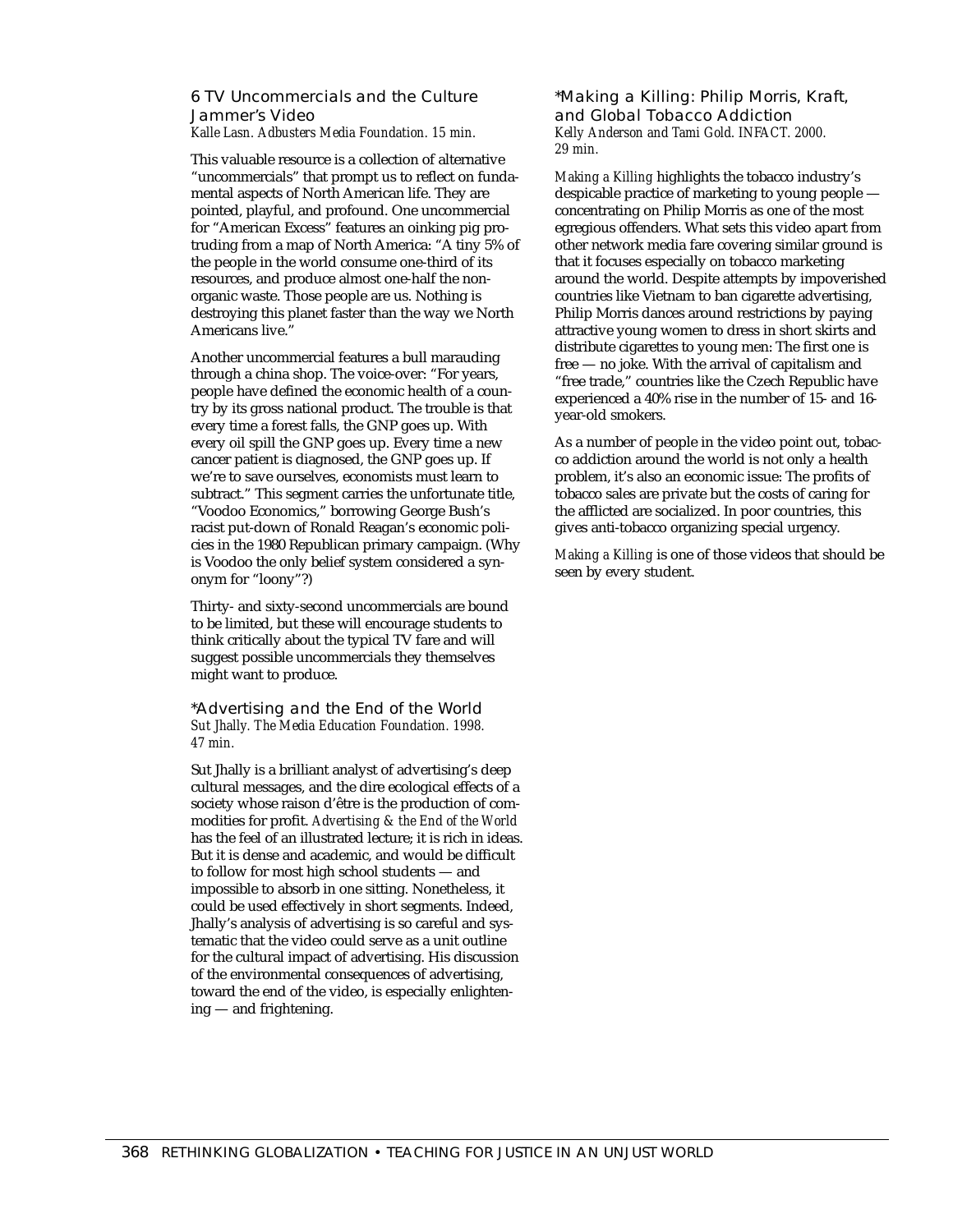# VIDEO DISTRIBUTORS

Note: All starred videos above are available from the Teaching for Change catalog: [www.teachingforchange.org](http://www.teachingforchange.org) or 800-763-9131.

## Cinema Guild

130 Madison Ave., 2nd Floor New York, NY 10016-7038 Tel: 800-723-5522; Fax: 212-685-4717 [www.cinemaguild.com](http://www.cinemaguild.com)

## Coalition for Justice in the Maquiladoras

530 Bandera San Antonio, TX 78228 Tel: 210-732-8957 [e-mail: cjm@ipc.apc.org.](mailto:cjm@ipc.apc.org)

## First Run/Icarus Films

32 Court Street, 21st Floor Brooklyn, NY 11201 Tel: 718-488-8900; Fax: 718-488-8642 [e-mail: info@frif.com](mailto:info@frif.com) [www.frif.com](http://www.frif.com)

Friendship Press Videos Tel: 800-889-5733; [www.ncccusa.org](http://www.ncccusa.org) (click on Friendship Press)

Global Exchange Global Exchange Online Fair Trade Store 2017 Mission St. #303 San Francisco CA 94110 Tel: 800-497-1994 x237 [storemaster@globalexchange.org](mailto:storemaster@globalexchange.org)

The International Society for Ecology and Culture [e-mail: isecuk@gn.apc.org](mailto:isecuk@gn.apc.org) [www.isec.org.uk](http://www.isec.org.uk)

<http://store.globalexchange.org>

## Maryknoll Sisters

P. O. Box 311 Maryknoll, NY 10545-0311 Tel: 914-941-7575; Fax: 914-923-0733 [www.maryknoll.org](http://www.maryknoll.org)

## Media Education Foundation

26 Center St. Northampton, Massachusetts 01060 Tel: 800-897-0089 or 413-584-8500 Fax: 800-659-6882 or 413-586-8398 [e-mail: mediaed@mediaed.org](mailto:mediaed@mediaed.org) [www.mediaed.org](http://www.mediaed.org)

## National Labor Committee

275 Seventh Ave., 15th Floor New York, NY 10001 Tel: 212-242-3002; fax: 212-242-3821; [e-mail: nlc@nlcnet.org](mailto:nlc@nlcnet.org) [www.nlcnet.org.](http://www.nlcnet.org)

## New Yorker Films

Tel: 212-247-6110; Fax: (212) 307-7855 [e-mail: info@newyorkerfilms.com](http://www.nlcnet.org) [www.newyorkerfilms.com](http://www.newyorkerfilms.com) 

## Paradigm Productions

[www.paradigmproductions.org](http://www.paradigmproductions.org)

## PCUN

300 Young St. Woodburn, OR 97071 Tel: 503-982-0243; fax: 503-982-1031 [www.pcun.org](http://www.pcun.org)

## Strategy Center Publications

Tel: 213-387-2800; [www.busridersunion.org;](http://www.busridersunion.org)  [www.thestrategycenter.org.](http://www.thestrategycenter.org)

## Transit Media

22D Hollywood Ave. Hohokus, NJ 07423 Tel: 800-343-5540

## UNITE!

1710 Broadway New York, NY 10019 Tel: 212-265-7000 [www.uniteunion.org](http://www.uniteunion.org) 

## The Video Project

Tel: 800-475-2638 [www.videoproject.org](http://www.videoproject.org)

## The Working Group

1611 Telegraph Ave. # 1550 Oakland, CA 94612 Tel: 510-268-9675 [www.theworkinggroup.org](http://www.theworkinggroup.org)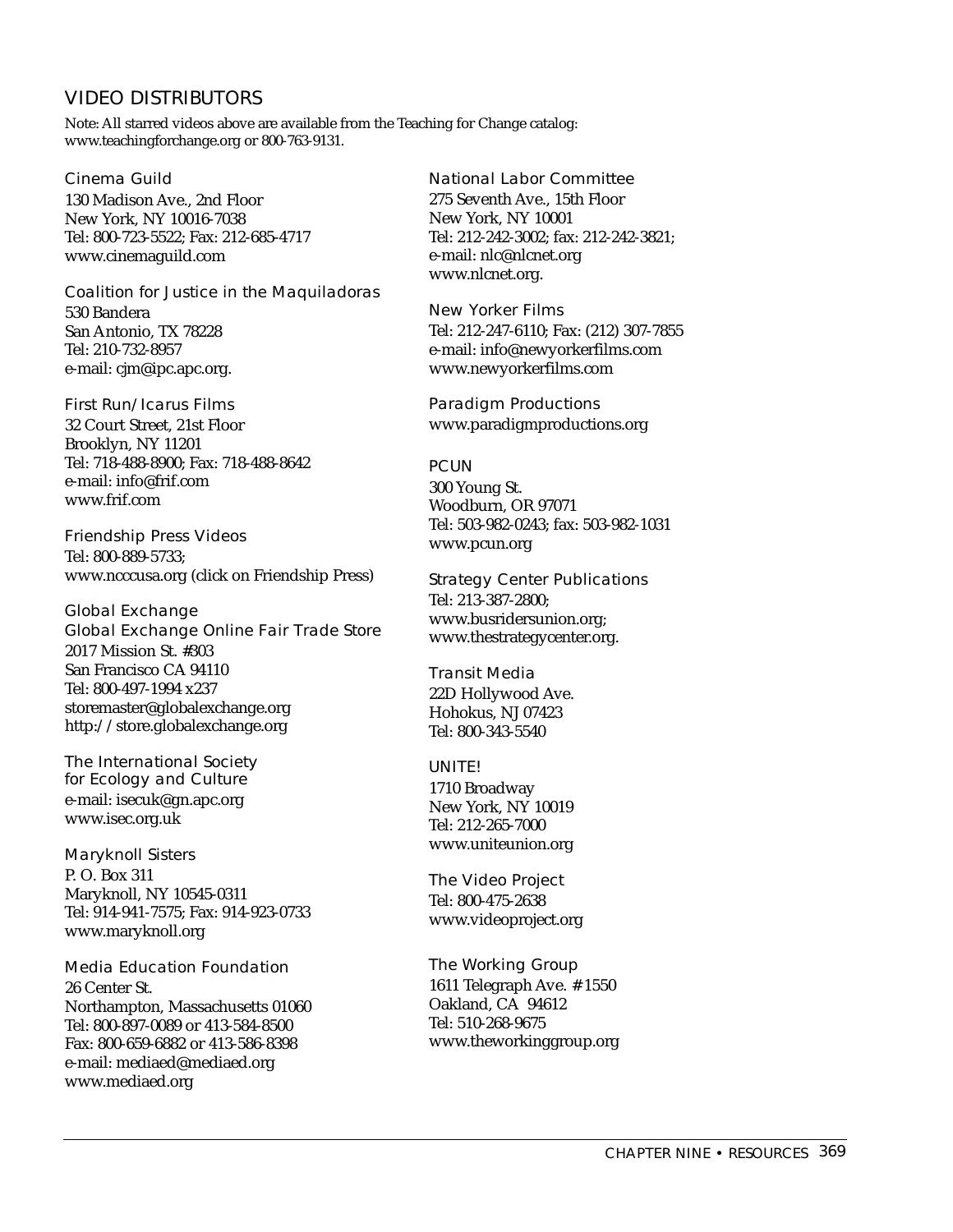# Books and Curricula for Global Justice

*Note: All books and curricula that are starred are available from the Teaching for Change catalog, [www.teachingforchange.org, o](http://www.teachingforchange.org)r 800-763-9131.*

# THE GLOBAL ECONOMY: FRAMING THE ISSUES

## Against Empire

*Michael Parenti. San Francisco: City Lights Books, 1995.* Critical essays on U.S. foreign policy.

## The Case Against The Global Economy

*edited by Jerry Mander and Edward Goldsmith. San Francisco: Sierra Club Books, 1996.*  An impressive collection of essays on all aspects of globalization from some of the most distinguished activists and scholars around.

## A Citizen's Guide to the World Trade Organization

*Steven Shrybman.* 

*Toronto: James Lorimer and Co. and Canadian Centre for Policy Alternative[s \(www.policyalternatives.ca\),](http://www.policyalternatives.ca) 1999.* A valuable overview of the effects of the World Trade Organization and the regime of free trade.

#### Corporations Are Gonna Get Your Mama: Globalization and the Downsizing of the American Dream

*Kevin Danaher, ed.* 

*Monroe, ME: Common Courage Press, 1996*. A collection of short critical essays on globalization and resistance.

## Democratizing the Global Economy

*Kevin Danaher, ed.* 

*Monroe, ME: Common Courage Press, 2001.*  Short articles describe popular challenges to the policies of the International Monetary Fund and the World Bank. Many of these could be used with students.

#### \*Eyes of the Heart: Seeking a Path for the Poor in the Age of Globalization *Jean-Bertrand Aristide.*

*Monroe: ME: Common Courage Press, 2000.* A short but moving book about the plight of the poor in a time of market domination. Clear and brief chapters could be used with students.

## \*The Field Guide to the Global Economy

*Sarah Anderson and John Cavanagh, with Thea Lee. New York: The New Press, 1999.*  Illustrated with charts, graphs, and political cartoons, this accessible and engaging guide reveals the harmful effects of corporate-driven globalization. It explains current trends in the global economy, the driving forces behind globalization, and the organizations and individuals working to reverse these

destructive forces.

## 50 Years is Enough: The Case Against the World Bank and the International Monetary Fund

*edited by Kevin Danaher.* 

*Cambridge, MA: South End Press, 1994.*  A short but important book that offers a devastating overview of the negative impact of the debt crisis and "structural adjustment programs." Lots of case studies that could be drawn on for classroom activities.

#### Global Ethnography: Forces, Connections, and Imaginations in a Postmodern World *Michael Burawoy, et al.,*

*Berkeley: University of California Press, 2000.*  A collection of provocative ethnographies which look at the interaction between local struggles and global forces.

## Global Village or Global Pillage: Economic Reconstruction from the Bottom Up

*Jeremy Brecher and Tim Costello.* 

*Cambridge, MA: South End Press, 1994*.

Provides a helpful wider framework to consider the "race to the bottom," but also focuses on grassroots responses worldwide. Good source of examples and quotes to share with students. [See also the video of the same title.]

## Globalization from Below

*Jeremy Brecher, Tim Costello, and Brendan Smith. Cambridge, MA: South End Press, 2000.* A useful book to reflect on organizing choices to confront globalization from above.

## Globalize This! The Battle Against the World Trade Organization and Corporate Rule

*edited by Kevin Danaher and Roger Burbach, Common Courage Press, 2000.* 

A valuable collection of short readings that capture the breadth of the anti-globalization movement that coalesced in Seattle in late 1999.

## \*Invisible Government:

## The World Trade Organization — Global Government for the New Millennium?

*Debi Barker and Jerry Mander. San Francisco: International Forum on Globalization, 1999.*  The best short introduction to the rationale behind and the workings of the World Trade Organization. The authors provide several case studies to highlight their points.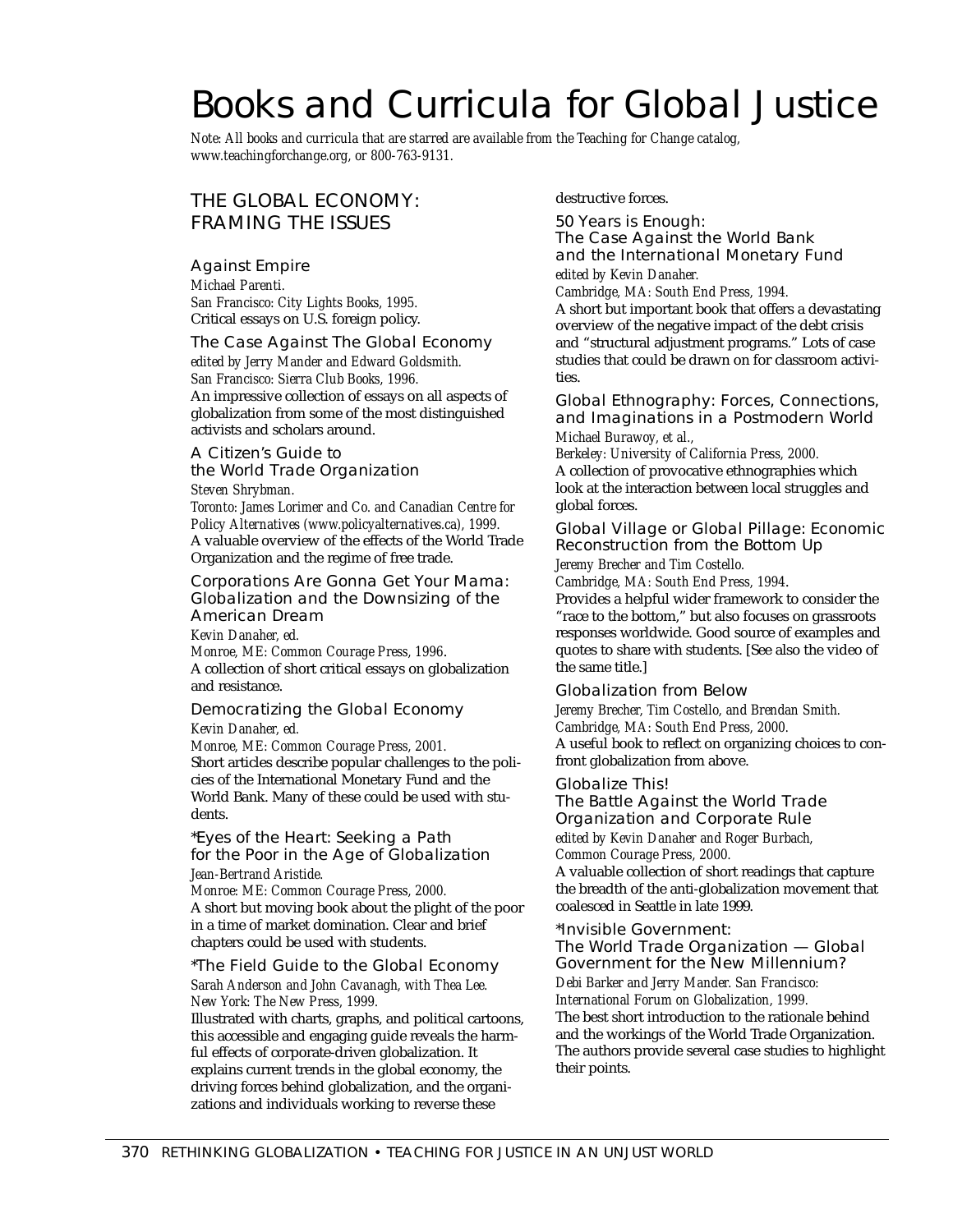## \*No Logo: Taking Aim at the Brand Bullies *Naomi Klein.*

*New York: Picador, 1999.* 

A lively and wide-ranging book that takes a critical look at corporate marketing and production strategies. Klein also documents the contradictions of many of these corporate policies and how they contribute to the growth of opposition movements.

#### \*A People's History of the United States *Howard Zinn.*

*New York: HarperCollins, 1995.* The best single-volume U.S. history. Lays the groundwork for understanding the role of the United States in world affairs.

## Shifting Fortunes: The Perils of the Growing American Wealth Gap

*Chuck Collins, Betsy Leondar-Wright, and Holly Sklar.* 

*Boston: United For a Fair Economy, 1999.*  Very readable handbook with many charts and graphs showing the increasing wealth divide in the United States.

## \*Upside Down:

#### A Primer for the Looking-Glass World *Eduardo Galeano.*

*New York: Henry Holt, 2000.*

A funny, brilliant, wide-ranging look at the latest incarnation of globalization. Much of this book could be excerpted for classroom use.

## Views from the South: The Effects of Globalization and the WTO on Third World Countries

*edited by Sarah Anderson.* 

*San Francisco: International Forum on Globalization, 1999.*

Defenders of corporate globalization are fond of criticizing opponents as ex-hippies and "paid union activists," and claim that people in the Third World are hungry for more not less globalization. Here is a book that presents essays by such prominent Third World scholar-activists as Vandana Shiva, Walden Bello, Martin Khor and Oronto Douglas that reveal the concrete effects of capitalist globalization.

## \*The War on the Poor

*Randy Albelda, Nancy Folbre, and the Center for Popular Economics. New York: New Press, 1996.* A readable description of how current U.S. welfare

policy harms the poor and doesn't eliminate domestic poverty. Great graphics, classroom-friendly.

# COLONIAL ROOTS OF GLOBAL INEQUALITY

## Capitalism and Slavery

*Eric Williams. University of North Carolina Press, 1994.* A look at the relationship between the rise of capitalism and the transatlantic slave trade.

## The Colonizer and the Colonized

*Albert Memmi. Boston: Beacon, 1967.* A classic critical treatise on colonialism.

## Discourse on Colonialism

*Aimé Césaire. New York: Monthly Review, 1972.* A succinct, angry, poetic indictment of colonialism by the Martinique scholar-activist, Césaire. Parts could be used with students.

## How Europe Underdeveloped Africa

*Walter Rodney. Washington, DC: Howard University Press, 1981.* A detailed and well-documented analysis of the impact of European colonialism on Africa.

#### King Leopold's Ghost: A Story of Greed, Terror, and Heroism in Colonial Africa *Adam Hochschild.*

*New York: Mariner Books, 1998.*

An in-depth look at the history of colonialism and resistance in central Africa. An excellent book to complement Barbara Kingsolver's *The Poisonwood Bible*.

#### No Trespassing: Squatting, Rent Strikes, and Land Struggles Worldwide *Anders Corr.*

*Cambridge, MA: South End Press, 1999.* A fine account of struggles throughout the world, from the homeless of New York City's Tompkin Square to the agricultural workers on Chiquita banana plantations in Honduras. Several uplifting stories worth sharing with students. Excellent bibliography.

#### \*Open Veins of Latin America: Five Centuries of the Pillage of a Continent *Eduardo Galeano.*

*New York: Monthly Review Press, 1998.* The classic indictment of imperialism in the Americas.

## School of Assassins

*Jack Nelson-Pallmeyer. Maryknoll, NY: Orbis Books, 1997.* Presents the case for closing the School of the Americas, which trains military officers from countries of Latin America, some of whom have been implicated in torture and suppression of people's movements in their country.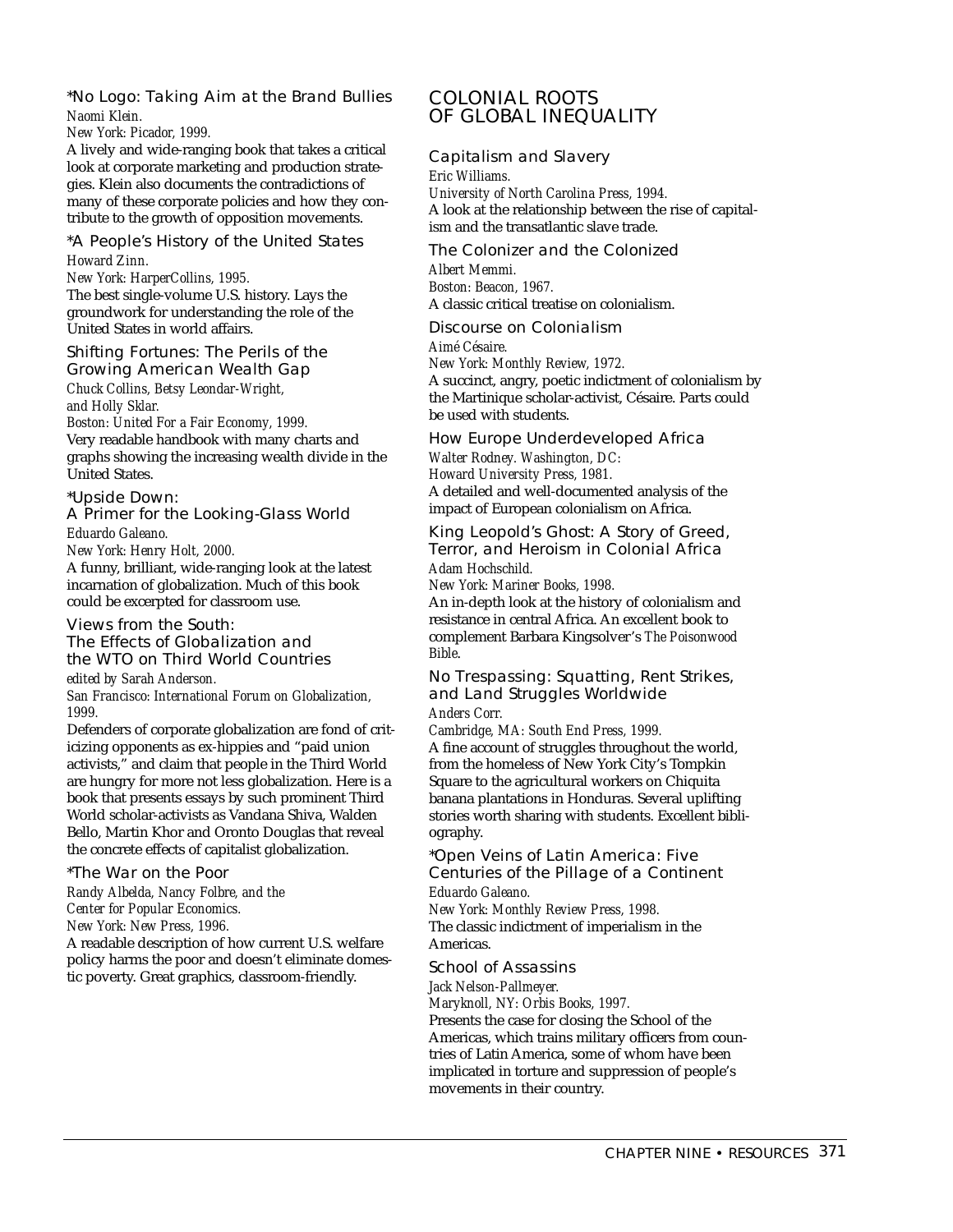## Stolen Continents: The "New World" Through Indian Eyes Since 1492

*Ronald Wright. New York: Viking, 1992.* An examination of the "discovery," resistance, and rebirth of five major Native nations: Aztec, Maya, Inca, Cherokee, and Iroquois.

#### What Do You Know About Racism?

*Pete Sanders and Steve Meyers. Copper Beach Books, 1995.* A children's book from England that directly addresses racism with clear definitions and realistic comic strips. Gr. 4/up.

# GLOBAL SWEATSHOPS

## Behind the Swoosh: The Struggle of Indonesians Making Nike Shoes

*edited by Jeff Ballinger and Claes Olsson. Upsalla, Sweden: Global Publications Foundation, 1997.* A collection of articles and documents about Nike.

#### The Global Factory: Analysis and Action for a New Economic Era *Rachael Kamel.*

*Philadelphia: American Friends Service Committee, 1990.*  A bit dated, but offers still-useful short examples about the effects of globe-trotting factories and the variety of ways people resist.

#### The *Maquiladora* Reader: Cross-Border Organizing Since NAFTA

*Rachael Kamel and Anya Hoffman, eds.* 

*Philadelphia: American Friends Service Committee, 1999.* A collection of articles and resources describing the heroic story of how *maquiladora* workers have organized.

### No Sweat: Fashion, Free Trade and the Rights of Garment Workers

*Andrew Ross, ed.* 

*New York: Verso, 1997.*

A creative collection of photos, writings, and statistics on the status of garment workers in the United States and abroad.

## Reclaiming America: Nike, Clean Air, and the New National Activism

*Randy Shaw.* 

*Berkeley, CA: University of California Press, 1999.* Recounts how popular activism has played a crucial role in raising awareness about sweatshop abuses around the world.

## Runaway America:

#### U.S. Jobs and Factories on the Move *Harry Browne and Beth Sims.*

*Albuquerque, NM: Resource Center Press, 1993.* Provides an overview of the history and economics of the phenomenon of corporations moving operations outside of the U.S. Also provides case studies of how activists, workers, and community leaders have fought against runaway shops.

## The Sneaker Book:

## Anatomy of an Industry and an Icon *Tom Vanderbilt.*

*New York: New Press, 1998.* Loads of information on one of the most important clothing items for kids.

## Sweatshop Warriors: Immigrant Women Workers Take on the Global Factory

*Mirriam Ching Yoon Louie. Cambridge, MA: South End Press, 2001.* A richly detailed book describing the strategies of sweatshop workers to challenge oppressive conditions. Many of these stories could be used with students or drawn upon to create engaging lessons.

# With These Hands: The Hidden World of Migrant Farm Workers Today

*Daniel Rothenberg.* 

*New York: Harcourt Brace, 1998.* A readable documentation of the U.S. farm labor system through the voices of workers, growers, union organizers, farm worker families and others.

## CHILD LABOR

## Cheap Raw Materials: How the Youngest Workers are Exploited and Abused

*Milton Meltzer.* 

*New York: Viking, 1994.* A fine history of child labor in the United States and how the problem persists today. Gr. 5/up.

#### Child Labor: A Selection of Materials on Children in the Workplace

*compiled by the American Federation of Teachers, International Affairs Dept., 555 New Jersey Ave. NW, Washington, DC 20001-2079 (iadaft@aol.com) (single copy, \$1).* Includes a number of articles that could be useful with students, e.g., "Child Labor in Pakistan," by Jonathan Silvers; and "Six Cents an Hour," by Sydney Schanberg.

## Child Labor: A World History Companion

*Sandy Hobbs, Jim McKechnie, and Michael Lavalette. Santa Barbara, CA: ABC-CLIO, 1999.* A one-volume encyclopedia on child labor organized alphabetically. Good library resource.

## Child Labor in America

*Juliet Mofford, ed. Carlisle, MA: Discovery Enterprises, Ltd. 1997.* A short collection of first person and primary source material on child labor. 4th grade and up.

## A Children's Chorus: Celebrating the 30th anniversary of the Universal Declaration of the Rights of the Child

*by UNICEF. [See "Picture Books."]*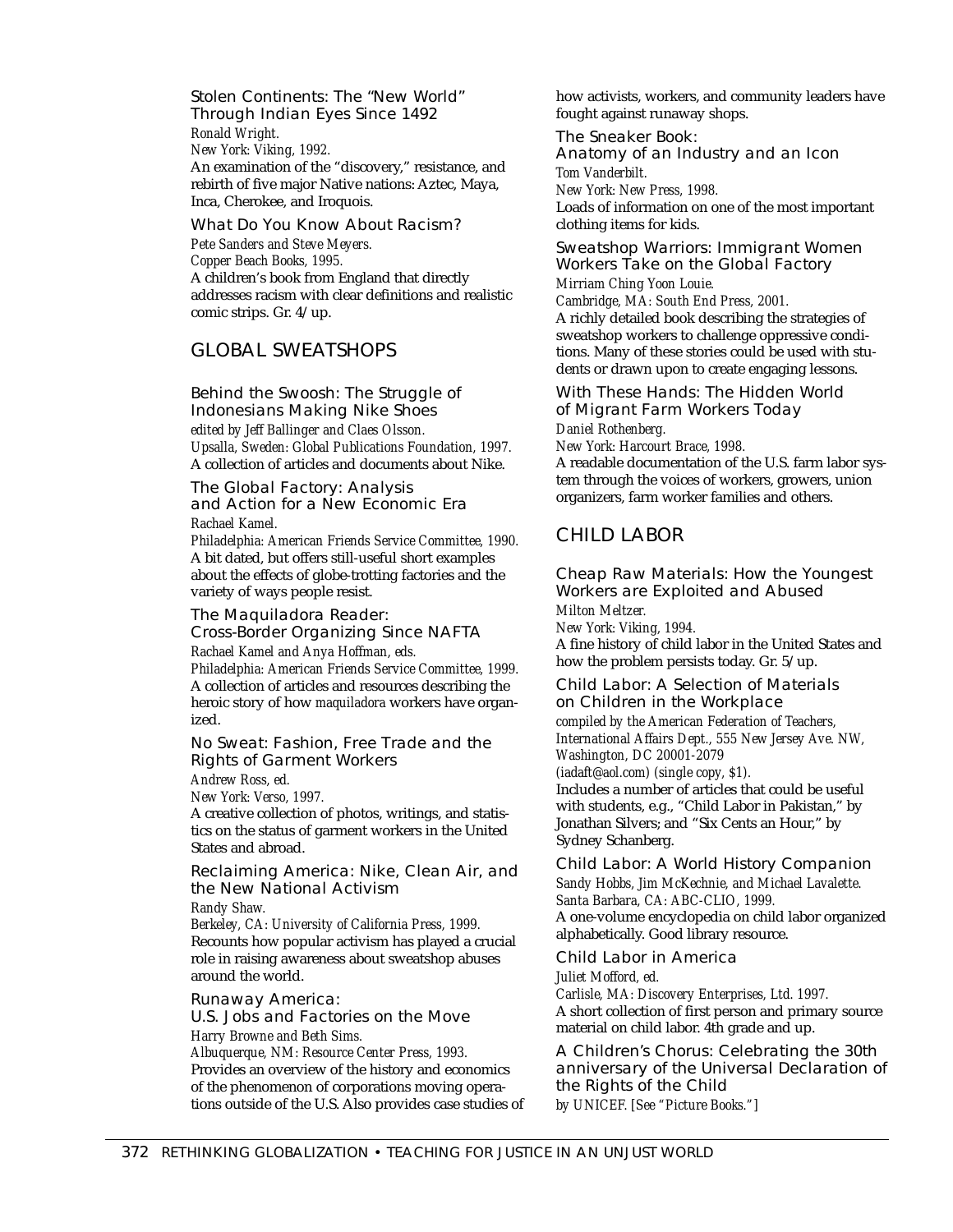## Exploitation of Children

#### *Judith Ennew.*

*Austin, TX: Raintree Steck-Vaughn, 1997.* An internationalist perspective that describes both the conditions and types of child exploitation along with efforts by people organizing against it.

## Iqbal Masih and the Crusaders Against Child Slavery

*Susan Kuklin.* 

*New York: Henry Holt and Company, 1998.* An excellent biography that sets the short life of Iqbal Masih in the context of the historic struggle against child labor. Gr. 5/up.

## Kids at Work: Lewis Hine and the Crusade Against Child Labor

*Russell Freedman.* 

*New York: Clarion Books, 1994.*

An impressive collection of Hine's photos and an accessible description of his life work. Students will be amazed by his photographs.

### Listen to Us: The World's Working Children *Jane Springer.*

*Toronto: Groundwood Books, 1997.*

A beautifully done book with impressive photos that clearly lays out the story of child labor in the world and how people are fighting against it.

## Mother Jones and the March of the Mill Children

*Penny Colman. Brookfield, CN: Millbrook Press, 1994.* A story book with quality photos that tells of the historic march against child labor in 1903.

## One Day We Had to Run

*Sybella Wilkes.* 

*Brookfield, CN: Millbrook Press, 1994*. Child refugees from Sudan, Somalia, and Ethiopia tell their stories in words and paintings.

#### Stolen Dreams: Portraits of Working Children *David Parker.*

*Minneapolis, MN: Learner Publications Co., 1998.* Striking black and white photos of children working throughout the world. Accompanying text includes many primary sources with children describing their working conditions, struggles and dreams.

# Voices from the Fields: Children of Migrant Farm Workers Tell Their Stories

*S. Beth Atkin. Boston: Little, Brown, and Co., 1993.* Interviews and photographs that describe the reality of child labor in American fields.

### We Have Marched Together: The Working Children's Crusade *Stephen Currie.*

*Minneapolis, MN: Learner Publications, 1997.* A description of the 1903 march against child labor led by Mother Jones in which children marched from from Kensington, PA to Oyster Bay, New York. Quality photos and inspirational quotes from Mother Jones. Gr. 5/up.

## We the Children

*UNICEF.* 

*New York: W.W. Norton & Co., 1990.* Photographs by the world's leading photojournalists show diverse children at play, school, work, and rest.

# JUST FOOD?/CULTURE, POWER AND THE ENVIRONMENT

## Against the Grain: Biotechnology and the Corporate Takeover of Your Food

*Marc Lappé and Britt Bailey.* 

*Monroe, ME: Common Courage Press, 1998.* This book focuses especially on Monsanto to evaluate the corporate claims for the benefits of genetically engineered food.

## Ancient Futures: Learning from Ladakh *Helena Norberg-Hodge.*

*San Francisco: Sierra Club Books, 1991.* Tells the story of Ladakh in northern India to highlight the way in which development is destroying ecologically viable indigenous cultures. See also the video *Ancient Futures*, an important classroom resource.

## Biopiracy:

## The Plunder of Nature and Knowledge *Vandana Shiva.*

*Cambridge, MA: South End Press, 1997.* A passionate but scholarly denunciation of the West's plunder of Third World biodiversity.

# The Fate of the Forest: Developers,

#### Destroyers and Defenders of the Amazon *Susanna Hecht and Alexander Cockburn.*

*New York: Harper Perennial, 1994.*

An important overview of the social and ecological dynamics of rainforest destruction and resistance. Helpful appendices — interviews, manifestos, truths and myths, etc. — that could be excerpted for students.

## A Green History of the World: The Environment and the Collapse of Great Civilizations

*Clive Ponting.* 

*New York: Penguin, 1991*.

A history book that pays especially close attention to the effects of colonialism and neo-colonialism on the earth and the indigenous people who depend on it.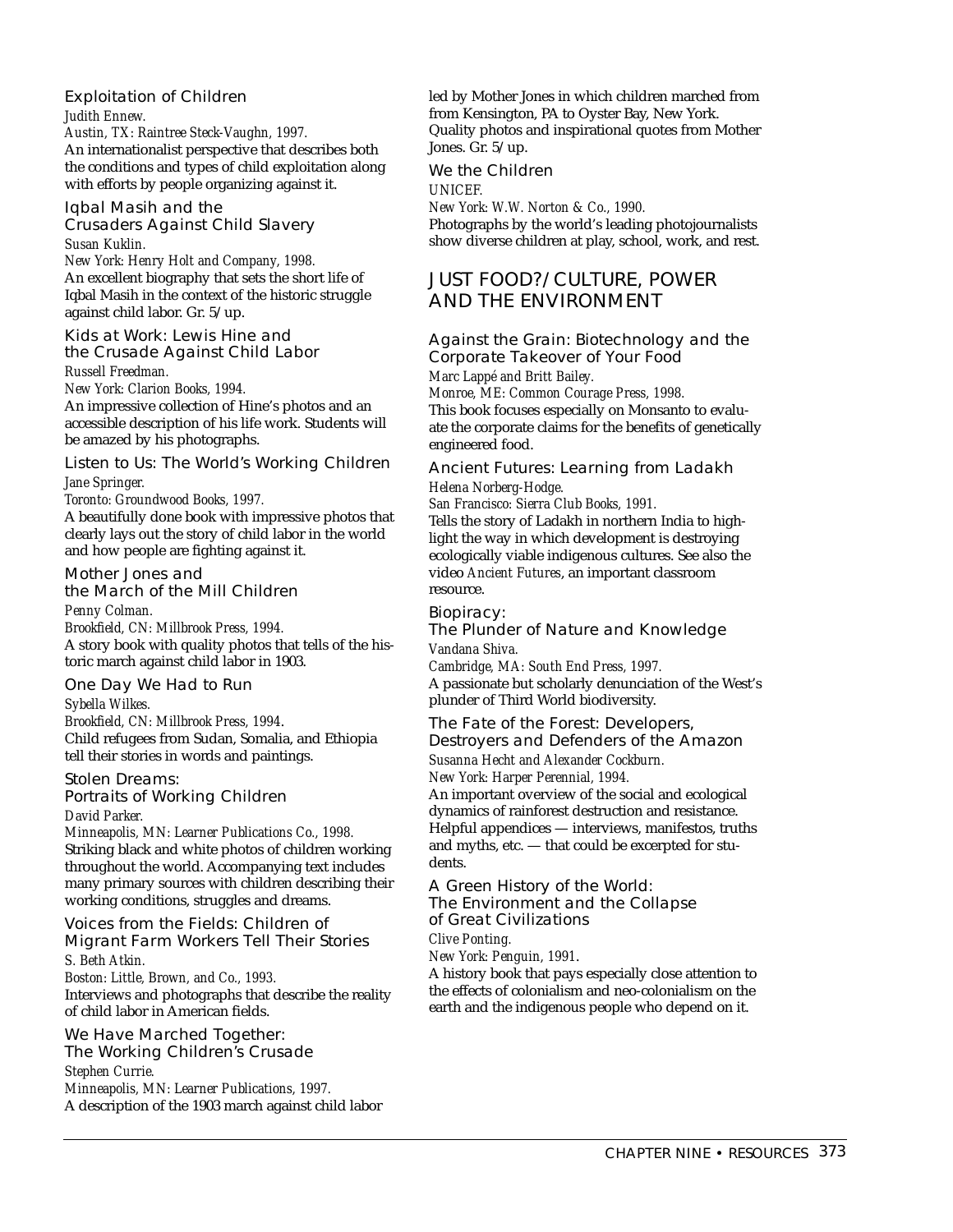#### In the Absence of the Sacred: The Failure of Technology and the Survival of the Indian Nations *Jerry Mander.*

*San Francisco: Sierra Club Books, 1991.* Mander is director of the International Forum on Globalization. In this book, he offers a powerful critique of cultures based on modern technologies, and argues that these technologies are not politically neutral. Mander explores the negative consequences when these imperialistic cultures collide with indigenous cultures.

#### The No-Nonsense Guide to Climate Change

*Dinyar Godrej, ed.* 

*Toronto: New Internationalist, 2001.*

A short, readable summary of the causes and consequences of global warming, focusing on human health, farming, and wildlife.

### Power Politics

#### *Arundhati Roy.*

*Cambridge, MA: South End Press, 2001.* Arundhati Roy writes passionately about a range of issues in this book of essays, but especially about the politics of dams in India — which Roy sees as metaphor for the consequences of "development" worldwide.

#### Redesigning Life? The Worldwide Challenge to Genetic Engineering *Brian Tokar, ed.*

*New York: Zed, 2001.*

Perhaps the best critical overview to the genetic engineering debates, featuring the most prominent scholar-activists.

## Resource Rebels: Native Challenges to Mining and Oil Corporations

*Al Gedicks.* 

*Cambridge, MA: South End Press, 2001.*

Gedicks chronicles transnational indigenous movements that oppose mining and oil company exploitation. These are some of the most important struggles on the planet.

## \*Savages

*Joe Kane.* 

*New York: Vintage Books, 1996.*

A fast-paced account of the invasion of the Oriente rainforest in eastern Ecuador by U.S.-based oil companies and the resistance of Huaorani Indians. Much of it is suitable for high school use.

## Save My Rainforest

*Monica Zak. Wonderful illustrations by Bengt-Arne Runnerström. (Available also in Spanish and Swedish). 1992.* True story of a young boy who leads a mass march to save the rainforest of his country.

#### \*Stolen Harvest: The Hijacking of the Global Food Supply *Vandana Shiva.*

*Cambridge, MA: South End Press, 1999.* Details the impact of the increasing corporate control over the world's food supply. An important and devastating critique.

## World Hunger: Twelve Myths

*Francis Moore Lappé, Joseph Collins and Peter Rosset.* 

*New York: Food First/Grove, 1998.*

This book marches through the most widely held myths about why people are hungry around the world, and punctures them one by one. The authors argue that overpopulation, lack of technology, or failure to apply modern farming techniques, are not to blame for hunger. The issue is how land is owned and controlled — too much marketplace, not enough democracy.

## The World is Not for Sale: Farmers Against Junk Food

*José Bové and François Dufour. New York: Verso, 2001.*

Interviews with French farmer José Bové, a prominent activist against corporate-driven globalization of food, and François Dufour, General Secretary of the French Farmers' Confederation.

# CURRICULA/REFERENCE BOOKS

## \*The A to Z of World Development

*edited by Andy Crump and Wayne Ellwood. The New Internationalist, 1998.* A valuable reference book for student research. It includes over 600 entries on key terms and concepts for understanding global issues.

## \*Beyond Heroes and Holidays

*edited by Deborah Menkart, Enid Lee, Margo Okazawa-Rey. Washington DC: NECA, 1998.* A compilation of teaching and staff development activities that emphasize anti-racist, social justice approaches.

## \*Caribbean Connections

*edited by Catherine Sunshine. Washington, D.C: Network of Educators on the Americas/EPICA, 1991.*

Stories, interviews, songs, drama, and oral histories, accompanied by lesson plans for secondary language arts and social studies. Separate volumes on Puerto Rico, Jamaica, Regional Overview, and Moving North.

## \*Child Labor is Not Cheap

*Amy Sanders and Meredith Sommers. Minneapolis: Resource Center of the Americas, 1997.* 

A three-lesson unit for grades 8-12 on the 250 million children throughout the world who spend most of their day on the job.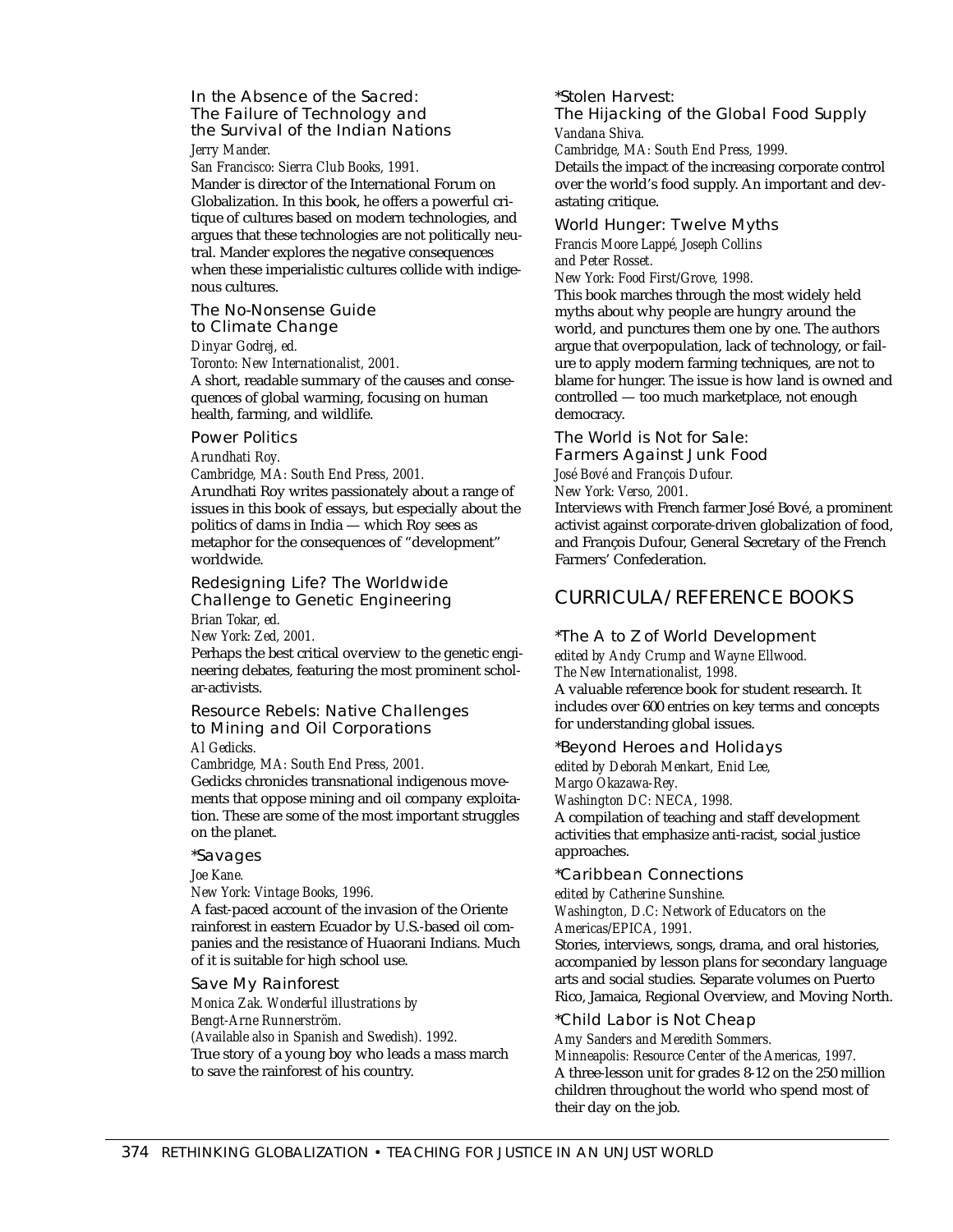## \*Colonialism in the Americas: A Critical Look and Colonialism in Asia: A Critical Look

*Susan Gage.* 

*Victoria, British Columbia: VIDEA, 1991.* 

Accurate descriptions of colonialism in an easy to read, comic book format. Through dialogue and cartoons, each booklet traces the development of colonialism and its legacy. Teaching ideas are included in each volume.

## \*Finding Solutions to Hunger: Kids Can Make a Difference

#### *Stephanie Kempf.*

*New York: World Hunger Year, 1997.*

Engaging, interactive and challenging lessons for middle school, high school and adult education on the roots of, and solutions to domestic and global hunger. Examines colonialism, the media, famine vs. chronic hunger, the working poor and more.

## Human Rights for Children

*The Human Rights for Children Committee of Amnesty International USA. Alameda, CA: Hunter House, 1992.* A curriculum for teaching human rights to children

ages 3 to 12.

## Human Rights Here and Now: Celebrating the Universal Declaration of Human Rights

*a publication of The Human Rights Educators' Network of Amnesty International USA, Human Rights USA, and the Stanley Foundation, 1998.* 

*(To order contact: Human Rights USA Resource Center, 888-HREDUC8 o[r hrusa@tc.umn.edu;](mailto:hrusa@tc.umn.edu)* 

## *[website: www.hrusa.org.\)](http://www.hrusa.org)*

A collection of background articles and lesson activities for teaching kindergarten through high school students about human rights. Don't be discouraged by the labored rationale for human rights education; many of the activities and resources are excellent.

## \*Open Minds to Equality: A Sourcebook of Learning Activities to Affirm Diversity and Promote Equity (second edition)

*Nancy Schniedewind and Ellen Davidson. Boston: Allyn and Bacon, 1998.*

This resource inspires teachers to teach for justice and provides classroom-ready ideas that work. The lessons integrate various curricular areas and are presented in a sequential fashion. Includes an excellent resource bibliography.

## \*Peters Projection World Map

#### *New York: Friendship Press.*

This is a map, not a curriculum, but it comes with a teaching guide. It presents all countries according to their true size. Traditional Mercator projection maps distort sizes, making Europe appear much larger than it actually is.

## \*The Power in Our Hands: A Curriculum on the History of Work and Workers in the United States

*Bill Bigelow and Norm Diamond. New York: Monthly Review, 1988.* A widely used curriculum on labor history. Role plays, simulations, first-person readings, and writing activities help students explore issues of work and social change.

## \*Resistance in Paradise: Rethinking 100 Years of U.S. Involvement in the Caribbean and the Pacific

*edited by Deborah Wei and Rachael Kamel.*

*Philadelphia: American Friends Service Committee, 1998.* In 1898, the United States annexed the Pacific Islands of Guam, Hawai'i, and Samoa, as well as Cuba, Puerto Rico, and the Philippines. These major events in U.S. history are barely mentioned in school textbooks. *Resistance in Paradise* fills the gap with over 50 lesson plans, role plays and readings for grades 9-12.

#### \*Rethinking Columbus: The Next 500 Years

*edited by Bill Bigelow and Bob Peterson. Milwaukee, WI: Rethinking Schools, 1998.* A collection of over 80 essays, poems, short stories, interviews and lesson plans that re-evaluate the legacy of Columbus.

## \*Rethinking Globalization: Teaching for Justice in an Unjust World

*edited by Bill Bigelow and Bob Peterson, Milwaukee, WI: Rethinking Schools, 2002.* The most comprehensive volume of background readings, from-the-classroom articles, role plays, lesson plans, poetry, interviews, and resources, on teaching about globalization.

## \*Rethinking Our Classrooms, Volume 1: Teaching for Equity and Justice

*edited by Bill Bigelow, Linda Christensen, Stan Karp, Barbara Miner, and Bob Peterson. Milwaukee, WI: Rethinking Schools, 1994.* A collection of lessons, reflections, poems, and resources for social justice teaching.

## \*Rethinking Our Classrooms, Volume 2: Teaching for Equity and Justice

*edited by Bill Bigelow, Brenda Harvey, Stan Karp, and Larry Miller.* 

*Milwaukee, WI: Rethinking Schools, 2001.*

Extends and deepens many of the themes introduced in *Rethinking Our Classrooms*, Volume 1, which has sold more than 100,000 copies. Practical from-theclassroom stories from teachers about how they teach for social justice.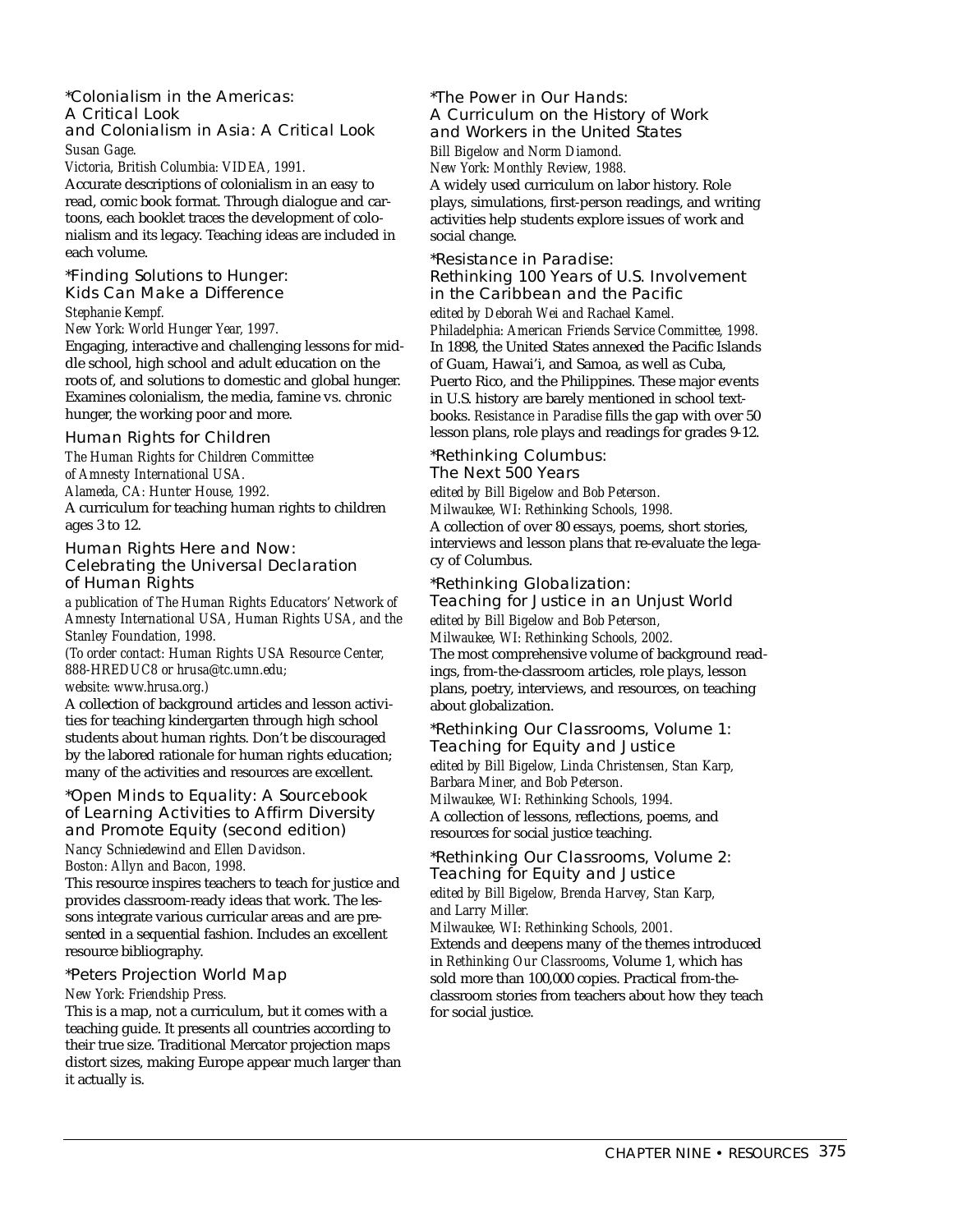## \*Seeing Through Maps: The Power of Images to Shape Our World View

*Ward Kaiser and Denis Wood.* 

*Amherst, MA: ODT, 2001.*

A provocative book to get students thinking critically about the politics of how the world is represented in maps.

## 75/25: Development in an Increasingly Unequal World

*edited by Colm Regan* 

*Birmingham, England: The Development Education Centre. [Gillett Centre, 998 Bristol Road, Selly Oak, Birmingham, England B29 6LE.], 1996.* Contains many lessons that examine inequalities between the global North and the South.

## Sweatshop Series

*Susan Gage, Richard Morrow and Stacey Toews. Victoria, British Columbia: VIDEA, 2001.*

This series includes three short booklets — *Sweatshops: Clothes*; *Barbie's Trip Around the World*; and *Behind the Swoosh: Facts about Nike* — along with with a 44-page teaching guide for the entire series. This is a valuable resource, with lots of helpful teaching ideas.

## \*Teaching Economics As If People Mattered: A High School Curriculum Guide to the New Economy

*Tamara Sober Giecek.* 

*United for a Fair Economy, 2000.*

Field-tested by high school teachers, this innovative economics curriculum looks at the human implications of economic policies.

## \*That's Not Fair: A Teacher's Guide to Activism with Young Children

## *Ann Pelo and Fran Davidson.*

*St. Paul, MN: Redleaf Press, 2000.*

Children have a sense of what's fair and what's not. This book helps teachers learn to use this characteristic to develop children's belief that they can change the world for the better. Includes real-life stories of activist children, combined with teachers' experiences and reflections. Original songs for children and a resource list for both adults and children.

#### \*A Very Popular Economic Education Sampler

*The Highlander Research and Education Cente,. 1997.*  Skits, role plays, group-building activities and methods for identifying and analyzing issues.

## The Universal Declaration of Human Rights: An Adaptation for Children

*Ruth Rocha and Otavio Roth.* 

*New York: United Nations, 1995.* A concise description of both the origins and content of the Declaration. Simple yet well-illustrated.

## \*The World Guide: An Alternative Reference to the Countries of Our Planet

*compiled by the Third World Institute.* 

*The New Internationalist, 2000.*

Profiles the countries of the world, but in addition to including standard information about history and politics, it also addresses the environment, women's roles, human rights, militarism, etc.

# **FICTION**

## All Souls Rising

*Madison Smartt Bell. New York: NY Penguin Books, 1995.* A powerful novel of the 1790s Haitian slave rebellion which explores issues of class, color, and freedom.

## Buru Quartet

*Pramoedya Ananta Toer.* 

*New York: Penguin, 1996.*

(A four book set: *This Earth of Mankind*, *Child of All Nations*, *Footsteps*, and *House of Glass*.) Sections of each could be used with high school students. The four books chronicle the effects — economic, cultural, psychological — of Dutch colonial rule in the then-Dutch East Indies (now Indonesia), and the growing anti-colonial movements that grew up in response.

## Chain of Fire

*Beverley Naidoo.* 

*New York: HarperTrophy. 1993.* Fifteen-year-old Naledi fights against resettlement of her village under the apartheid South African government. (Sequel to *Journey to Jo'Burg*.) Gr. 6/up.

## Charlie Pippin

*Candy Dawson Boyd.* 

*New York: Puffin, 1988.* 

Charlie, an African-American 11-year-old girl, gets in trouble for setting up an illegal store in her school. But her real trouble revolves around understanding her Vietnam War veteran father. When she sets up a "war and peace" committee in school she begins to understand a lot. Gr. 5/up.

## \*Color of My Words

*Lynn Joseph.* 

*New York: HarperCollins, 2000.*

A beautifully written book from the perspective of Ana Rosa Hernandez, a poor 12-year old girl in the Domincan Republic, who loves to write but must steal paper to be able to do so. When the government threatens to bulldoze her village to expand the tourist trade, Ana's family and her community must come together for a life-threatening struggle. Gr.  $5/\text{up}$ .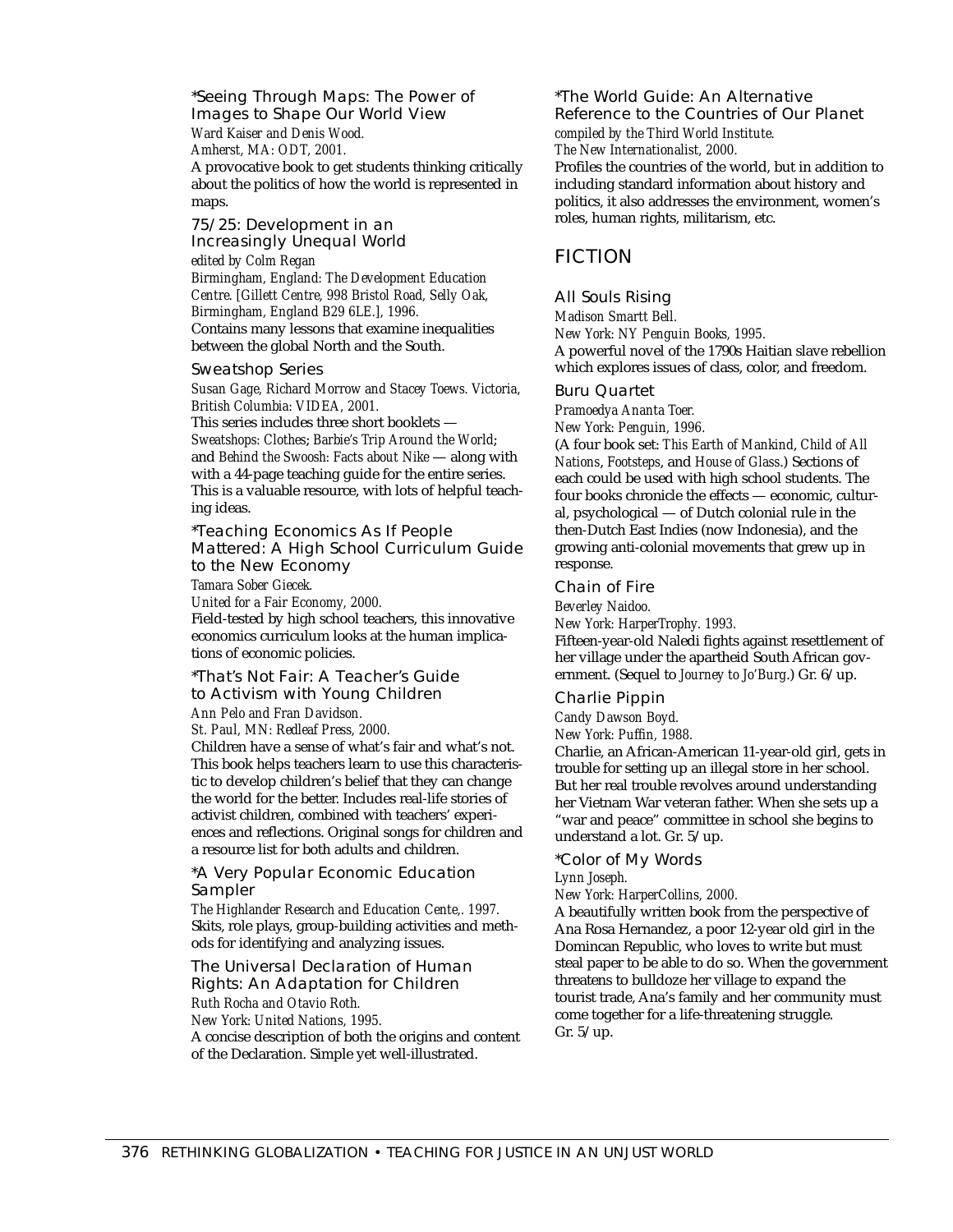## David Copperfield

*Charles Dickens. (various imprints), 1850.* The classic novel on child labor in industrial England.

## Eating Fire, Drinking Water

*Arlene Chai.* 

*New York: Ballantine, 1998.*

Set in the Philippines at the time of the fall of the Marcos regime, a reporter investigates a student demonstration in which the army killed an unarmed man. She discovers much — not only about the unfolding revolution, but of her own personal past. A multi-layered, powerful work.

## The Farming of Bones

*Edwidge Danticat.* 

*New York: Penguin, 1998.* 

Haitian writer describes the events in the Dominican Republic of 1937, when a nationalist uprising on the part of Haitian workers resulted in a little-known massacre.

### Grab Hands and Run

*Frances Temple.* 

*New York: HarperTrophy, 1992.*

Set during the civil war in El Salvador, a family flees north to escape the government soldiers. Gr. 4/up.

## A Hand Full of Stars

*Rafik Schami.* 

*New York: Puffin, 1990,*

A first-person account of a teenage boy who keeps a journal and becomes increasingly angry with the repressive Syrian government, which arrests and tortures his father. The boy embarks on a dangerous mission of publishing an underground newspaper. Gr.  $6/$ up.

## Journey to Jo'Burg

*Beverley Naidoo.* 

*New York: HarperTrophy, 1986.*

When her sister becomes ill, Naledi and her younger brother travel to Johannesburg, looking for their mother. Through people they meet, they discover the painful reality of apartheid. Gr. 4/up.

## Lyddie

*Katherine Paterson.* 

*New York: Puffin, 1994.* Set in an east coast mill town in the 1880s. A Vermont farm girl confronts family problems and horrible working conditions. Inspiring historical fic-

## tion. Gr. 5/up. Memory of Fire

# *Eduardo Galeano.*

*New York: W.W. Norton & Co., 1998.*

(A trilogy: *Genesis*, *Faces and Masks*, and *Century of the Wind*.)

A brilliant and poignant overview of European colonialism, neo-colonialism, and indigenous resistance. Because Galeano uses short vignettes to illustrate different episodes, sections of the books are especially well-suited to classroom use.

## My Name is Maria Isabel

#### *Alma Flor Ada.*

*New York: Atheneum, 1993.* 

For Maria Isabel Salazar Lopez, the hardest thing about being the new girl in school is that the teacher doesn't call her by her real name. Named for her Papa's mother and for Chabela, her beloved Puerto Rican grandmother, Maria Isabel must find a way to make her teacher understand that if she loses her name, she's lost an important part of herself. Gr.  $3/\text{up}$ .

# My Name is Not Angelica

*Scott O'Dell.* 

*New York: Dell Publishing, 1989.* A fictionalized account of an enslaved 16-year-old who risks her life for others. Set in the context of the 1733 slave rebellion on St. John Island in the Caribbean. Gr. 5/up.

## My Year of Meats

*Ruth L. Ozeki.* 

*New York: Penguin Books, 1998.*

A humorous but biting tale about two women — one Japanese, one Japanese-American — and the production of a TV series about meat in the United States. In a cross-cultural way, the novel addresses issues of the role of media, the impact of a meat culture on health and environment, and gender bias. Mature high school students.

## Naming the Spirits

*Lawrence Thornton. New York: Doubleday, 1995.*

A lyrical story told through the eyes of a survivor of a massacre of the Argentina military junta. Hgh school.

## Nectar in a Sieve

## *Kamala Markandaya.*

*New York: New American Library, 1990.* 

The story of Rukmani, a peasant in an Indian village who is forced to marry at age 12. Her village suffers from hunger, pollution, and other ills of industrialization. Though hunger and despair dominate much of village life, Rukmani's struggle for survival generates hope. Gr. 9/up.

## \*The Other Side of Truth

*Beverley Naidoo.* 

*New York: HarperCollins, 2001.*

Set in Lagos, Nigeria, after the execution of environmental activist Ken Saro-Wiwa. Twelve-year-old Sade must flee with her younger brother. Her mother is murdered by the military dicatorship and her journalist father is being persecuted. Sade and her fifth grade brother arrive in London and face the double difficulties of being refugees and dealing with their father's imprisonment. Gr. 6/up.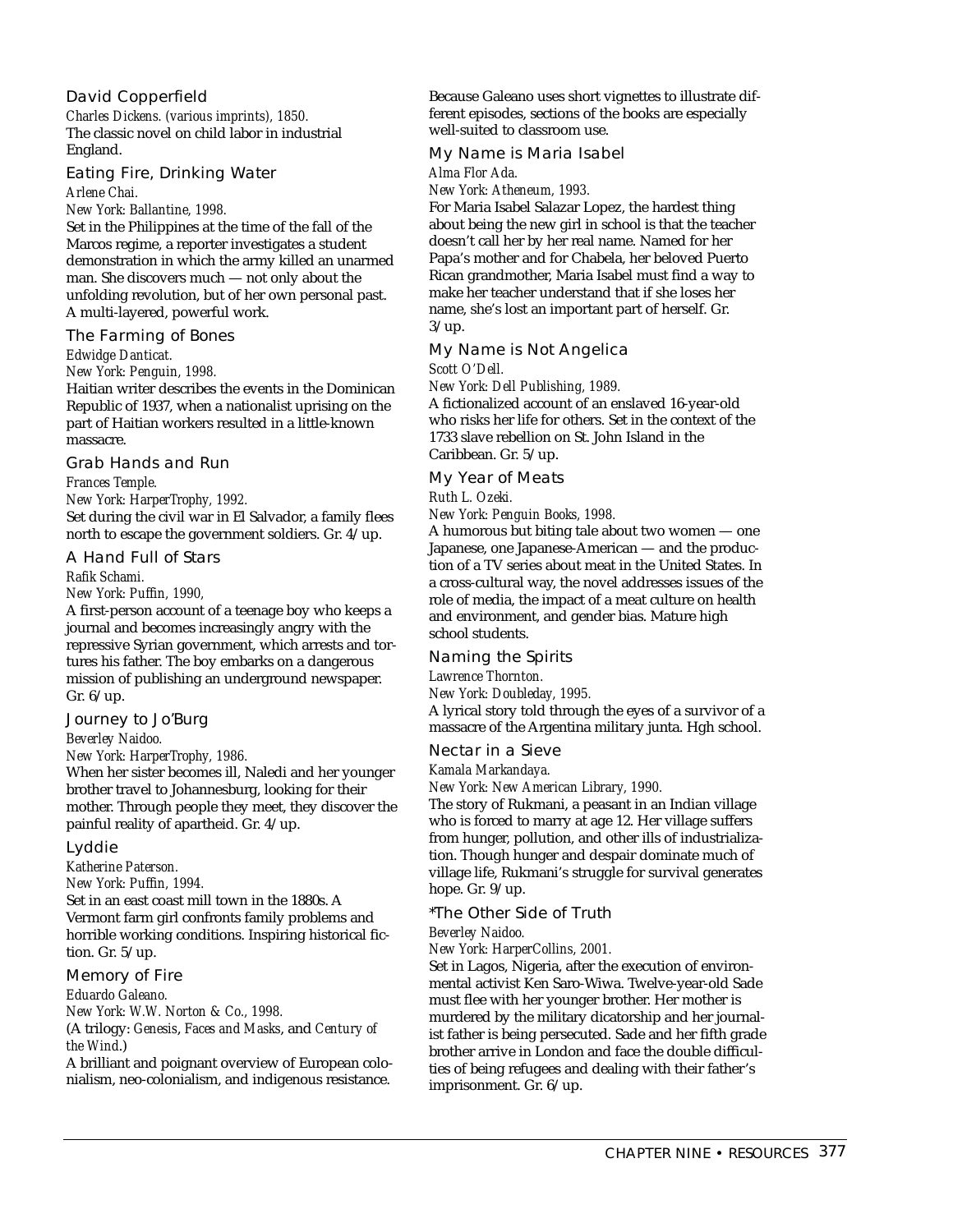## Petals of Blood

*Ngugi Wa Thiong'o. New York: E.P. Dutton, 1978.* An anti neo-colonial novel about the erosion of traditional life in Kenya after "independence." Skilled high school readers.

#### The Poisonwood Bible

#### *Barbara Kingsolver.*

*New York: Harper Perennial, 1998.* Set against the arrival of independence in the former Belgian Congo, this novel follows the story of missionary parents and their four daughters who try to "convert the natives" of an African village. An elegantly written critique of colonialism in its many incarnations. High school.

#### A Small Place

*Jamaica Kincaid.* 

*New York: New American Library, 1985.* An angry and beautifully written denunciation of colonialism and its corrupt aftermath in a Caribbean island nation. (See p. 54.) High school.

### \*Taste of Salt: A Story of Modern Haiti

*Frances Temple.* 

*New York: Harper Trophy, 1992*.

A gripping novel about politics in contemporary Haiti as told through the voices of an injured member of Jean-Bertrand Aristide's election team and a young man assigned to record his story. Gr. 6/up.

#### Things Fall Apart

*Chinua Achebe.* 

*New York: Prentice-Hall, 1994*. The classic tale of Nigerian tribal life before and after European colonialism. A short, powerful tragedy that examines the impact of European economic and cultural domination on traditional life in Nigeria. High school.

#### Tonight, by Sea

*Frances Temple.* 

*New York: HarperTrophy, 1997.*

Set in Haiti in 1993 after the military coup that ousted President Aristide. Young Paulie and her uncle and grandmother make preparations to leave their homeland by boat. They must deal with the *macoutes* — government thugs — who come with guns and knives and try to stop them. A stirring account of an escape to freedom. Gr. 4/up.

#### Widows

#### *Ariel Dorfman.*

*New York: Penguin, 1983.*

A moving tale of how widows, mothers, daughters and lovers mourn the loss of their "disappeared" loved ones. High school.

## PICTURE BOOKS FOR ALL GRADES

#### America is Her Name

*Luis Rodriguez.* 

*San Francisco: Curbstone Press, 1998.*

A young Latina immigrant in Chicago searches for a place of belonging. (Available in Spanish, *La Llaman America*.)

#### A Children's Chorus: Celebrating the 30th anniversary of the Universal Declaration of the Rights of the Child

*UNICEF. New York: E.P. Dutton, 1989.* Beautifully illustrated picture book summarizes the 1959 Declaration of the Rights of the Child which speaks to issues of nutrition, housing, recreation, and medical services as well as freedom from discrimination, special attention for the handicapped, and the right to be treated equally regardless of income.

#### The Composition

*Antonio Skarmeta. Groundwood Books, 2000.* This picture book views a Latin American dictatorship through the eyes of a nine-year old boy. He has to confront issues of living in a police state.

#### A Country Far Away

*Nigel Gray and Philippe Dupasquier. New York: Orchard Books, 1988.* A double set of stylized drawings contrasts the daily life of an agricultural African village and a white suburb in the United States.

## For Every Child: The U.N. Convention on Rights of the Child in Words and Pictures

*Caroline Castle (text adaptation), forward by Archbishop Desmond M. Tutu. New York: Phyllis Fogelman Books, 2001.* A beautifully illustrated description of the key components of the U.N. Convention.

#### From Slave Ship to Freedom Road,

*Julius Lester, paintings by Rod Brown. New York: Puffin Books, 1998.* A beautifully illustrated book that presents the slave experience — from auction block to emancipation.

#### \*The Long March: A Famine Gift for Ireland,

#### *Marie-Louise Fitzpatrick and Gary WhiteDeer. Hillsboro, OR: Beyond Words Publishing, 1998.*

Based on a true story of solidarity, this picture book for all ages tells of the Choctaws in 1847 who collected \$170 from their meager savings for the people of Ireland during the Potato Famine. The story's protagonist, Choona, a young Choctaw, grapples with whether he is willing to extend help to a group of Europeans after the pain his own family has experienced.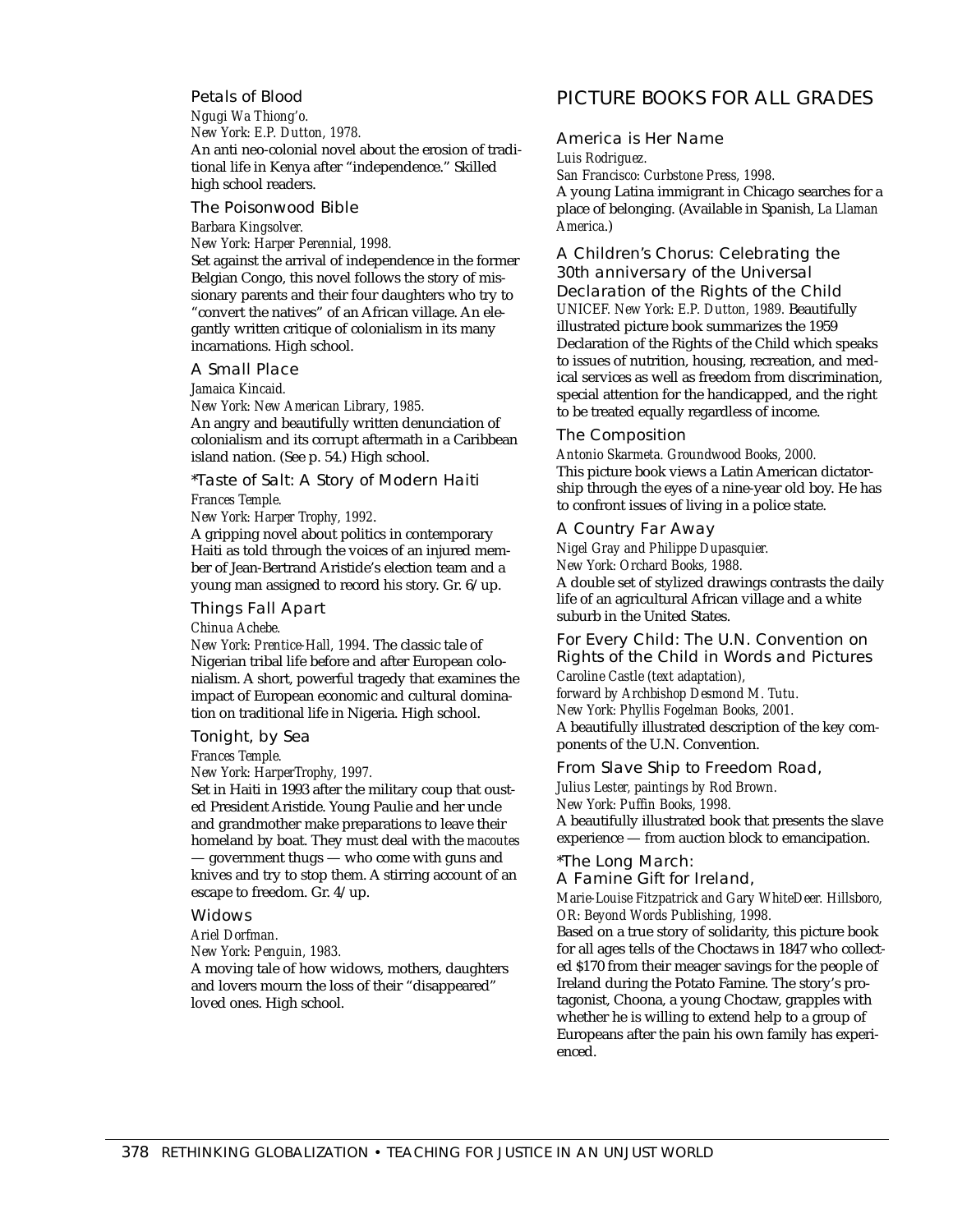## The Middle Passage,

#### *Tom Feelings.*

*New York: Dial Books for Young Readers, 1995.* A dramatic set of drawings depicting the horror of the Middle Passage and the resistance of enslaved Africans.

## The People Shall Continue,

*Simon Ortíz, illustrated by Sharol Graves. Emeryville, CA: Children's Book Press, 1987.*  An epic story of Native American peoples extending from the creation to modern times. A "teaching story" of destruction, fightback, and survival.

## The People Who Hugged Trees,

*adapted by Deborah Lee Rose, illustrated by Birgitta Säflund. Niwott, CO: Roberts Rinehart, 1990.* An environmental folk tale based on the legend from India in which Amrita Devi and several hundred villagers gave up their lives while protecting the forest. This struggle continues today in the form of the Chipko "Hug the Tree" Movement whose members support nonviolent resistance to tree cutting.

## \*The Red Comb,

*Fernando Pic, illustrated by María Antonia Ordez. Ri Piedras, Puerto Rico: Ediciones Huracán, 1991. (Also available in Spanish.)*

In a story set in Puerto Rico, two women conspire to save a young woman from a slave catcher. Based on historical documents, this beautifully illustrated book brings to children another aspect of the struggle against slavery in the Americas.

## Rose Blanche,

*Christopher and Roberto Innocenti.Translated from Italian by Martha Coventry and Richard Graglia. Mankato, MN: Creative Education, 1985.*  During World War II a young girl shows courage in the face of injustice when she takes food to the prisoners of a concentration camp.

## The Sad Night: The Story of an Aztec Victory and a Spanish Loss,

*Sally Schofer Mathews. Boston: Clarion Books, 1994.*

A vivid description of "La Noche Triste" — June 30, 1520 — when the Aztecs fought off the invading Spaniards in their great city of Tenochtitlán. An afterword explains how a year later Cortés laid seige to the city and finally defeated the Aztecs.

## Save My Rainforest,

*Monica Zak. Illustrations by Bengt-Arne Runnerström. (Also available in Spanish and Swedish.) Volcano, CA: Volcano Press, 1992.* 

True story of a young boy who leads a mass march to save the rainforest in Chiapas, Mexico. Wonderful illustrations.

## Stolen Spirit,

*Peter Hays and Beti Rozen, illustrated by Graça Lima. Fort Lee, NJ: Sem Fronteiras Press, 2001.* One interpretation of how a Native boy might have reacted to the first encounter in 1500 with Portuguese explorers who chop down trees that the boys' people think are sacred. Beautifully illustrated.

#### \*The Streets Are Free (*La calle es libre*), *Kurusa.*

*Scarsborough, Ontario: Firefly Books, 1981*. A delightful story about how a group of children in a Caracas, Venezuela slum struggle to get a park.

## \*Talking Walls: The Stories Continue,

*Margy B. Knight and Anne S. O'Brien.* 

*Gardiner, ME: Tilbury House, 1996.* 

Illustrations and text tell the stories of walls, and the people they divide, throughout the world. Includes the stories of Chinese detainees who wrote poetry on the walls of Angel Island, children who wrote poetry on the fence around the home of Pablo Neruda in Chile, children who created a garden in Philadelphia from an abandoned lot and painted a mural on the surrounding wall, children in Belfast who are divided by a wall constructed by the army in the 1970s, and more.

#### The Universal Declaration of Human Rights: An Adaptation for Children *Ruth Rocha and Otavio Roth.*

*New York: United Nations, 1995.* A concise description of both the origins and content of the Declaration. Simple yet well-illustrated.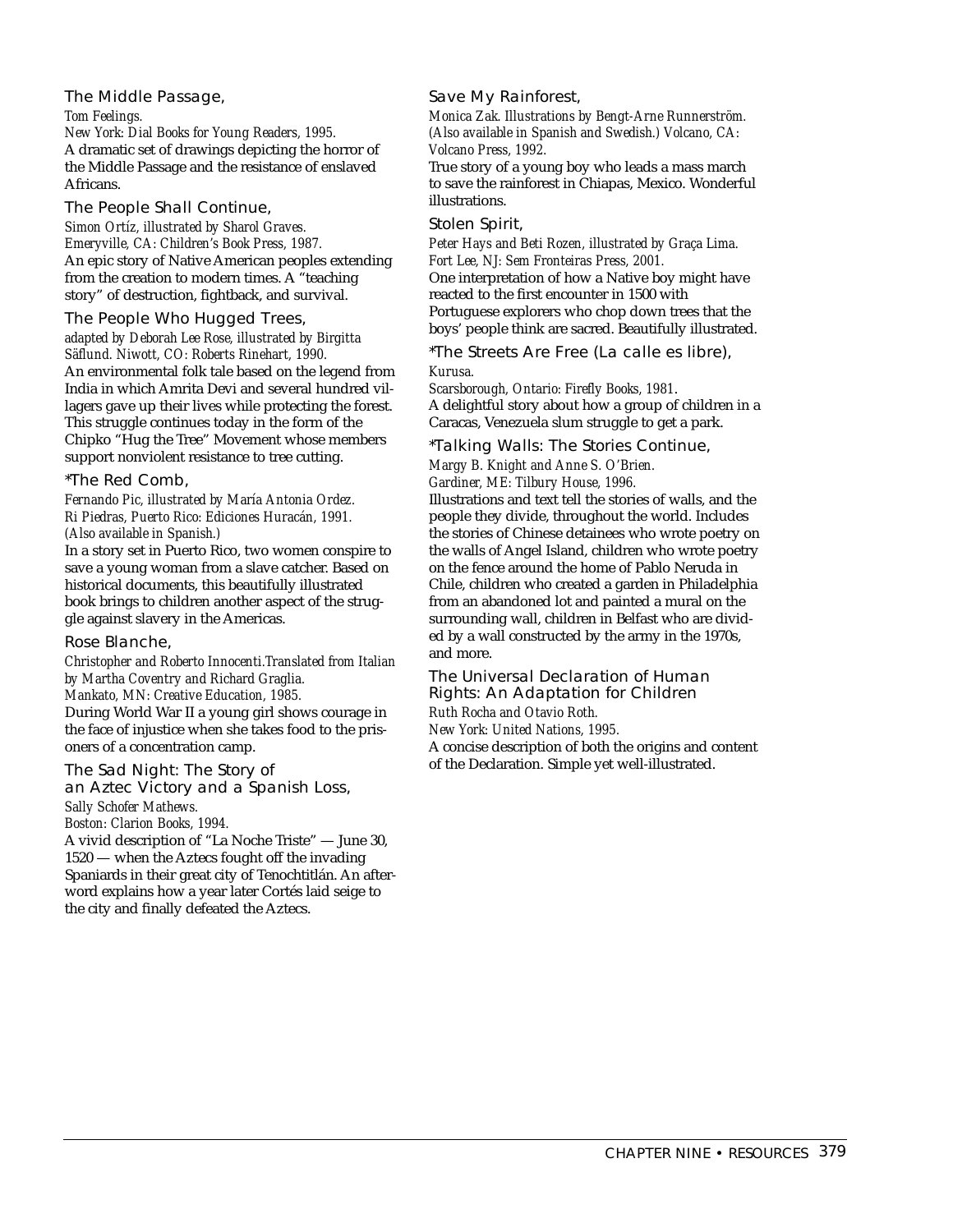# Journals for Global Justice

*Many of the organizations listed earlier have their own newsletters or journals that may not be listed in this section. Unless otherwise indicated, the addresses below are editorial offices. We have not included subscription prices because these change frequently. Visit a particular journal's website to learn subscription information and address.*

### ColorLines Magazine

*[www.arc.org.](http://www.arc.org)* 

*1322 Webster St., Suite 402, Oakland, CA 94612; tel.: 510-465-9577; fax: 510-465-4824.* Published quarterly by the Applied Research Center. An award-winning magazine that covers race, culture, and community organizing, with a particular focus on issues that affect communities of color. ARC's website is excellent — well worth a visit.

#### Dollars and Sense

*[www.dollarsandsense.org.](http://www.dollarsandsense.org)  740 Cambridge St., Cambridge, MA 02141-1401; tel.: 617-876-2434; fax: 617-876-0008;* 

*[e-mail: dollars@dollarsandsense.org.](mailto:dollars@dollarsandsense.org)*

A vital resource for teachers, *Dollars and Sense* is a clearly written bi-monthly magazine that explains the workings of the U.S. and global economies to non-economists. Short articles are useful for classroom use. The website includes current articles and an archive of past issues. *Dollars and Sense* also publishes anthologies that repackage some of the most useful articles from back issues.

## The Ecologist

*[www.theecologist.org.](http://www.theecologist.org)* 

*Subscriptions and back issues:* 

*P.O. Box 326, Sittingbourne, Kent ME9 8FA, U.K.; tel.: +44 -0-1795 414963[; theecologist@galleon.co.uk.](mailto:theecologist@galleon.co.uk)* Published monthly, this is an outstanding journal that challenges basic assumptions about "development," "progress," and "growth." *The Ecologist* features important articles that can help students and teachers consider the environmental consequences of globalization. Many past articles are archived on their website.

## Extra!

*[www.fair.org.](http://www.fair.org)* 

*Fairness and Accuracy in Reporting, Fair/Extra! Subscription Service, P.O. Box 170, Congers, NY 10920; 800-847-3993. Editorial office: 130 West 25th Street, New York, NY 10001; tel.: 212-633-6700; fax 212-727-7668; [e-mail: fair@fair.org.](mailto:fair@fair.org)*

An excellent magazine that "unmasks the lies, distortions, and omissions of the establishment media." Great for teaching ideas. Their website offers additional articles, reports, archives of back issues as well as FAIR's weekly radio show, CounterSpin.

## In These Times

*[www.inthesetimes.com.](http://www.inthesetimes.com)  2040 N. Milwaukee Ave., Chicago, IL 60647; tel.: 773-772-0100; fax: 773-772-4180; [e-mail: itt@inthesetimes.com.](mailto:itt@inthesetimes.com)*

A bi-weekly news magazine that promotes an anticorporate perspective on national and international issues and "opposes the tyranny of marketplace values over human values." An important source for alternative news and analysis on global issues. Its website is searchable.

## Labor Notes

*[www.labornotes.org.](http://www.labornotes.org)  7435 Michigan Ave., Detroit, MI 48210; tel.: 313-842-6262; fax: 313-842-0227.*

A monthly magazine of news and analysis dealing with on-going labor union and rank-and-file activities. It describes itself as "a place to learn about the struggles, strategies, and solutions within the labor movement today." *Labor Notes* also publishes books and sponsors forums. Its website is searchable.

#### Middle East Report

*[www.merip.org.](http://www.merip.org)* 

*1500 Massachusetts Ave. NW, Suite 119, Washington, DC 20005;* 

*tel: 202-223-3677; fax: 202-223-3604.*

MERIP is a venerable organization that has been offering astute analyses of events in the Middle East since 1971. Its value was proved once again in the wake of September 11, 2001, when its journal and website were essential sources for making sense out of the global crisis.

## Monthly Review

*[www.monthlyreview.org.](http://www.monthlyreview.org)  122 W. 27th St., New York, NY 10001; tel: 212-691-2555; [e-mail: mrmag@monthlyreview.org.](mailto:mrmag@monthlyreview.org)*

Thoughtful socialist monthly journal that looks at international issues from a Marxist point of view. *Monthly Review* regularly publishes important analyses of global issues. MR is also one of the most important U.S. publishers of progressive books.

## Multinational Monitor

*[www.essential.org/monitor.](http://www.essential.org/monitor)  1530 P St. NW, Washington, DC 20005; tel.: 202-387-8030; fax: 202-234-5176;* 

*[e-mail: monitor@essential.org.](mailto:monitor@essential.org)* 

*Multinational Monitor* tracks corporate activity, especially in the Third World, focusing on the export of hazardous substances, worker health and safety,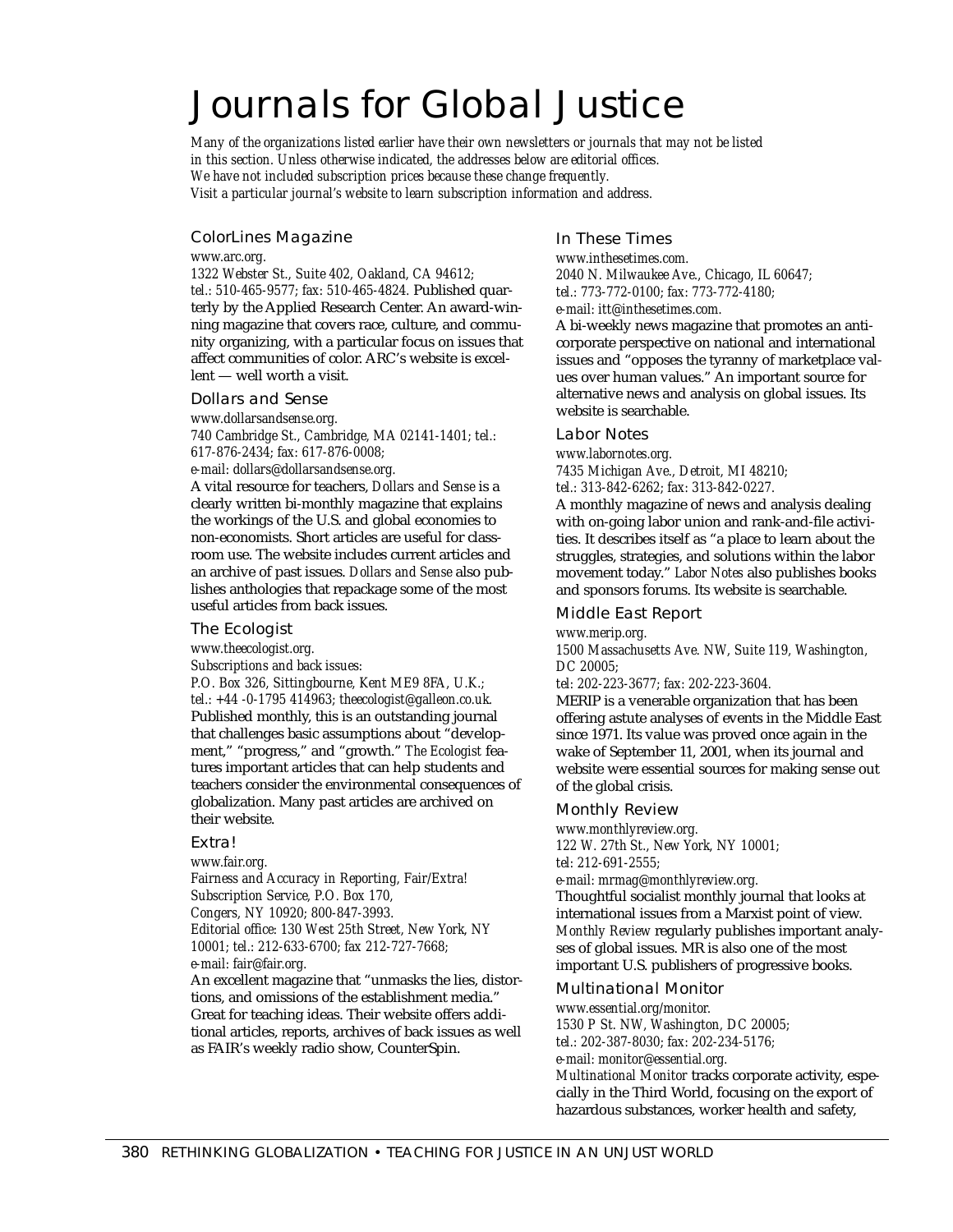labor union issues and the environment. The website announces that it is the internet's "most comprehensive database on the activities of multinational corporations."

#### NACLA Report on the Americas

*[www.nacla.org.](http://www.nacla.org)* 

*NACLA (North American Congress on Latin America), 475 Riverside Dr., Suite 454,* 

*New York, NY 10115; tel: 212-870-3146;* 

*fax: 212-870-3305[; e-mail: nacla@nacla.org.](mailto:nacla@nacla.org)* NACLA publishes a bimonthly magazine *Report on the Americas*, which is the most widely read English language publication on Latin America. Excellent, hard-to-find analyses.

## The Nation

*[www.thenation.com.](http://www.thenation.com)* 

*33 Irving Place, New York, NY 10003;* 

*tel.: 212-209-5400; [e-mail: info@thenation.com.](mailto:info@thenation.com)* An important progressive weekly that covers a host of domestic and international issues. Excellent columnists include Alexander Cockburn, Katha Pollit and Patricia Williams. The website is comprehensive.

### The New Internationalist

*[www.newint.org.](http://www.newint.org)* 

*U.S. subscriptions: P.O. Box 1143, Lewiston, NY 14092; tel.: 800-661-8700.*

A fine monthly magazine that deals with international issues from the perspective of the poor and oppressed. An essential journal for a classroom or school library. Their website includes a section on teaching global issues, and also includes lessons specifically written for learners of English as a second language.

## Our Schools/Our Selves

*[www.policyalternatives.ca.](http://www.policyalternatives.ca)  Subscription info: Canadian Centre for Policy Alternatives;* 

*410-75 Albert St., Ottawa, ON, Canada, K1P 5E7; tel.: 613-563-1341; fax: 613-233-1458.*

*Our Schools/Our Selves* publishes valuable articles on an array of education issues, including: environmental activism; feminism; commercialism in schools; labor, education and the arts; stratification of schools; schools and social justice; and teaching for democratic citizenship. *OS/OS* is especially alert to the intersection of schools and global economic trends.

## The Progressive

*[www.theprogressive.org;](http://www.theprogressive.org)* 

*409 East Main Street, Madison, WI 53703; tel.: 608-257-4626; fax: 608-257-3373.*

*The Progressive* opposes "militarism, the concentration of power in corporate hands, the disenfranchisement of the citizenry, poverty, and prejudice in all its guises. We champion peace, social and economic justice, civil rights, civil liberties, human rights, a preserved environment, and a reinvigorated democracy." It's a monthly magazine that seems to have gotten better and better over the years — with columns

by Howard Zinn, Barbara Ehrenreich, et al., analytical articles, interviews, reviews, and reports on activism.

## Race & Class

*[www.irr.org.uk.](http://www.irr.org.uk)* 

*Subscription info: Sage Publications [\(www.sagepub.co.uk\),](http://www.sagepub.co.uk) 6 Bonhill St., London, EC2A 4PU, UK; tel.: 44-0-20-7374-0645. Race & Class* describes itself as a "journal for black and Third World liberation," and is published quarterly by the Institute of Race Relations in Great Britain. This is a hard-to-find but extraordinary journal that uses race and class as lenses to analyze global issues of all kinds, from immigration to the Third World debt crisis to popular culture. The Institute of Race Relations website [\(www.irr.org.uk\)](http://www.irr.org.uk) is searchable and features a number of articles from back issues.

## Rethinking Schools

*[www.rethinkingschools.org.](http://www.rethinkingschools.org)  1001 E. Keefe Ave., Milwaukee, WI 53212; tel.: 414-964-9646; fax: 414-964-7220; [e-mail: rethink@execpc.com.](mailto:rethink@execpc.com)* 

*Rethinking Schools* is a quarterly journal produced largely by classroom teachers with a focus on social justice and equity. The journal regularly publishes articles on teaching global issues from a social justice perspective. The website contains this entire resource list with all addresses hot-linked, so all you need to do is click on them and you are taken to each site. The website also features a number of additional articles on teaching about globalization, including further resou

rces and lesson plans that are mentioned in this book.

## Third World Resurgence

*[www.twnside.org.sg.](http://www.twnside.org.sg)  Third World Network, 228 Macalister Rd.,* 

*10400 Penang, Malaysia;* 

*tel.: 60-4-226-6728[; e-mail: twn@igc.apc.org.](mailto:twn@igc.apc.org)  Third World Resurgence* is a monthly magazine that features valuable articles on global economic issues from Third World perspectives. Its website is an online center for reports, books, and other resources on North/South issues.

## Z Magazine

## *[www.znet.org.](http://www.znet.org)*

*Subscription info: 18 Millfield St., Woods Hole, MA 02543; tel: 508-548-9063; fax.: 508-457-062[6; e-mail: eric.sargent@zmag.org.](mailto:eric.sargent@zmag.org)* Published monthly, *Z Magazine* is an activist journal that features provocative in-depth articles on global and domestic issues. *Z* has been especially alert to the kinds of issues that we tackle in *Rethinking Globalization*. As indicated in the Organizations section, the Z-Net website is one of the best around.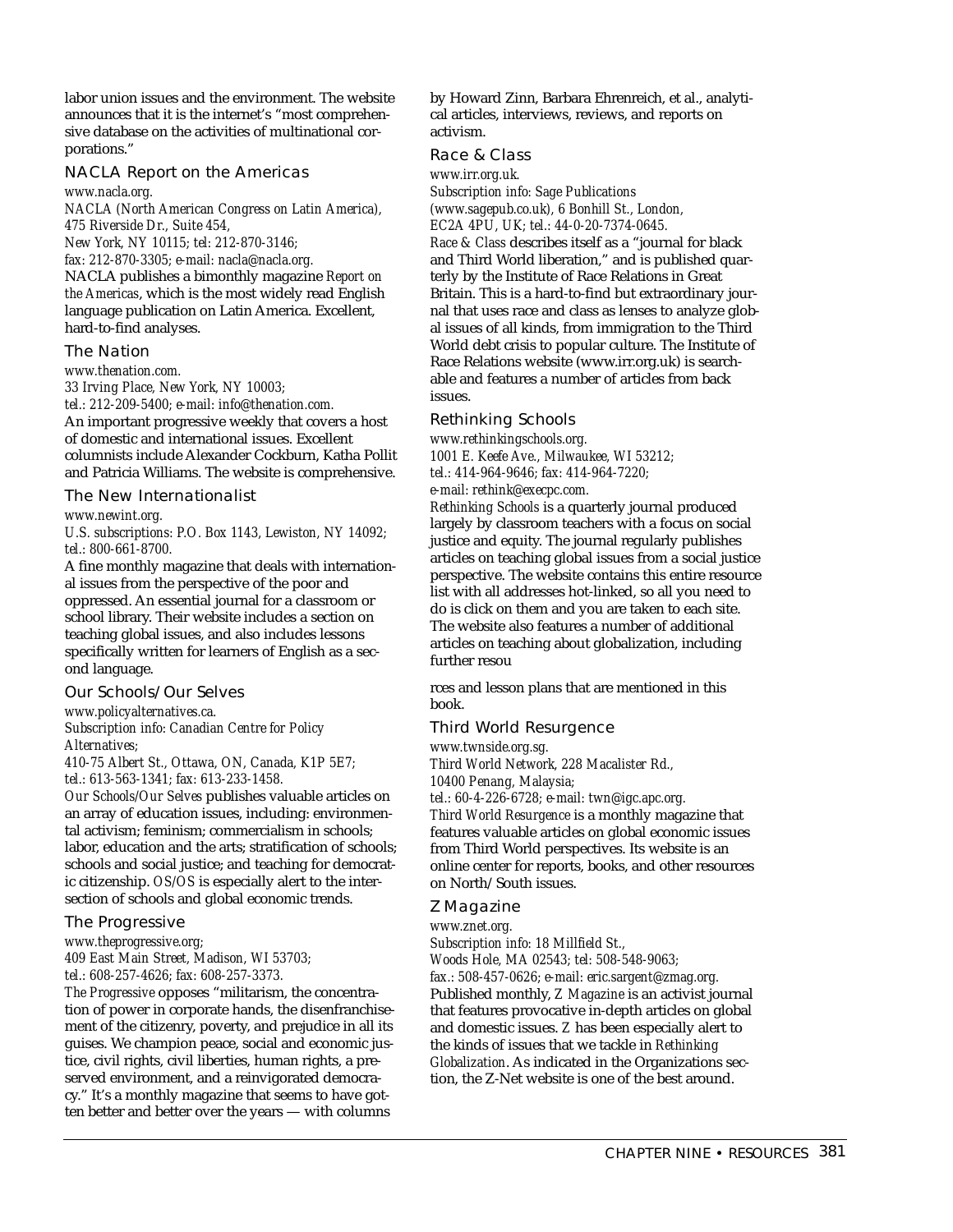# Organizations and Websites for Global Justice

*Note that in addition to those found below, other valuable websites may be listed with their journals in the category "Journals for Global Justice." It is impossible to list all the organizations working for a more just world. Websites of the organizations listed below include hundreds of links to other worthy groups. See "Defeating Despair," p. 329, for lesson ideas to accompany this listing of organizations and websites.*

## Adbusters Media Foundation [www.adbusters.org.](http://www.adbusters.org)

*1243 West 7th Ave.,* 

*Vancouver, BC, V6H 1B7, Canada; tel.: 604-736-9401; fax: 604-737-6021; [e-mail: adbusters@adbusters.org.](mailto:adbusters@adbusters.org)*

Adbusters describes itself as "a global network of artists, activists, writers, pranksters, students, educators and entrepreneurs who want to advance the new social activist movement of the information age." Adbusters publishes a glossy, provocative magazine of the same name, sponsors Buy Nothing Day and TV Turnoff Week, produces clever "uncommercials" and seeks to agitate so that folks "get mad about corporate disinformation, injustices in the global economy, and any industry that pollutes our physical or mental commons."

## AFL-CIO

## [www.aflcio.org.](http://www.aflcio.org)

*815 16th Street, NW, Washington, DC 20006; tel: 202-637-5000; fax: 202-637-5058.*

The AFL-CIO is the largest labor organization in the United States. Its website includes abundant information on organizing campaigns, links to member unions, news articles on union drives, updates on student activism, and sections on union culture and history.

## Amazon Watch [www.amazonwatch.org.](http://www.amazonwatch.org)

*2350 Chumash Road, Malibu, CA 90265; tel: 310-456-9158; fax: 310-456-9138; [e-mail: amazon@amazonwatch.org.](mailto:amazon@amazonwatch.org)*

Amazon Watch works with indigenous and enviromental organizations in the Amazon Basin to defend the enviroment and advance indigenous peoples' rights in the face of large-scale industrial development, oil and gas pipelines, power lines, roads, and other mega-projects. Its website is a good source for up-to-date information and resources, and includes extensive links.

## American Friends Service Committee [www.afsc.org.](http://www.afsc.org)

*1501 Cherry St., Philadelphia, PA 19102; tel: 215-241-7132; fax: 215-241-7275; [e-mail: afscinfo@afsc.org.](mailto:afscinfo@afsc.org)*

This venerable social justice organization has a Mexico-U.S. Border Program and publishes an assortment of resources. AFSC also has a Youth and Militarism project that organizes against JROTC and military presence in public schools. The Cambridge, Massachusetts AFSC publishes *Peacework*, a monthly journal serving movements for nonviolent social change. AFSC also maintains a film and video library.

## Amnesty International USA [www.amnesty.org.](http://www.amnesty.org)

*322 8th Ave., New York, NY 10001; tel: 212-807-8400.*

AI seeks to promote the human rights included in the Universal Declaration of Human Rights, focusing especially on prisoners of conscience, ending the death penalty, and combating torture. Amnesty's website includes the complete text of the Universal Declaration of Human Rights as well as numerous links to human rights groups around the world, articles, video clips, reports, and action opportunities.

## Campaign for Labor Rights [www.summersault.com/~agj/clr.](http://www.summersault.com/~agj/clr)

*1247 E Street SE, Washington, DC 20003.*  Although not the simplest web address to remember, CLR offers an invaluable e-mail listserv of alerts on sweatshop and solidarity issues. Their website includes past updates, links, resources, leaflets, and the like. The site also features a document library on the Nike campaign, Disney in Haiti, Guess jeans, child labor issues, Mexico, Central America, farm worker issues, as well as youth and campus activism. CLR publishes a useful newsletter (\$35 a year) filled with audio-visual resources, fact sheets and updates on campaigns to support worker organizing around the world.

## Catholic Worker Movement [www.catholicworker.org.](http://www.catholicworker.org)

*36 E. 1st St., New York, NY 10003; tel: 212-777-9617.*

The Catholic Worker Movement is "grounded in a firm belief in the God-given dignity of every human person." Since its founding in 1933 they have protested war, violence and injustice in all forms. Its journal is *The Catholic Worker.*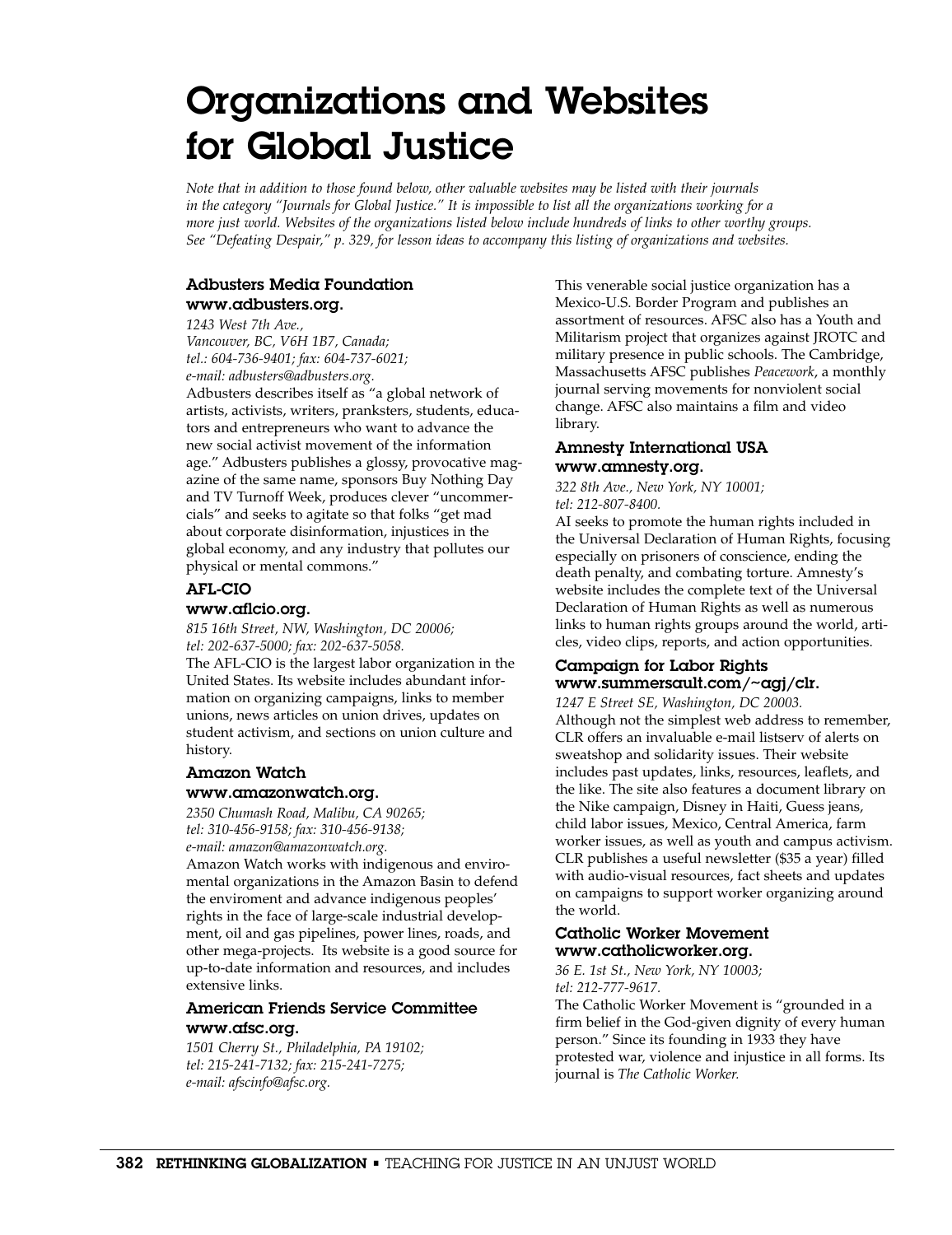## Clean Clothes Campaign [www.cleanclothes.org.](http://www.cleanclothes.org)

*P.O. Box 11584, 1001 GN Amsterdam, The Netherlands; tel.: 31-20-4122785; fax: 31-20-4122786;*

*[e-mail: info@cleanclothes.org.](mailto:info@cleanclothes.org)*

A coalition of European groups aiming to improve working conditions in the global garment industry. Conducts campaigns and provides information on companies such as Adidas, Benneton, C & A, Disney, Phillips-Van Heusen, Gap, H & M, Levi-Strauss, Nike, and Otto.

## Coalition for Justice in the Maquiladoras

*530 Bandera, San Antonio, TX 78228; tel.: 210-732-8957[; e-mail: cjm@ipc.apc.org.](mailto:cjm@ipc.apc.org)* A tri-national coalition of religious, environmental, labor, Latino and women's organizations working to pressure U.S.-based transnational corporations to adopt socially responsible practices. Publishes a newsletter and various reports.

## Co-op America

## [www.coopamerica.org](http://www.coopamerica.org)

*1612 K Street NW, Suite 600, Washington, DC 20006; tel.: 800-58-GREEN; 202-872-5307; fax: 202-331-8166.*

Valuable information on sweatshops, consumer boycotts, and strategies to use "consumer and investor power for social change." Co-op America is a national nonprofit organization that helps individuals find businesses that are environmentally responsible and engage in fair trade, and offers technical assistance to companies aiming for social and environmental responsibility.

### The Council of Canadians [www.canadians.org.](http://www.canadians.org)

*502-151 Slater St., Ottawa, Ontario, K1P 5H3, Canada; tel.: 613-233-2773 or 800-387-7177; fax: 613-233-6776.* 

This independent organization provides analyses on key issues from a critical and progressive standpoint. Its director, Maude Barlow, is perhaps the leading critic of schemes to privatize the world's freshwater supplies.

## **CorpWatch**

## [www.corpwatch.org.](http://www.corpwatch.org)

*P.O. Box 29344; San Francisco, CA 94129. tel: 415-561-6568; fax: 415-561-6493; [e-mail: corpwatch@corpwatch.org.](mailto:corpwatch@corpwatch.org)* 

Indispensable resources and news about globalization and justice struggles around the world. An online issue library includes topics such as biotechnology, Globalization 101, grassroots globalization, sweatshops, the WTO and the IMF/World Bank. Very extensive links. A similarly valuable but unrelated site is Corporate Watch, in Great Britain, [\(www.corporatewatch.org.uk; 1](http://www.corporatewatch.org.uk)6b Cherwell St. Oxford OX4 1BG, United Kingdom.

## Cultural Survival [www.cs.org.](http://www.cs.org)

*215 Prospect Street, Cambridge, MA 02139; tel.: 617-441-5400; fax: 617- 441-5417; [e-mail: csinc@cs.org.](mailto:csinc@cs.org)* 

Cultural Survival sponsors basic research on indigenous peoples, particularly examining the effects of "development." The results of this research are published in its *Cultural Survival Quarterly*. The website includes an education archive with curriculum resources offered, including Rainforest Peoples and Places (grades 6-9), The Chiapas Maya (grades 6-12) and the Rights of Indigenous Nations.

## The David Suzuki Foundation [www.davidsuzuki.org.](http://www.davidsuzuki.org)

*Suite 219, 2211 West 4th Avenue, Vancouver, BC V6K 4S2 Canada; tel: 604-732-4228; fax: 604-732-0752; [e-mail: solutions@davidsuzuki.org.](mailto:solutions@davidsuzuki.org)*

David Suzuki is one of the world's leading geneticists and environmentalists. The foundation is especially active in the area of climate change, focusing on the "urgent need for practical strategies to reduce global warming caused by human activities."

#### The Edmonds Institute [www.edmonds-institute.org.](http://www.edmonds-institute.org)

*20319 92nd Avenue West, Edmonds,* 

*Washington 98020; tel: 425-775-5383; fax: 425-670-8410[; e-mail: beb@igc.org.](mailto:beb@igc.org)* 

The Edmonds Institute focuses on biosafety and enacting legally-binding international regulation of modern biotechnologies, as well as on intellectual property rights and just policies for the maintenance and protection of biodiversity, including policies that foster recognition and sustenance of agricultural biodiversity.

## Fairness & Accuracy In Reporting [www.fair.org.](http://www.fair.org)

*130 W. 25th Street, New York, NY 10001. tel.: 212-633-6700; fax: 212-727-7668; [e-mail: fair@fair.org.](mailto:fair@fair.org)* 

FAIR is a national media watch group that has offered well-documented criticism of media bias and censorship since 1986. FAIR publishes the excellent, classroom-friendly *Extra!*, an award-winning magazine of media criticism; and distributes regular updates, available via their listserv. FAIR also produces a weekly radio program, *CounterSpin*. A vital source to get students thinking critically about media coverage of world events.

## 50 Years Is Enough [www.50years.org.](http://www.50years.org)

*1247 E Street SE, Washington, DC 20003.* 

A coalition of over 200 grassroots, faith-based, policy, women's, social- and economic-justice, youth, solidarity, labor, and development organizations dedicated to the profound transformation of the World Bank and the International Monetary Fund. Its website features excellent, classroom-ready factsheets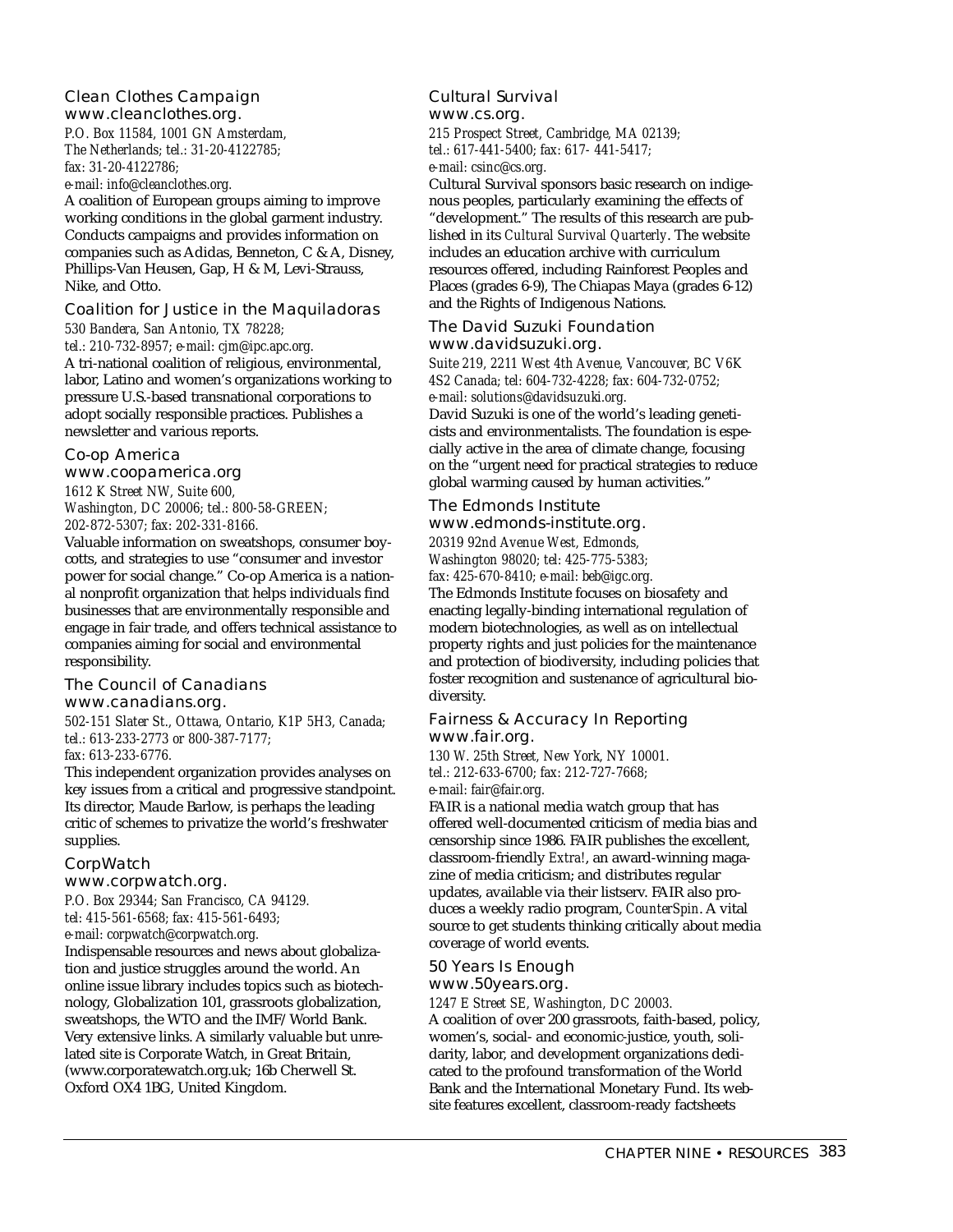about globalization issues, especially about the consequences of the Third World debt crisis.

## Focus on the Global South [www.focusweb.org.](http://www.focusweb.org)

Too often discussions of globalization are dominated by those of us in the North, however well-intended or well-informed we may be. Focus on the Global South's website features wonderful, hard-to-find, indepth articles from the perspective of activists and scholars in the global South — the so-called Third World. See their "publications" section.

### Food First/Institute for Food and Development Policy [www.foodfirst.org.](http://www.foodfirst.org)

*398 60th Street, Oakland, CA 94618. tel: 510-654-4400; fax: 510-654-4551; [e-mail: foodfirst@foodfirst.org.](mailto:foodfirst@foodfirst.org)* 

Food First describes itself as "a 'peoples' think tank and education-for-action center." Over the 25-plus years that this pioneering organization has been around, it has published some of the most useful books on food and hunger issues. Through its publications and activism, it continues to offer leadership to the struggle for reforming the global food system from the bottom up. The catalog is online at their website.

## Free The Children [www.freethechildren.org.](http://www.freethechildren.org)

*1750 Steeles Avenue West, Suite 218, Concord, Ontario, Canada, L4K 2L7;* 

*tel: 905-760-9382; fax: 905-760-9157; [e-mail: info@freethechildren.com.](mailto:info@freethechildren.com)* 

Free The Children was started by Canadian young people after hearing the heroic story of Iqbal Masih, the Pakistani child who was sold into slavery and then escaped to fight against it. Its goals are to free children from poverty, exploitation and abuse; and to give children a voice, leadership training, and opportunities to take action on issues which affect them from a local to an international level.

### Friends of the Earth [www.foe.org.](http://www.foe.org)

*1025 Vermont Ave. NW, Washington, DC 20005; tel: 877-843-8687 or 202-783-7400;* 

*fax: 202-783-0444; [e-mail: foe@foe.org.](mailto:foe@foe.org)*

Friends of the Earth is a national environmental organization dedicated to preserving the health and diversity of the planet. FOE distributes valuable publications ranging from books on global warming to the IMF's effects on the environment.

# Global Exchange [www.globalexchange.org.](http://www.globalexchange.org)

*2017 Mission Street #303, San Francisco, California 94110; tel.: 415- 255-7296; fax 415- 255-7498;* 

*[e-mail: info@globalexchange.org.](mailto:info@globalexchange.org)*

Founded in 1988, Global Exchange is an organization dedicated to promoting environmental, political, and social justice around the world. In the late '90s, Global Exchange was perhaps the most important organization drawing attention to Nike's sweatshop abuses. Their expansive website gives a flavor for the diversity of activities they have initiated, which include "people to people" projects, such as "reality tours" to Third World countries, managing "fair trade" stores, and publishing resources on global justice issues. Global Exchange is one of the key global justice organizations.

### Greenpeace International [www.greenpeace.org.](http://www.greenpeace.org)

*Keizersgracht 176, 1016 DW Amsterdam, The Netherlands; tel: 31-20-523-62-22; fax: 31-20-523-62-00.*

## Greenpeace USA

[www.greenpeaceusa.org.](http://www.greenpeaceusa.org) 

*702 H Street NW, Washington, DC 20001; tel: 800-326-0959.*

Greenpeace began in 1971 when activists went to "bear witness" to nuclear weapons testing planned for Amchitka island, off Alaska. Today Greenpeace is one of the leading organizations using nonviolent direct action to expose global environmental problems and to promote solutions that are essential to what the organization hopes will be a "green and peaceful future." It sponsors campaigns on global warming, environmental toxics, destructive fishing, genetic engineering, nuclear power and weapons, and saving ancient forests. Both websites feature extensive background materials on these issues, action alerts, ways to get involved, and numerous links to other organizations.

## The Independent Media Center [www.indymedia.org.](http://www.indymedia.org)

This is the CNN of the global social justice movement and a wonderful resource. The Center acts as a clearinghouse of information and provides up-to-theminute reports, photos, audio, and video footage of global social justice struggles through its website. Launched during the Seattle WTO protests of late 1999, Indymedia is a fascinating, colorful site. Updated regularly. Great graphics.

## The Indigenous Peoples Council on Biocolonialism [www.ipcb.org.](http://www.ipcb.org)

*P.O. Box 818, Wadsworth, Nevada 89424; tel: 775-835-6932; fax: 775-835-6934; [e-mail: ipcb@ipcb.org.](mailto:ipcb@ipcb.org)*

The IPCB is organized to assist indigenous peoples in the protection of their genetic resources, indigenous knowledge, and cultural and human rights from the negative effects of biotechnology.

## INFACT

#### [www.infact.org.](http://www.infact.org)

*256 Hanover St., Boston, MA 02113; 617-742-4583.* 

A non-partisan national grassroots organization whose purpose is to stop life-threatening abuses by transnational corporations. Through the Tobacco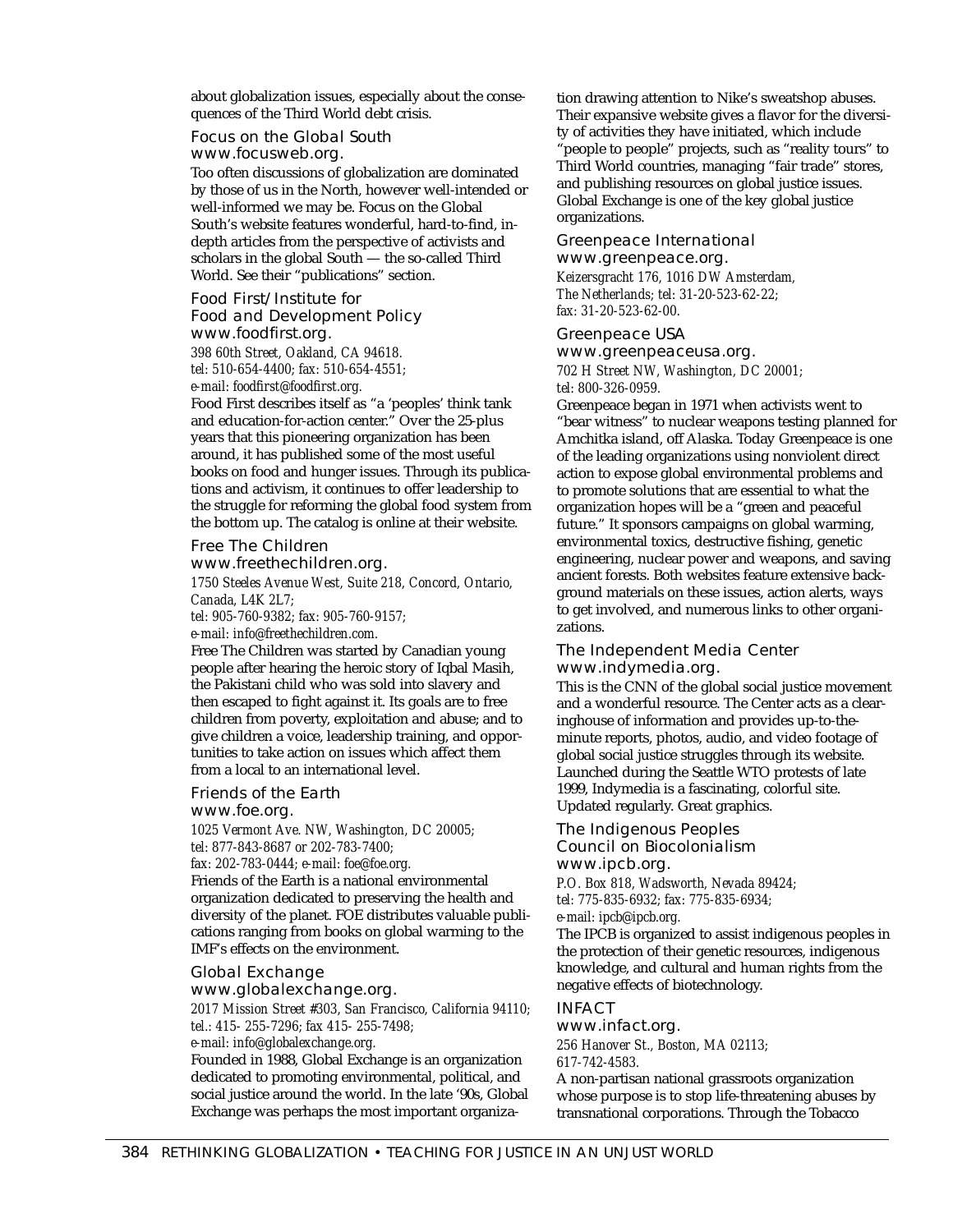Industry Campaign, INFACT is pressuring Philip Morris to stop addicting new young customers around the world, and to stop interfering in public policy on issues of tobacco and health. INFACT promotes a boycott of Philip Morris-owned Kraft foods and distributes the important video *Making a Killing*, exposing Philip Morris's brand of tobacco imperialism around the world. Articles posted on their website, like "The Marlboro Man Goes Overseas," could be used with students.

## Institute for Agriculture and Trade Policy [www.iatp.org.](http://www.iatp.org)

#### *2105 1st Avenue South, Minneapolis, MN 55404. tel: 612-870-0453; fax: 612-870-4846.*

The Institute for Agriculture and Trade Policy promotes resilient family farms, rural communities and ecosystems around the world through research and education, and advocacy. Their website includes background readings, articles, and forums on vital issues of agriculture and trade.

## Institute for Global Communications (IGC) [www.igc.apc.org.](http://www.igc.apc.org)

*Presidio Building 1012, First Floor, Torney Avenue; Write: P.O. Box 29904, San Francisco, CA 94129-0904; tel.: 415-561-6100; fax: 415-561-6101.*

"The mission of IGC is to advance the work of progressive organizations and individuals for peace, justice, economic opportunity, human rights, democracy and environmental sustainability through strategic use of online technologies." IGC is an outstanding resource, with a fabulous search engine that is linked to social justice networks of all kinds.

### Institute for Policy Studies [www.ips-dc.org.](http://www.ips-dc.org)

#### *733 15th St. NW, Suite 1020, Washington DC, 20005. tel.: 202-234-9382; fax: 202-387-7915.*

An important think tank on global issues from a social justice perspective. IPS has programs on Peace and Security, the Global Economy, and Paths for the 21st Century, supplemented by several projects that address specific issues.

#### International Education and Resource Network (iEARN) [www.iearn.org.](http://www.iearn.org)

*475 Riverside Drive, Suite 540, New York, NY 10115. tel.: 212-870-2693;* 

*[e-mail: iearn@us.iearn.org.](mailto:iearn@us.iearn.org)*

iEARN is a nonprofit organization made up of almost 4,000 schools in over 90 countries. It aims to empower teachers and young people (K-12) to work together online at low cost through a global telecommunications network.

## International Rivers Network [www.irn.org.](http://www.irn.org)

*1847 Berkeley Way, Berkeley, CA 94703. tel.: 510-848-1155; fax: 510-848-1008; [e-mail: info@irn.org.](mailto:info@irn.org)*

IRN is an important network that works to support communities around the world struggling to protect rivers and watersheds. They see this work as part of a movement for "environmental integrity, social justice and human rights." IRN's website is a valuable source of information about global water struggles.

## Interfaith Center on Corporate Responsibility [www.iccr.org.](http://www.iccr.org)

*475 Riverside Drive, Rm. 566, New York, NY 10115; 212-870-2295.*

A coalition of 275 Protestant, Roman Catholic and Jewish institutional investors that organizes corporate campaigns to press companies to be socially and environmentally responsible. Publishes the newsletter, *The Corporate Examiner.*

## Interhemispheric Resource Center [www.irc](http://www.irc-online.org)[online.org.](http://www.irc-online.org)

*P.O. Box 2178, Silver City, NM 88062-2178; tel.: 505-388-0208; fax: 505-388-0619* A research and policy institute that produces books, reports, and periodicals on U.S. foreign policy. Publishes annual *Cross-Border Links Directories* which lists and annotates fair-trade networks, labor, and environmental groups. Publishes the newsletter, *Borderlines.*

## International Forum on Globalization [www.ifg.org.](http://www.ifg.org)

*The Thoreau Center for Sustainability, 1009 General Kennedy Avenue #2, San Francisco, CA 94129 ; tel.: 415-561-7650, fax.: 415.561.7651; [e-mail: ifg@ifg.org.](mailto:ifg@ifg.org)* 

Begun as an alliance of over 60 scholars, activists and writers, the IFG has sponsored important conferences to evaluate the social and environmental impact of globalization. They have published numerous booklets. Their website features worthwhile resources on the World Trade Organization, the World Bank and the International Monetary Fund, among others.

## International Labor Organization [www.ilo.org.](http://www.ilo.org)

*4 Route des Morillons, CH- 1211 Geneva 22, Switzerland.*  The ILO is the UN agency that promotes internationally recognized human and labor rights. The organization maintains a searchable website on labor issues of all kinds, such as child labor, and includes useful articles, links, and reports.

## International Labor Rights Fund [www.laborrights.org.](http://www.laborrights.org)

*733 15th St., NW #920, Washington, DC 20005; tel.: 202-347-4100; fax: 202-347-4885;* 

*[e-mail: laborrights@igc.org.](mailto:laborrights@igc.org)* 

The ILRF is a nonprofit organization that takes action on behalf of working people, and creates innovative programs and enforcement mechanisms to protect workers' rights. Current campaigns include child labor, monitoring labor rights in China, sweatshops,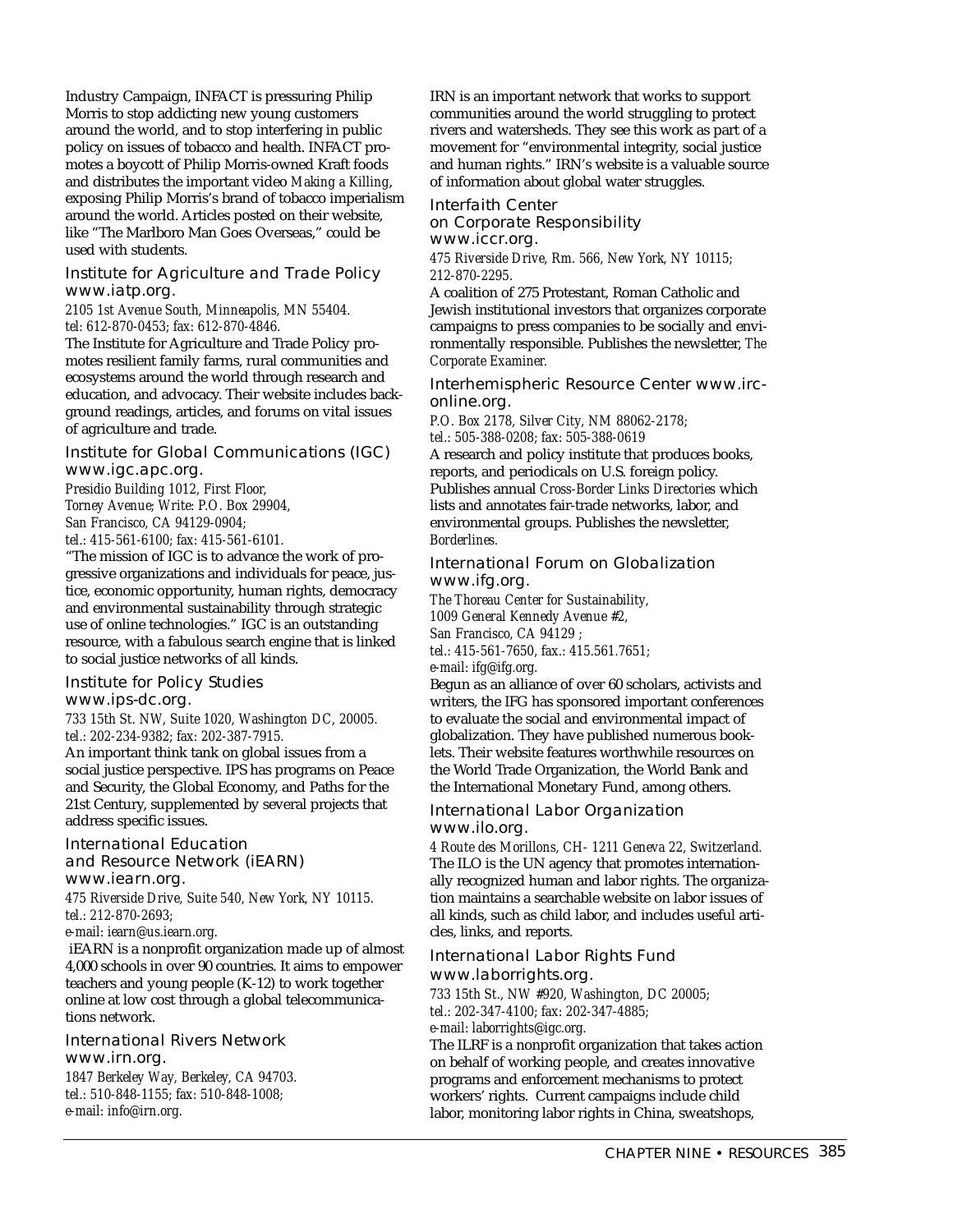forced labor in Burma, and examining IMF/World Bank practices. Provides detailed information on the effects of NAFTA.

#### The International Society for Ecology and Culture [www.isec.org.uk.](http://www.isec.org.uk)

*Foxhole, Dartington, Devon TQ9 6EB, UK; tel: (01803) 868650; fax: (01803) 868651; [e-mail: isecuk@gn.apc.org.](mailto:isecuk@gn.apc.org)*

ISEC promotes locally based alternatives to the global consumer culture. ISEC produced the extraordinarily useful video *Ancient Futures*, about the negative effects of the arrival of "development" in the Himalayan region of Ladakh.

#### Jobs With Justice [www.jwj.org.](http://www.jwj.org)

*501 Third Street NW, Washington DC 20001-2797; tel.: 202-434-1106; fax: 202-434-1477; [e-mail: jobswjustice@jwj.org.](mailto:jobswjustice@jwj.org)*

A national campaign, with local affiliates, to organize support for workers' rights struggles. JwJ's Student Labor Action Project is an initiative focused on supporting student activism around issues of workers' rights as well as social and economic justice. Extensive information on current campaigns at their website.

## Jubilee USA Network [www.j2000usa.org.](http://www.j2000usa.org)

*222 E. Capitol Street, Washington DC 20003-1036. tel.: 202-783-3566; fax: 202-546-4468; [e-mail: coord@j2000usa.org.](mailto:coord@j2000usa.org)*

Jubilee USA Network is a coalition of faith-based and activist organizations who denounce the debt owed by impoverished nations to the IMF and the World Bank as illegitimate and pledge to oppose the "debt domination" by wealthy nations. A fine source for action ideas, links and additional resources on the effects of the Third World debt crisis and resistance to it. Also valuable is Jubilee 2000 UK, on the web at [www.jubilee2000uk.org. J](http://www.jubilee2000uk.org)ubilee 2000 UK is the British affiliate of the international movement calling for cancellation of the unpayable debt of the world's poorest countries under a fair and transparent process. Its website includes articles, links and ways for people to get involved in the global movement for economic justice.

### Maquiladora Health & Safety Support [Network www.igc.org/mhssn.](http://www.igc.org/mhssn)

A volunteer network of occupational health and safety professionals providing information, technical assistance and on-site instruction regarding workplace hazards in the over 3,800 "*maquiladora*" (foreignowned export-oriented assembly plants) along the U.S.-Mexico border. Their website includes excellent resources and links on *maquiladora* health and safety issues.

## Maquila Solidarity Network [www.maquilasolidarity.org.](http://www.maquilasolidarity.org)

*606 Shaw Street, Toronto, Ontario M6G 3L6, Canada; tel: 416-532-8584; fax: 416-532-7688;* 

*[e-mail: info@maquilasolidarity.org.](http://info@maquilasolidarity.org)*

The Maquila Solidarity Network is a Canadian network promoting solidarity with groups in Mexico, Central America, and Asia organizing in *maquiladora* factories and export processing zones to improve conditions and win a living wage. Their website includes hard-to-find resources on *maquilas* by country or company, and many articles on sweatshop issues. Valuable links to other Canadian and international organizations concerned with workers' rights issues.

#### National Coalition of Education Activists (NCEA) [www.nceaonline.org](http://www.nceaonline.org)

*P.O. Box 679, Rhinebeck, NY 12572;* 

*tel.: 914-876-4580; [e-mail: ncea@aol.com.](mailto:ncea@aol.com)*  A network of teacher, parent, and community activists who organize around social justice issues in schools and communities. Biannual conferences feature workshops on teaching strategies for social justice, among other issues. Publishes the newsletter *Action for Better Schools.*

## National Labor Committe[e www.nlcnet.org.](http://www.nlcnet.org)

*275 Seventh Avenue, 15th Floor, New York, NY 10001; tel: 212-242-3002; fax: 212-242-3821; [e-mail: nlc@nlcnet.org.](mailto:nlc@nlcnet.org)*

NLC's goal is to "end labor and human rights violations, ensure a living wage tied to a basket of needs, and help workers and their families live and work with dignity" — through education and activism. The organization, under director Charles Kernaghan, has been one of the most effective groups in raising awareness about super-exploitation and horrific conditions in global sweatshops. The National Labor Committee is the producer of some valuable videos and reports on sweatshop and labor rights issues around the world (see, for example, the videos *Zoned for Slavery* and *Mickey Mouse Goes to Haiti*).

#### Network of Educators on the Americas (NECA) [www.teachingforchange.org.](http://www.teachingforchange.org)

*P.O. Box 73038, Washington, DC 20056-3038. 800-763-9131; fax: 202-238-0109; [e-mail: necadc@aol.com.](mailto:necadc@aol.com)*

NECA publishes excellent multicultural, global justice teaching materials, such as the *Caribbean Connection* series and the widely used *Beyond Heroes and Holidays*. NECA's Teaching for Change catalog is the single best source for resources to rethink and teach about globalization.

## One World International [www.oneworld.net.](http://www.oneworld.net)

One World is "a community of organizations working from a range of perspectives and backgrounds to promote sustainable development and human rights."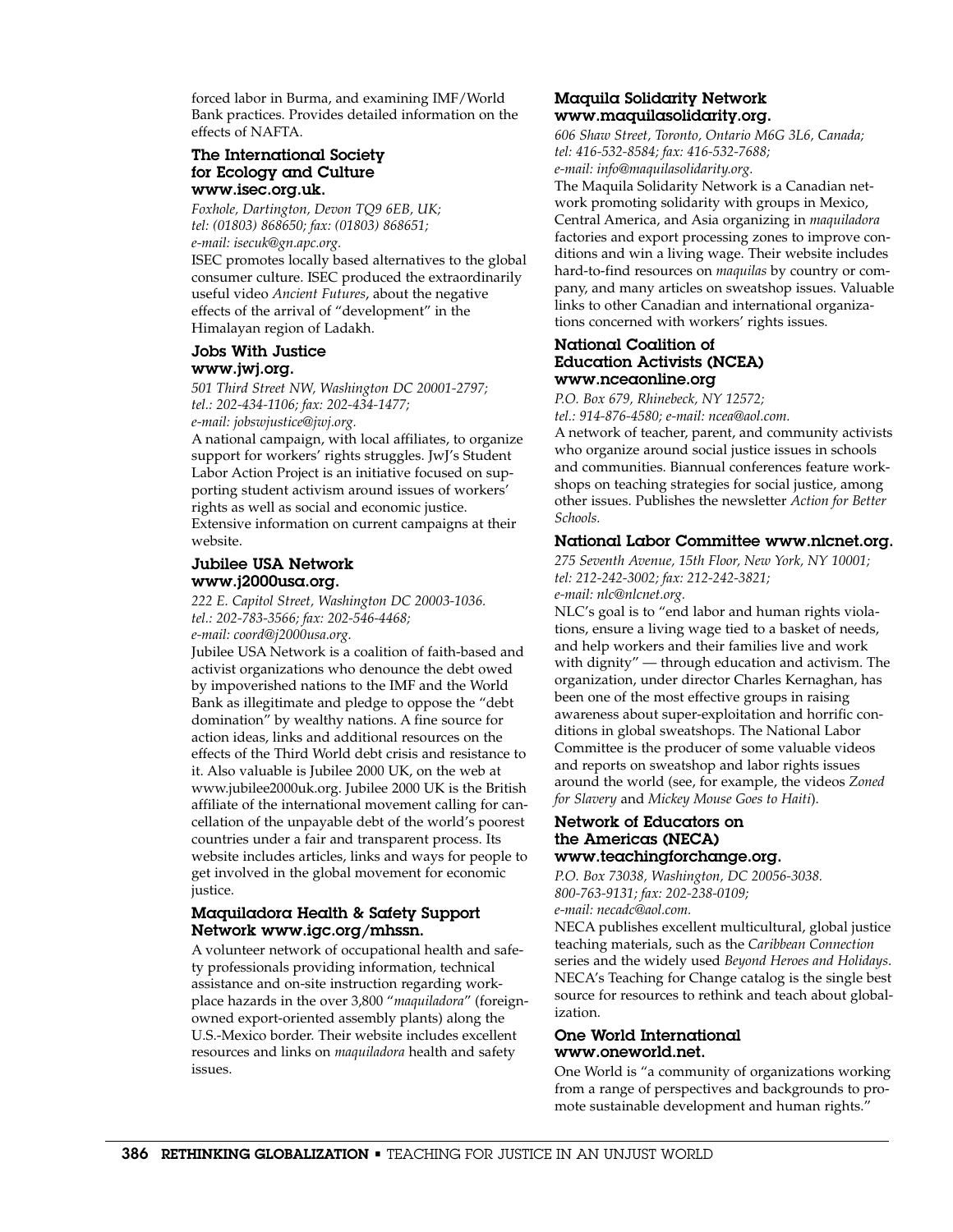Described as the "global supersite on sustainable development and human rights," this is truly an amazing website, filled with photo galleries, news, special country reports, campaigns, and the like.

# Oxfam America

# [www.oxfamamerica.org.](http://www.oxfamamerica.org)

*26 West Street, Boston, MA 02111; tel: 800-77-OXFAM and 617-482-1211; fax: 617-728-2594;* 

*[e-mail: info@oxfamamerica.org.](mailto:info@oxfamamerica.org)*

Oxfam America is dedicated to creating lasting solutions to hunger, poverty, and social injustice through long-term partnerships with poor communities around the world. Their website features lots of educational materials and links to other global education sites.

## Rainforest Action Network [www.ran.org.](http://www.ran.org)

*221 Pine Street, Suite 500, San Francisco, CA 94104; tel: 415-398-4404; fax: 415-398-2732.*

RAN works to protect the earth's rainforests and support the rights of their inhabitants through education, grassroots organizing, and nonviolent direct action. Theirs is a must-visit, comprehensive website that includes a wealth of information, including ideas for activities and activism with students, classroomfriendly factsheets, and links to indigenous rainforest groups. RAN has a Beyond Oil Campaign that should be of interest to students who are responsive to activities in *Rethinking Globalization*'s chapter on consumption and the environment.

## Resource Center of the Americas [www.americas.org.](http://www.americas.org)

*3019 Minnehaha Ave., Minneapolis, MN 55406. tel.: 612-276-0788; fax: 612-276-0898;* 

*[e-mail: info@americas.org.](mailto:info@americas.org)*

The Resource Center provides information and develops programs that demonstrate connections between people of Latin America, the Caribbean, and the United States. Over the years they have published a great deal of curriculum in this area. Their website includes an on-line catalog of these and other classroom materials, along with resources on critical issues about the Americas.

## Rethinking Schools [www.rethinkingschools.org.](http://www.rethinkingschools.org)

*1001 E. Keefe Ave., Milwaukee, WI 53212; tel.: 414-964- 9646; fax: 414-964-7220[; e-mail: rethink@execpc.com.](mailto:rethink@execpc.com)* Publisher of *Rethinking Globalization: Teaching for Justice in an Unjust World*. Its quarterly journal, *Rethinking Schools*, is produced largely by classroom teachers with a focus on social justice and equity. The website contains this entire resource list with all website addresses hot-linked, so all you need to do is click on them and you are taken to each site. The Rethinking Schools website also features a number of additional articles on teaching about globalization, including further resources and lesson plans that are mentioned in this book. Rethinking Schools publishes *Rethinking*

*Columbus* and *Rethinking Our Classrooms,* volumes 1 and 2..

## RUGMARK Foundation [www.rugmark.org.](http://www.rugmark.org)

*733 15th Street, NW, Suite 920, Washington, D.C. 20005; tel: 202-347-4205; fax: 202-347-4885;* 

*[e-mail: info@rugmark.org.](mailto:info@rugmark.org)*

RUGMARK is a global nonprofit organization working to end child labor and offer educational opportunities to children in India, Nepal, and Pakistan. It organizes loom and factory monitoring, sponsors consumer labeling, and runs schools for former child workers. RUGMARK recruits carpet producers and importers to make and sell carpets that are free of child labor.

## Rural Advancement Foundation International [www.rafi.org.](http://www.rafi.org)

*[Note that as we go to press, RAFI is considering a name change.] 110 Osborne St., Suite 202, Winnipeg MB R3L 1Y5, Canada; tel: 204-453-5259; fax: 204-925-8034; [e-mail: rafi@rafi.org.](mailto:rafi@rafi.org)*

RAFI is dedicated to the conservation and sustainable improvement of agricultural biodiversity, and to the socially responsible development of technologies useful to rural societies. RAFI deals with issues such as the loss of genetic diversity — especially in agriculture — and about the impact of "intellectual property rights" on agriculture and world food security. Their searchable website is very useful, featuring articles, publications, and issue updates.

## Schools for Chiapas [www.schoolsforchiapas.org](http://www.schoolsforchiapas.org)  o[r www.mexicopeace.org.](http://www.mexicopeace.org)

*1717 Kettner Blvd., Suite 110, San Diego, CA 92101; tel: 619-232-2841; fax: 617-232-0500; [e-mail: schoolsforchiapas@mexicopeace.org.](mailto:schoolsforchiapas@mexicopeace.org)*  An organization working in solidarity with the struggles in Chiapas, Mexico. Mobilizes people and resources to build schools in Chiapas. The organization also sponsors trips to study Spanish and Mayan language and culture in Chiapas. The website features news articles, historical information and other resources.

# **STITCH**

# [http://afgj.org/stitch/index.html.](http://afgj.org/stitch/index.html)

*4933 S. Dorchester, Chicago, IL 60615; tel: 773-924-273[8; e-mail: hf52@aol.com.](mailto:hf52@aol.com)*  STITCH is a network of U.S. women working to support women's organizing for a just wage and fair treatment on the job in Central America. STITCH has a project to document women's organizing experiences in export industries in Central America. The interview with Yesenia Bonilla in *Rethinking Globalization* (see p. 142) is excerpted from STITCH's booklet, "Women Behind the Labels: Worker Testimonies from Central America."